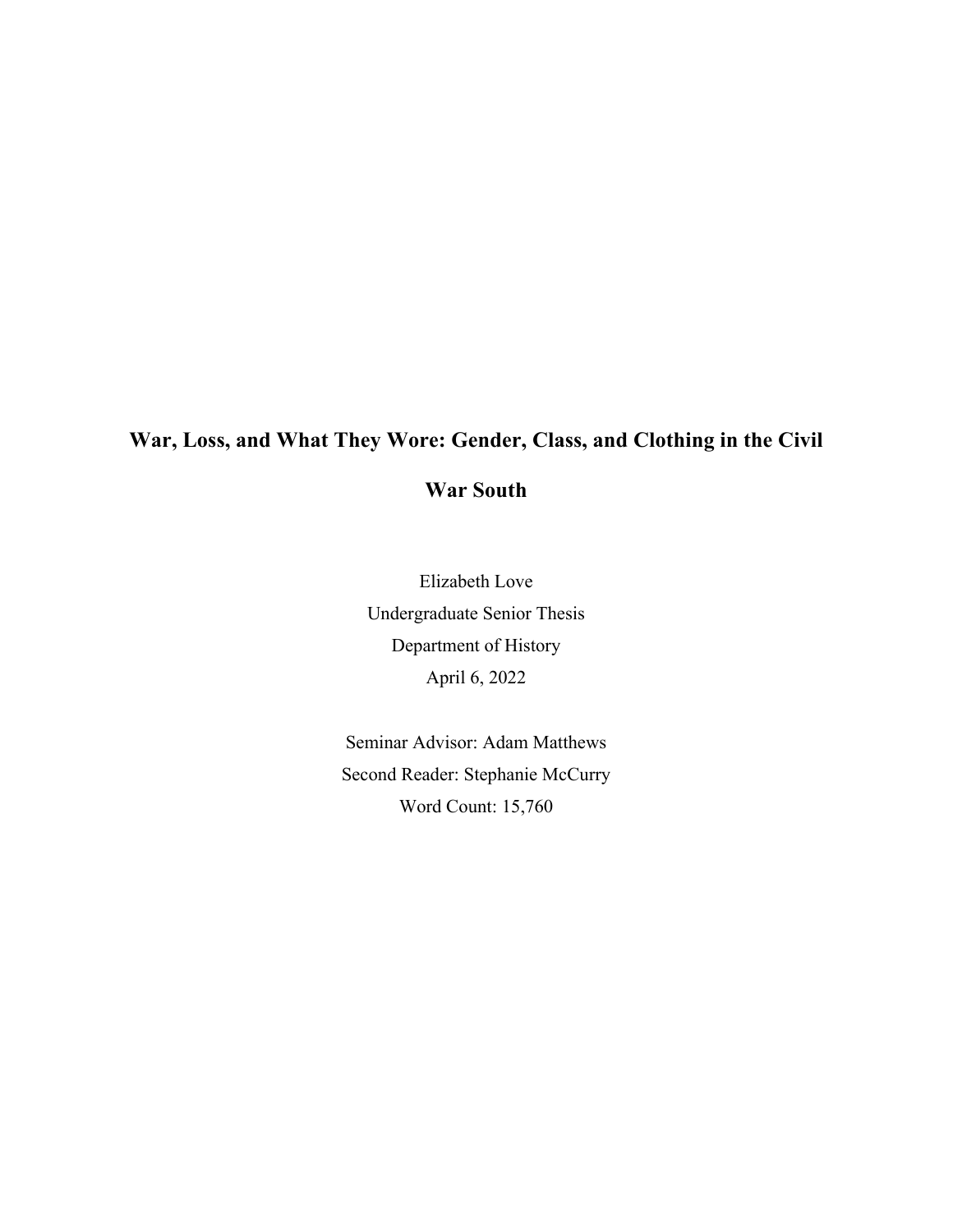### **Table of Contents**

| A. "They may control our actions, but looks they never can:" Political Symbols in  |
|------------------------------------------------------------------------------------|
| B. What Southern Girls for Southern Rights Will Do:" The Home Front's Campaign for |
| C. "The Old Story of Rich and Poor:" Class and Clothing During the War24           |
|                                                                                    |
| A. "Infinitely Worse Than Sherman:" Lost Wealth and Sartorial Renegotiation37      |
| B. "The Writing on the Wall:" Reinforcing Racial Hierarchy Through Clothing46      |
|                                                                                    |
|                                                                                    |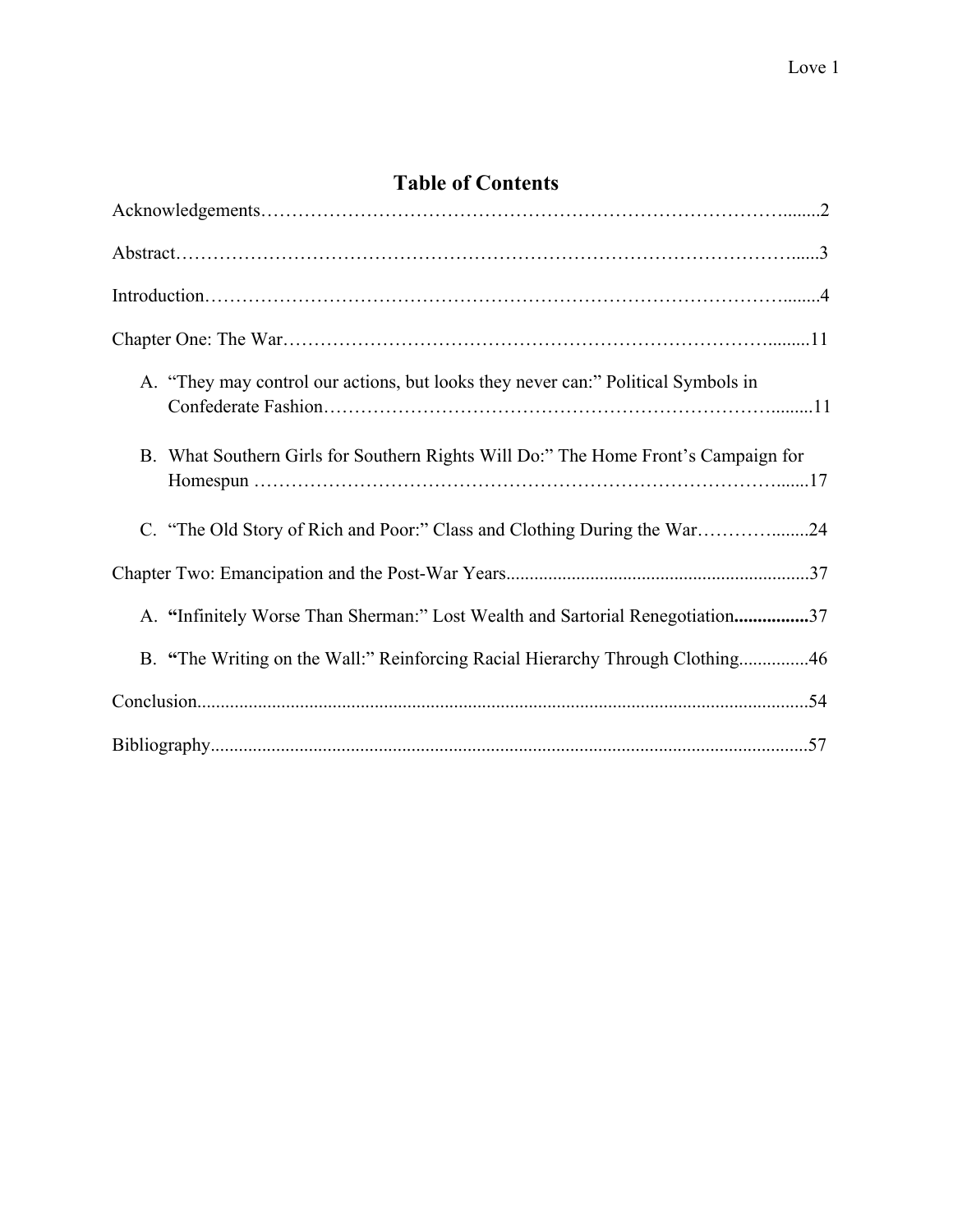### **Acknowledgements**

This is the most significant project that I have ever completed, and it was made possible, firstly, by all the incredible professors and instructors I have been lucky enough to have in my time at Columbia. Professors Barbara Fields, Zachary Roberts, Mark Lilla, and Chloe Haralambous all changed the way that I write and think. Thank you, especially, to Professor Stephanie McCurry, whose class on the Civil War made me a history major, and whose work inspired this project. Her guidance, as well as that of my thesis instructor Dr. Adam Matthews, have been invaluable to me during this process. To my friends, Genevieve thank you for your scrupulous proofreading of my work, even as you had your own thesis to write, and to Tess and Greta for your patience as I commandeered our living room with my books for days on end.

Finally, thank you to Grandma, who has always understood the importance of knowing one's history, and to my parents. Mom and Dad, your endless support of me and my education is the reason I am graduating from Columbia. Thank you for listening to all of my ideas during this process, and for reassuring me that they did, in fact, make sense. And Dad – I did it! I studied hard and did my best!

Elizabeth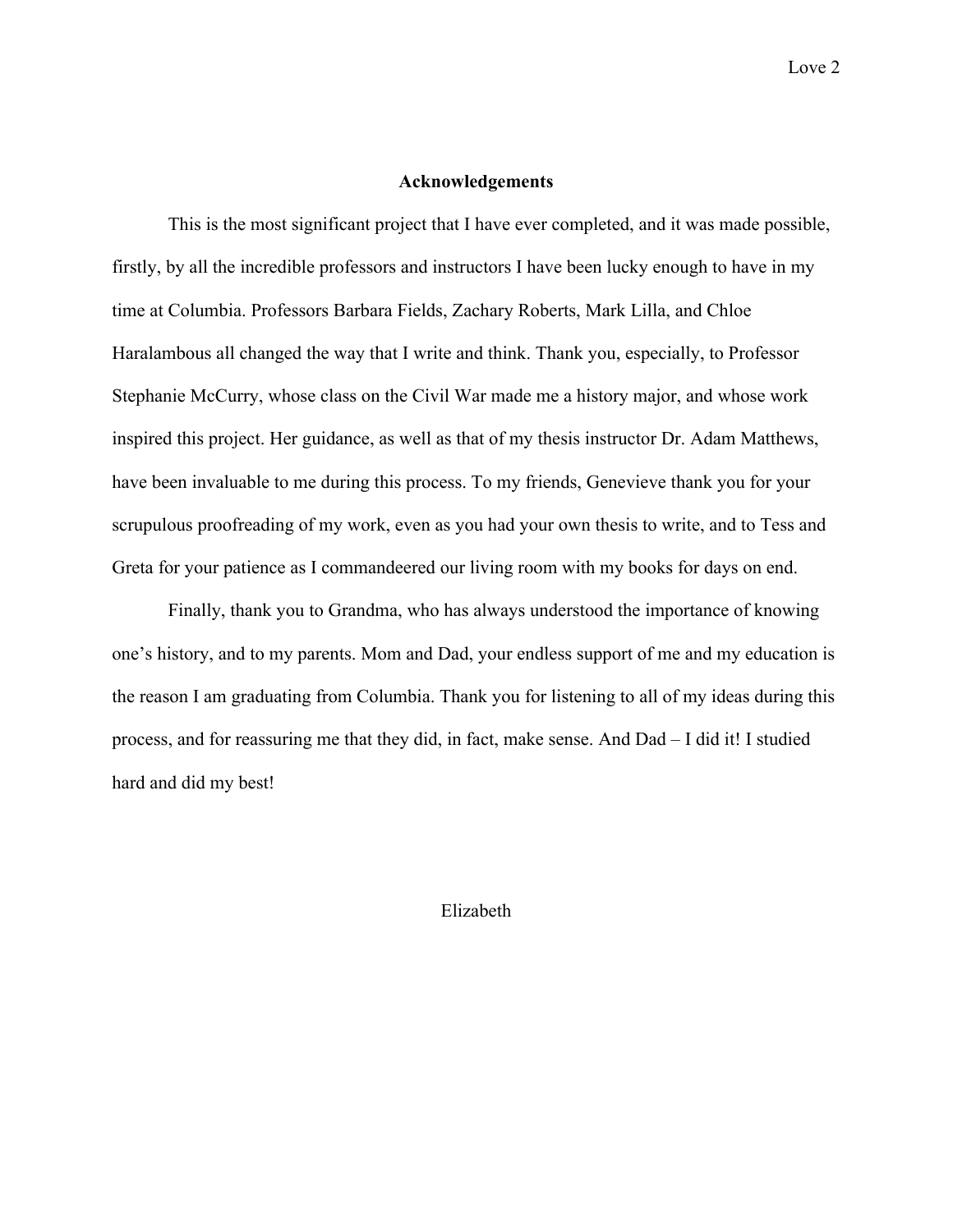#### **Abstract**

During the Antebellum Period, white, elite, Southern women participated in a robust fashion culture, wherein they devoted considerable time and resources to procure elaborate wardrobes for the sake of class distinction. With the onset of the Civil War, though, these women were suddenly confronted with shortages, pecuniary trouble, and, following emancipation, the upheaval of their racial dominance. Using a methodological framework that treats clothing as a visual text, this thesis examines women's diaries, Confederate newspapers, and, at times, descriptions of their outfits and accessories, in order to trace the evolution of planter class women through the war, and the years that immediately followed. This investigation reveals that in the face of instability, planter class women used clothing to resist the erosion of their caste and to reinforce the racial hierarchy, particularly in their interactions with freedwomen, who, in contrast, relied on dress to assert their autonomy.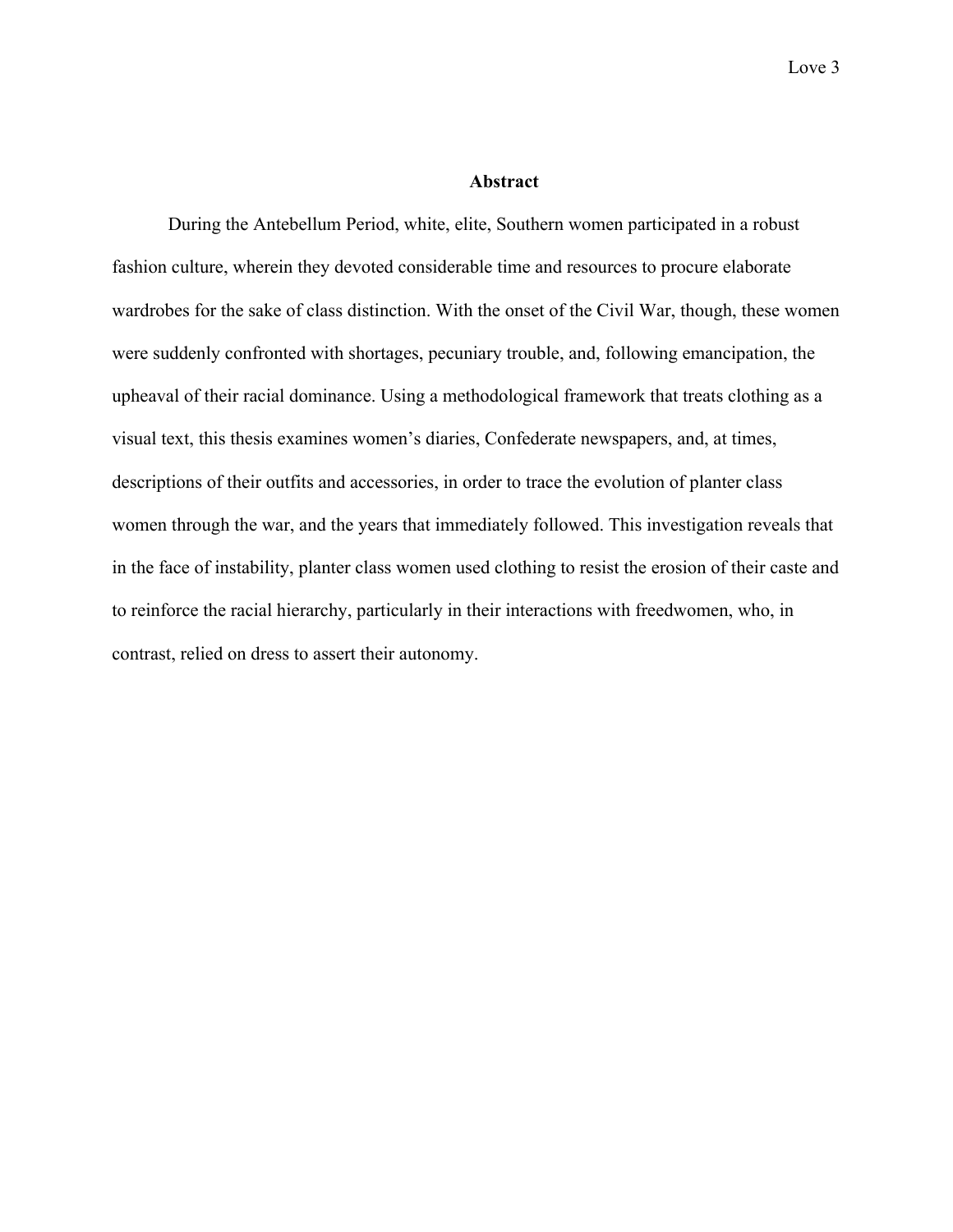### **Introduction**

Mary Chestnut was all alone in Kingsville.<sup>1</sup> The strangeness of being without her husband or an attending servant was, to her, an oddity only these circumstances could have produced. It was May of 1864: the bloodiest month of the American Civil War. By the month's end, nearly 100,000 men would be dead in battle. Chestnut, though, was far from the fighting, feeling only the vicarious pangs of war wrought by the northern blockade that for four years now had choked all imports to the South: an economy accustomed to producing little besides cotton.

That is what landed Chestnut, the wife of a former U.S. Senator, in her old dress that day, as she searched for a hotel room near the train station – the old dress that was making finding a room so hard. Chestnut went about her business as she normally would. Lost, she approached a gentleman on the street and asked for directions. He curtly refused.

She reached the hotel counter. "One room for Mary Chestnut." The hotel matron stared. "No room, try a different name. Mrs. Chestnut does not come here dressed like that." Chestnut looked down. Her black silk dress was practically shredded. She had worn it into oblivion. "I was indeed a not so respectable looking woman," Chestnut observed. "It was my first time in the character."<sup>2</sup>

At least, this is how Chestnut tells it.

Amidst her misadventure tales of torn dresses and tattered veils, Chestnut continued to catalog her more winning ensembles: silks, pearls, shawls worn well into the war's darkest days. Whatever fine clothing was sold-off, or torn and worn, Chestnut seems to have owned enough to

<sup>1</sup> Mary Chestnut, *A Diary from Dixie,* ed. Isabella D. Martin and Myrta Lockhart (New York: Myrta D. Lockhart and Company, 1906), 307, https://hdl.handle.net/2027/uc2.ark:/13960/t86h4dt08.

<sup>2</sup> Chestnut, *Diary,* 309.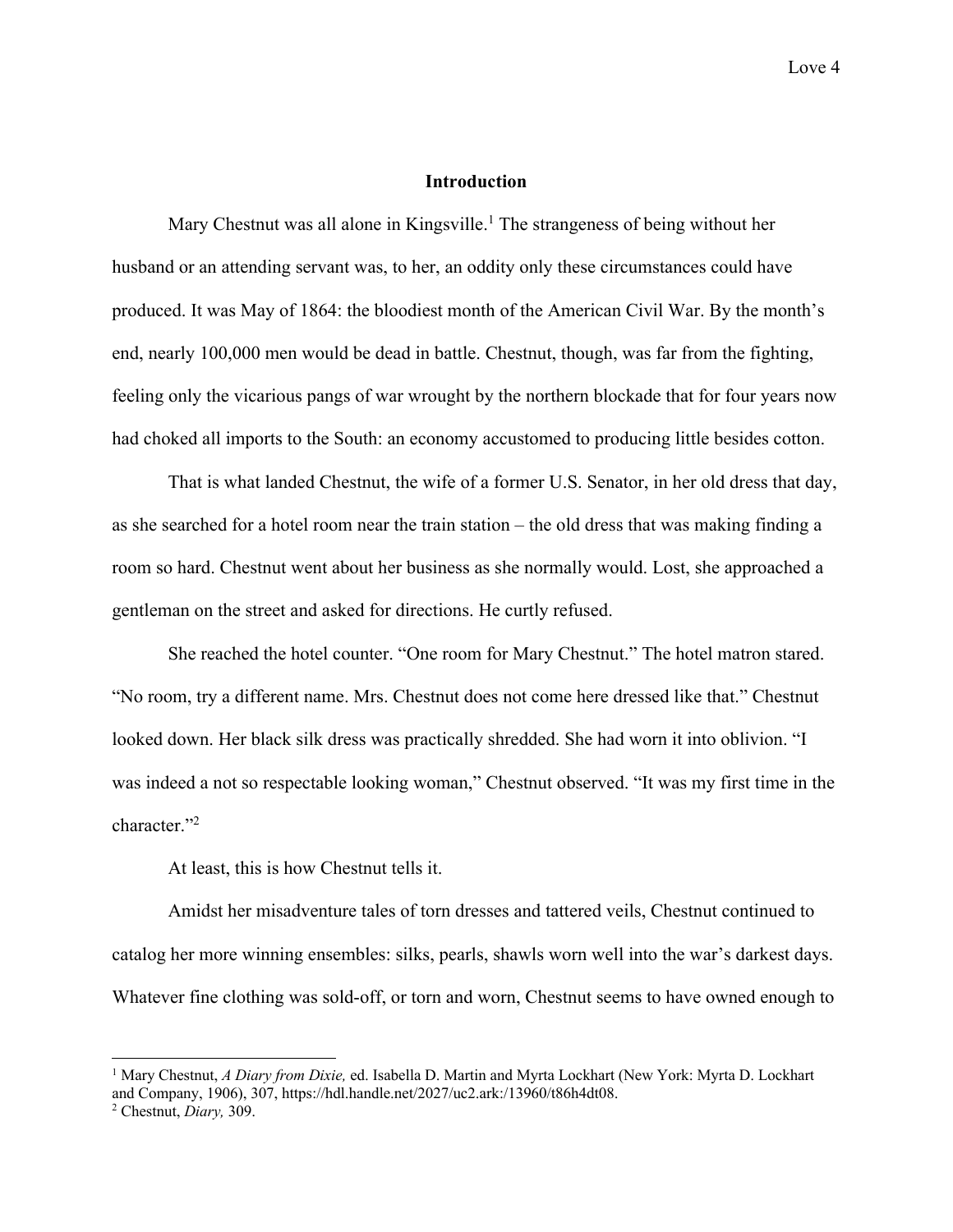replace it. Nevertheless, she harped on her soiled garb anyway. It was her fancy clothing that made her a Southern lady, but its destruction made her a Confederate one.

Indeed, the fixation on clothing in Chestnut's famed Civil War diary is characteristic of elite white Southern women's writing during the Civil War, and in its wake. Union troops were closing in on Kate Carney, but in her account a progress report on her sewing project proves more pressing.<sup>3</sup> Fighting had begun across the South, but Gertrude Thomas was mostly worried that she would not procure the proper sized-hat for her young son in time for church camp the next week.<sup>4</sup> At the war's end, Emma LeConte's primary concern is not the Confederate States of America's (CSA) loss, but whether she and her mother will be able to recover the silk dresses Union troops stole from them. 5 The trope exists even in fiction, where William Faulkner's Rosa Codfield grieves the collapsed South by wearing only black for forty-three years.<sup>6</sup>

Though unique (men's writings do not show nearly the same degree of interest in clothing), wartime fixation on finery among Southern aristocratic women was nothing new. During the Antebellum years, the attention they paid to these matters bordered at times on obsession. Gertrude Thomas, the daughter of a wealthy plantation owner outside of Augusta, Georgia, zealously reported on the fashions she both wore and witnessed. In this thesis, I seek to

https://docsouth.unc.edu/fpn/leconteemma/leconte.html.

<sup>3</sup> Kate Carney, *Kate Carney Diary April 15, 1861- July 31, 1862,* transcribed by Kristofer Ray (University of North Carolina at Chapel Hill: Documenting the American South Digitization Project 1999), entry dated July 21, 1862, https://docsouth.unc.edu/imls/carney/carney.html.

<sup>4</sup> Ella Gertrude Clanton Thomas, *The Secret Eye: The Journal of Ella Gertrude Clanton Thomas, 1848-1889,* ed. Virginia Burr, (Chapel Hill: The University of North Carolina Press 1990), 191.

<sup>5</sup> Emma LeConte, *Diary, 1864-1865,* transcribed by Jordan Davis, (University of North Carolina at Chapel Hill: Documenting the American South Digitization Project 1998), 55,

<sup>6</sup> William Faulkner, *Absalom, Absalom!* (New York: Vintage International Edition, 1990), 3.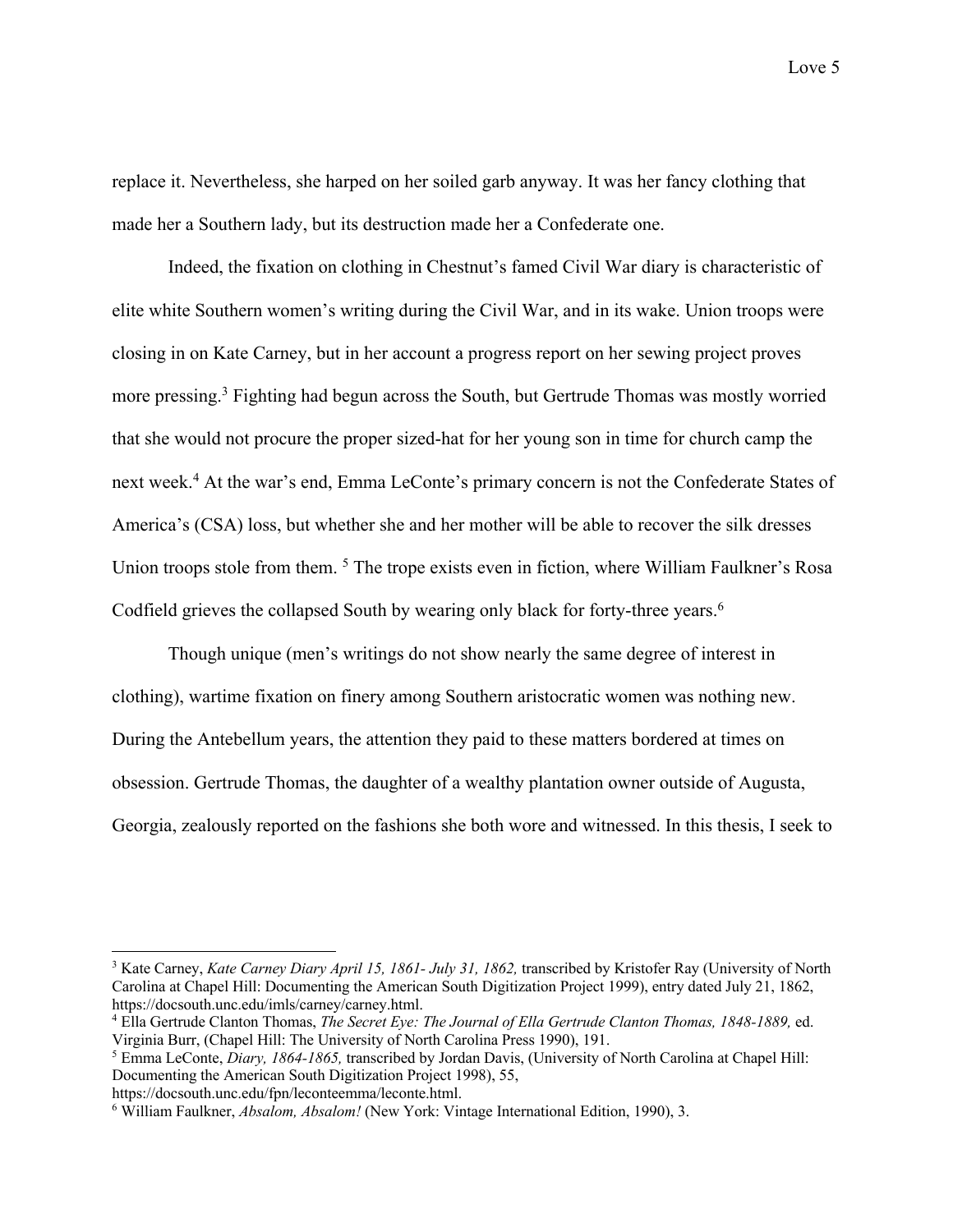explore how the war and emancipation changed this fashion culture. For an effective discussion, though, more foregrounding is necessary.

The significance of women's fashion extended far beyond mere hobby or fancy, which was immediately clear to James Stirling, a British man visiting and observing America (de Tocqueville style) in the 1850s. While in New Orleans, he was shocked by the elaborateness of ladies' dress. Their clothing, he observed, "often equal in richness and expense those of our crowned heads of Europe." 7 At their high expense, the fashions were not only a feminine interest. Instead, the women's husbands, who were often keen to show off their wealth, aided and abetted their over-the-top ensembles. Stirling theorized that this was due to the low-cost of land in the United States. A wife's diamond necklace was the surest status symbol, unlike in Europe, where sweeping landed estates were counted on to get the message across.<sup>8</sup>

Stirling may well have been onto something. Later, Thornstein Veblen's *Theory of the Leisure Class* argued that clothing was a favorite marker of class distinction for leisure classes writ large. Surely, this was the case in the antebellum South, where plantation mistresses favored tight corsets, cartoonish bustles, and fragile fabrics, such as silk, satin, and muslin. All of these made engaging in labor impossible for their wearer, thus identifying her as one who need not work (unsurprisingly, ladies of the South typically took their cues from the European styles).<sup>9</sup> In the South, where the fashion culture relied upon the slave system, its elaborateness went still further. Beyond demarcating the leisurely plantation mistresses from their working white counterparts and enslaved persons, dress took on a competitive element wherein each lady would

<sup>7</sup> James Stirling, *Letters from the Slave States,* (New York: Kraus Reprint Co., 1969), 158. 8 Stirling, *Letters,* 158.

<sup>9</sup> Thornstein Veblen, *Theory of the Leisure Class, n.d.*, 169,

http://moglen.law.columbia.edu/LCS/theoryleisureclass.pdf.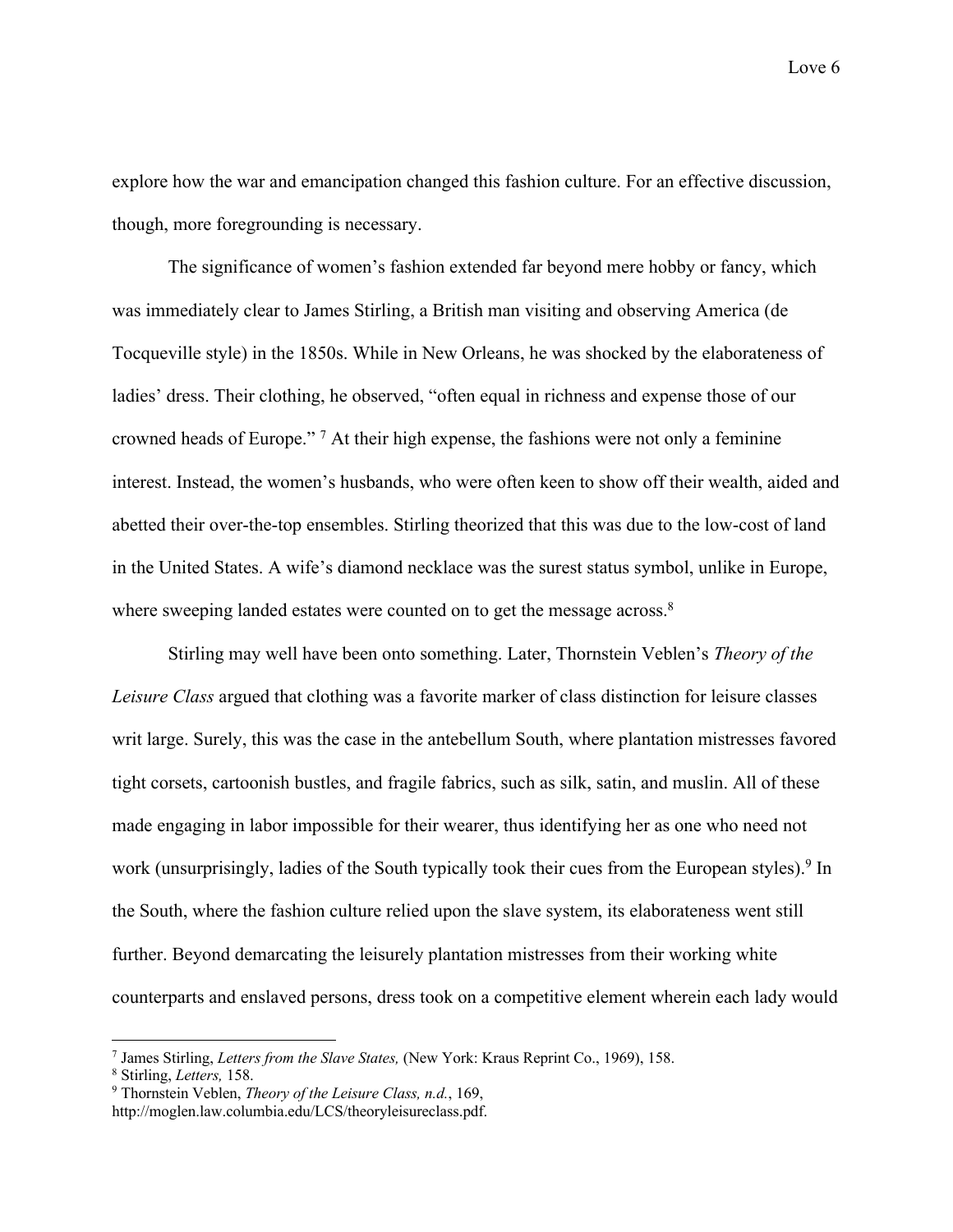attempt to outdo the rest with their party ensemble, often with the assistance of enslaved persons who would tailor, dress, and make-up their mistresses.<sup>10</sup> Clara Solomon, for one, admitted feeling "totally dependent" on a former slave to look nice and was incapable of completing a particular hairstyle on her own.<sup>11</sup> Such rituals seem to have distinguished the more wealthy mistresses from the less wealthy.

The women for their part paid close attention to what others were wearing, sometimes listing each component of others' outfits in their diaries and, in the case of Eliza Francis Andrews, even ranking how attractive they each looked.<sup>12</sup> And yet there was such a thing as too much. As Elizabeth Fox Genovese writes, ladies had to know not to overdo it for fear of being judged as improper. Their language amounted to a "stratified ritual of knowing and not knowing" that quickly identified each woman as an insider or an outsider.<sup>13</sup>

When it came to dress, the "knowing" began early. Genovese writes that girls were taught at a young age about the meaning of various fabrics and the differences between cheap calicoes and expensive silks. Moreover, they learned to adhere to pedantic notions of "taste," such as the proper colors to wear to church and the colors to avoid. Transgressions were clocked by one's peers and duly noted.14

Many were taught to sew, but just as many, like Gertrude Thomas, counted on the enslaved to do their tailoring. In Thomas's case, the need for a talented seamstress ranked so

<sup>10</sup> Elizabeth Fox Genovese makes a similar argument in *Within the Plantation Household: Black and White Women of the Old South,* (Chapel Hill: University of North Carolina Press, 1988), 163.

<sup>&</sup>lt;sup>11</sup> Clara Solomon quoted in Drew Gilpin Faust, *Mothers of Invention: Women of the Slaveholding South in the American Civil War (*Chapel Hill: University of North Carolina Press, 1996), 226.

<sup>12</sup> Eliza Francis Andrews, *Wartime Journal of a Georgia Girl, 1864 -1865,* (Lincoln: University of Nebraska Press, 1997), 95-96. 13 Genovese, *Plantation Household,* 220. 14 Thomas, *Secret Eye,* 303.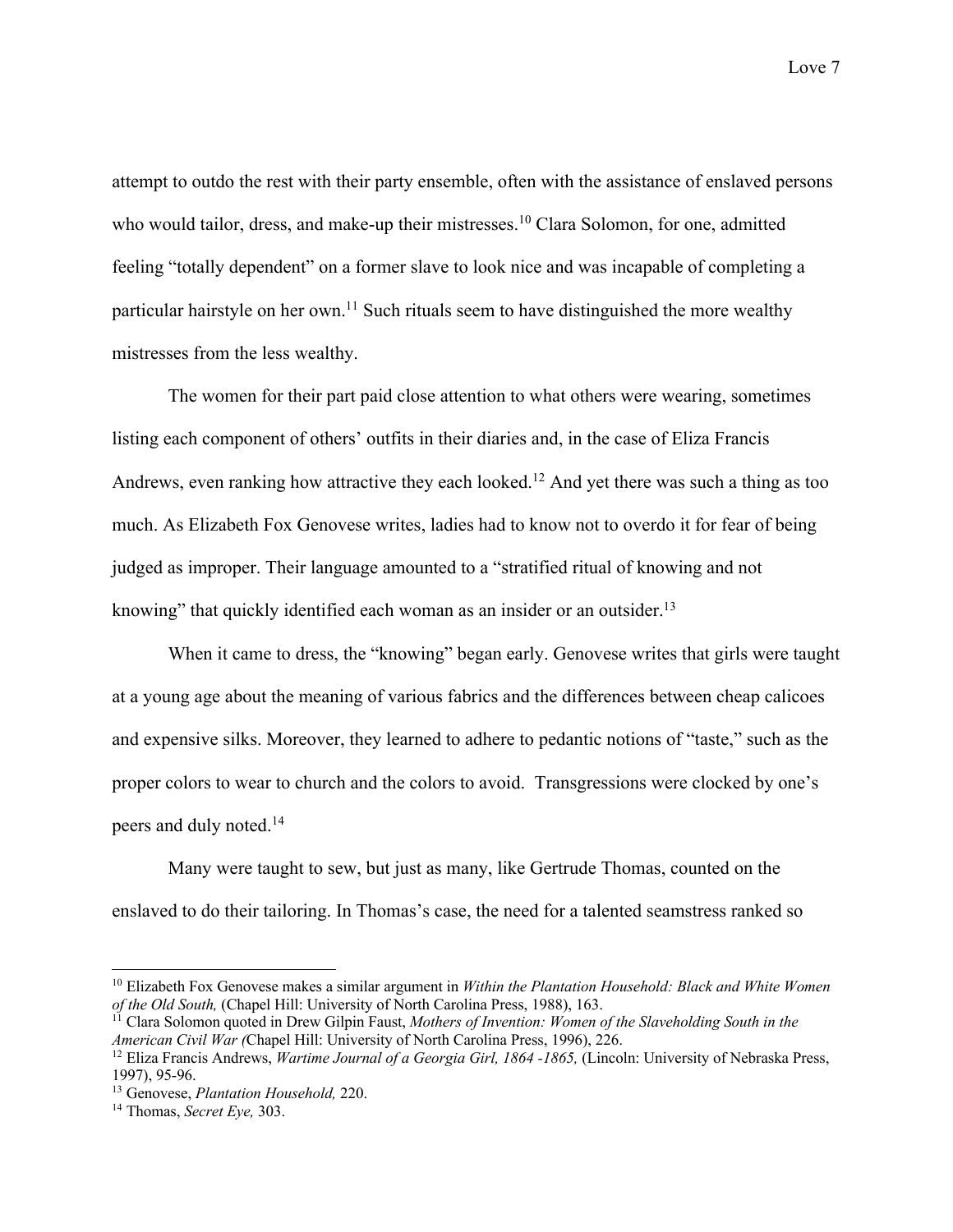highly among her priorities that, despite Thomas's concerns about one enslaved woman's reliability, she concluded, "her use of the needle… would almost counterbalance her faults."15

That the South's fashion culture was performative almost goes without saying. The most elaborate looks were reserved for social gatherings, trips into town, or receiving and completing visits to the home. While homebound, around only one's family (and those enslaved at the residence), simpler, more comfortable garments were donned.16 Clothing was a means of articulation and, in analysis and historiography, is useful when treated as such. Yet despite the complexity and richness of the women's fashion culture in the South, few have stopped to ask what becomes of it in the face of the war, its shortages, and emancipation. Drew Faust offered a useful, but brief, discussion of Southern women's efforts to remake and replace their clothing in *Mothers of Invention*, and Thavolia Glymph explored the policing of freedwomen's clothes in *Out of the House of Bondage,* but both addressed clothing only secondarily and did not do so within the broader context of its transformation during the war.

The stakes of exploring this question are made clear by the lost cause ideology that developed in the decades after the war. As, Rollins Osterweiss wrote, "The legend of the lost cause… was a landscape dotted with figures drawn mostly out of the past"; among these figures, Osterweiss noted the "magnolia-scented Southern belle,"17 who lived a charmed, stylish life on the plantation. The most contemporarily relevant artistic work of lost-cause lore, *Gone With the* 

<sup>&</sup>lt;sup>15</sup> Thomas, *Secret Eye,* 136.<br><sup>16</sup> Clara Solomon, *The Civil War Diary of Clara Solomon*, ed. Elliot Ashkenazi, (Baton Rouge and London: Louisiana State University Press, 1995), 227.

<sup>&</sup>lt;sup>17</sup> Rollin G. Osterweiss, *Myth of the Lost Cause 1865-1900*, (Hamden: Archon Books, 1973), ix.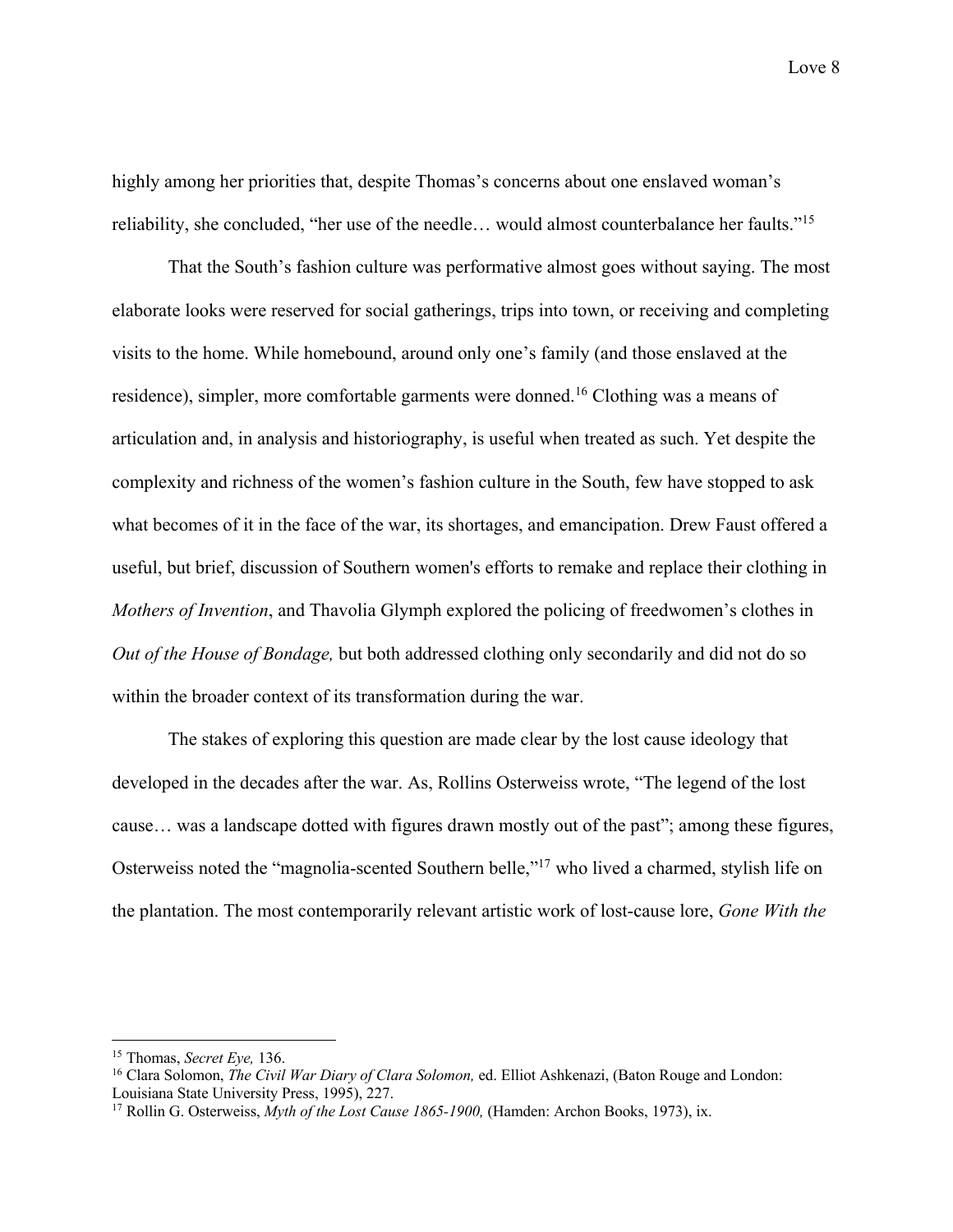*Wind,* sees the reduction of Scarlet O'Hara's glamorous condition to one where she is pulling a dress together from old drapery.18

But to what extent did the material culture and conditions of elite white women actually change? This is what I seek to explore in this thesis through the investigation of the question: Did the meaning of Southern women's fashion objects transform during the Civil War and with emancipation? In this discussion, fashion objects will refer to both articles of dress and, tangentially, their production. I will limit my discussion to elite white women and, in my final section, freedwomen and their interactions with former mistresses. Information on other demographics, like yeoman women, is too scant to warrant their discussion.

Fashion culture, in this thesis, refers to the eco–system in which women (and men, though, again, not to the same extent) took great pains to dress in accordance with the latest fads, expended oftentimes enormous quantities of money or effort on ensembles, and exerted much focus on their own clothing and that of others. Enslaved and, later, freedwomen, are included in this discussion because they were frequently exposed to this culture given their proximity to the planter class.19 Moreover, the interactions and negotiations between enslaved or freedwomen and wealthy white women that frequently unfold via clothing prove revealing with regard to class reconfiguration in the South and are worthy of discussion.<sup>20</sup> As a point of clarification, throughout this thesis I use different phrases: planter class, slaveholders, aristocratic, elite, and wealthy, and occasionally, when referring to a young single woman or lost cause ideology, Southern belle. These phrases are used interchangeably to connote a group of well-to-do women,

<sup>&</sup>lt;sup>18</sup>Gone With the Wind, directed by Victor Fleming, (1939, Metro-Goldwyn-Mayer), HBO Max.

<sup>19</sup> Genovese, *Plantation Household,* 163.

<sup>20</sup> Thavolia Glymph made a similar argument which greatly informed my discussion in *Out of the House of Bondage: The Transformation of the Plantation Household,* (Cambridge University Press, 2008), 204-226.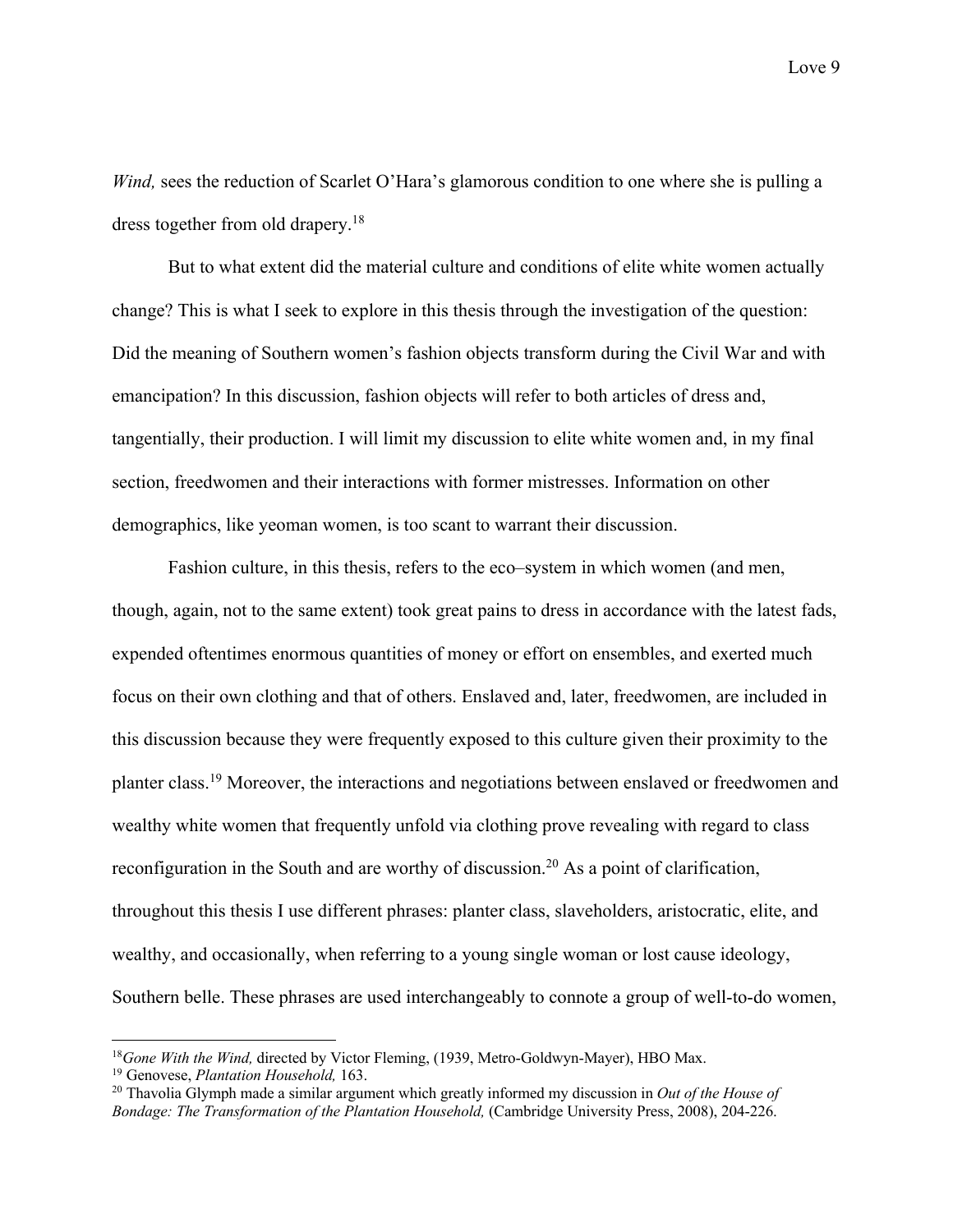who, for the most part, were situated in the same social strata and abided by similar expectations, especially as it pertained to clothing. Strictly speaking, not everyone was a member of the "planter class;" Clara Solomon's father, for instance, was a merchant.<sup>21</sup> All, though, belonged to families that owned slaves, or participated in the South's fashion culture.

In my investigation, I have employed a methodological framework in which I treat clothing as an object of material culture. This is to say, to use the words of sociologist Diane Crane, I use it as "a type of visual text" to understand whether "the identities," in this case of planter class women, "change overtime."22 Moreover, this thesis owes credit to the ideas of Roland Barthes, who wrote extensively about the semiotics and language of clothing.<sup>23</sup> With that said, this work does not adhere strictly to his vocabulary. I will use the words signify, symbol, and representation often interchangeably, to convey what was indicated by particular articles of fashion. This is not a project that examines fashion history or the popularity of particular styles; instead, I use clothing to examine whether modes of class and racial distinction changed as the planter class's wealth and racial dominance became more precarious.

I've structured this thesis into two chapters. Chapter One chronicles how the meaning of fashion objects changed during the war itself: many accessories, for instance, became politicized, but overall, this development represented a continuation of antebellum culture in which women used clothing as means of articulation and expression. That this continued to be the case indicates the reinforcement of gendered and aristocratic expectations of women's behavior.

<sup>21</sup> Clara Solomon, *Civil War Diary,* 3.

<sup>22</sup> Diana Crane, Laura Bovone, "Approaches to Material Culture: The Sociology of Fashion and Clothing," *Poetics,*  Volume 34*,* Issue 6 (December 2006): 321, https://doi.org/10.1016/j.poetic.2006.10.002.

<sup>23</sup> See Roland Barthes, *The Fashion System,* Trans. Matthew Ward and Richard Howard, (University of California Press: 1990).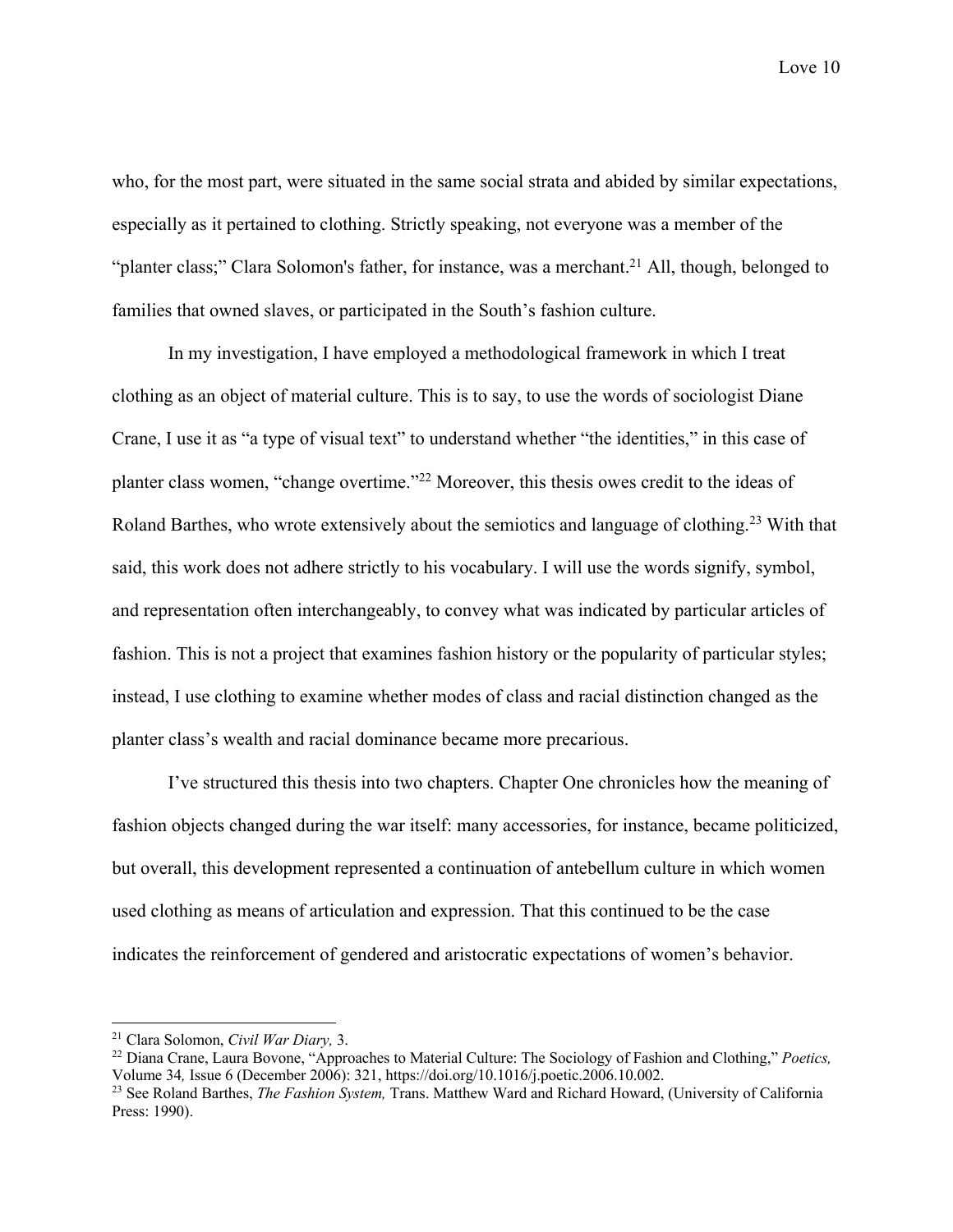Chapter Two focuses on the post-emancipation era in which some planter class women grappled with losing the wealth that once bankrolled their shopping habits and also relied on clothing to reinforce their social dominance, as freedwomen used clothes to lay claim to their independence. This section reveals that despite reduced extravagance, many sartorial expectations from the antebellum era persisted, and, in their freedom, freedwomen participated, to the dismay of their former mistresses. These developments indicate the falsity of historical revisionism that imagines the disappearance of the Southern belle and her luxuries. The real change, it seems, is that she no longer had exclusive claim to the fashions that before had distinguished her.

#### **Chapter One: The War**

# **A. "They may control our actions, but looks they never can:" Political Symbols in Confederate Fashion**

Walking through New Orleans towards Canal Street in May 1862, teenaged Clara Solomon observed how different the town had been the last time she had made the same walk only weeks earlier. "Then I breathed the air of a free city, now I breathed the air tainted by the breath of 3,000 Federals  $\&$  a trod a soil polluted by their touch," she wrote.<sup>24</sup> The Union Army had taken the city.

Solomon was not the only young lady incensed by what she perceived as the injustice of the army's mere presence ("they should have never been allowed to enter").<sup>25</sup> When she entered school a few weeks later, her classmates were rapturous with debate. In the face of federal

<sup>24</sup> Solomon, *Civil War Diary,* 354.

<sup>25</sup> Solomon, *Civil War Diary, 354.*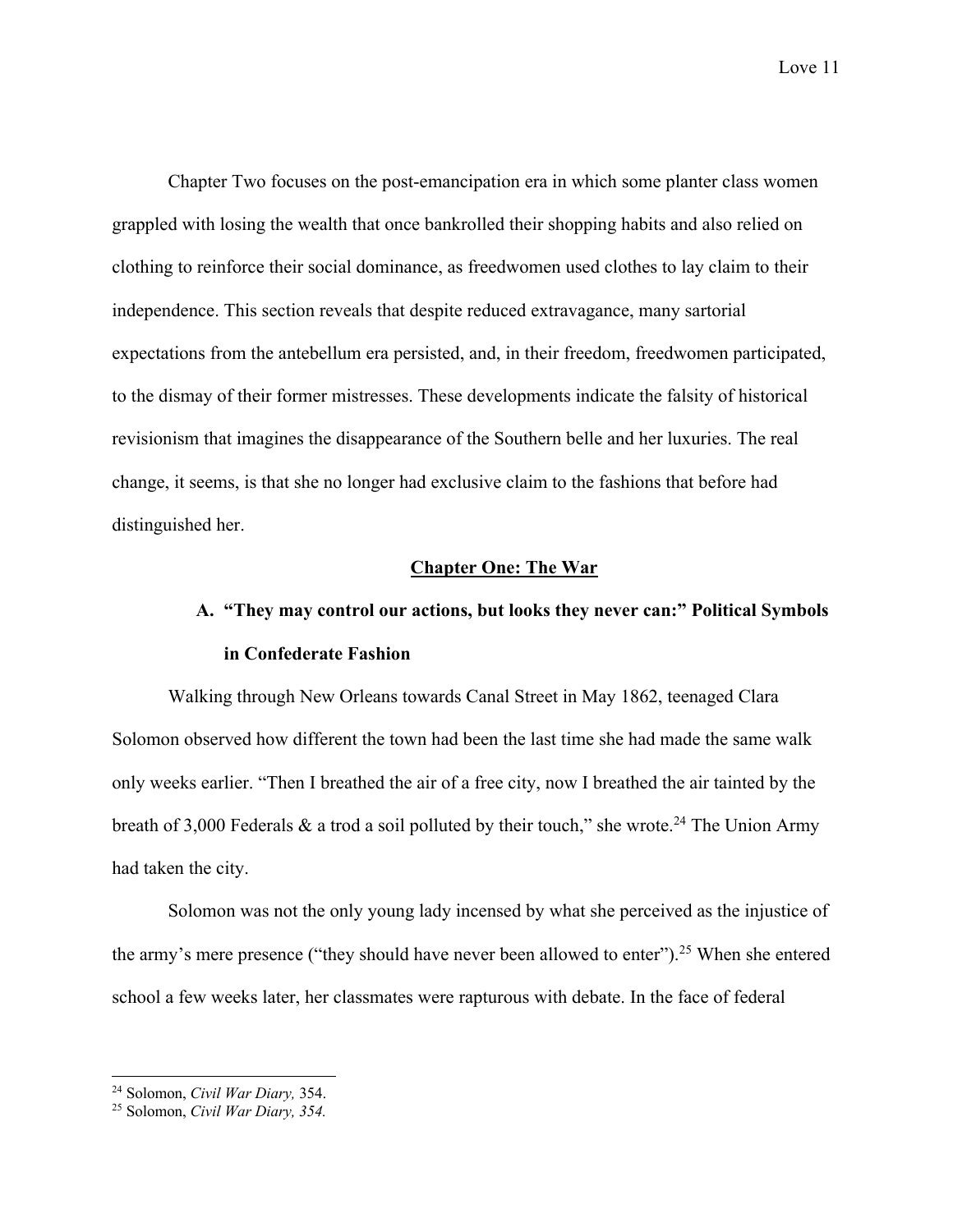troops, how could the school girls best display their patriotism to the Confederate cause? In a different context, such questions from the mouths of Southern girls would have been innocuous. As Stephanie McCurry notes, though, by the time Union forces had descended on New Orleans in 1862, women of the South had begun couching politics in the more ladylike rhetoric of patriotism, perhaps without full awareness of the difference.26 In New Orleans, at least, the meaning was open defiance of the Union.

There, the Yankees were met with rowdy provocation from Southern ladies. At its most extreme, the women's' goading included violent threats, swearing, and spitting at officers. These instances alone were enough to threaten morale and to demand intervention from General Benjamin Butler, who, to the ladies' surprise, put down their defiance. On the part of Butler, much creativity was required to reach those ladies with his powers of war. Until now, they were not considered subjects of the state but of their husbands. This meant that soldiers were hardly permitted to respond to or punish ladies who drew their ire. To elite Southern women, who valued their privileged status as "ladies," Butler's solution was the ultimate insult. Any woman who behaved badly would be classified as a prostitute. This way, Union men could punish them without violating the rules of war. $27$ 

For Clara Solomon, who herself insulted Union officers by vacating her church pew upon their arrival,28 Butler's order only fanned the flames of her political anger. "I cannot express to you the indignation this thing awakened," she confided to her diary.<sup>29</sup> She, and others like her,

<sup>26</sup> Stephanie McCurry, *Confederate Reckoning*: *Power and Politics in the Civil War South,* (Cambridge: Harvard University Press, 2010), 92.<br><sup>27</sup> McCurry, *Confederate Reckoning*, 110.

<sup>&</sup>lt;sup>28</sup> McCurry, *Confederate Reckoning*, 106.<br><sup>29</sup> Solomon, *Civil War Diary*, 370.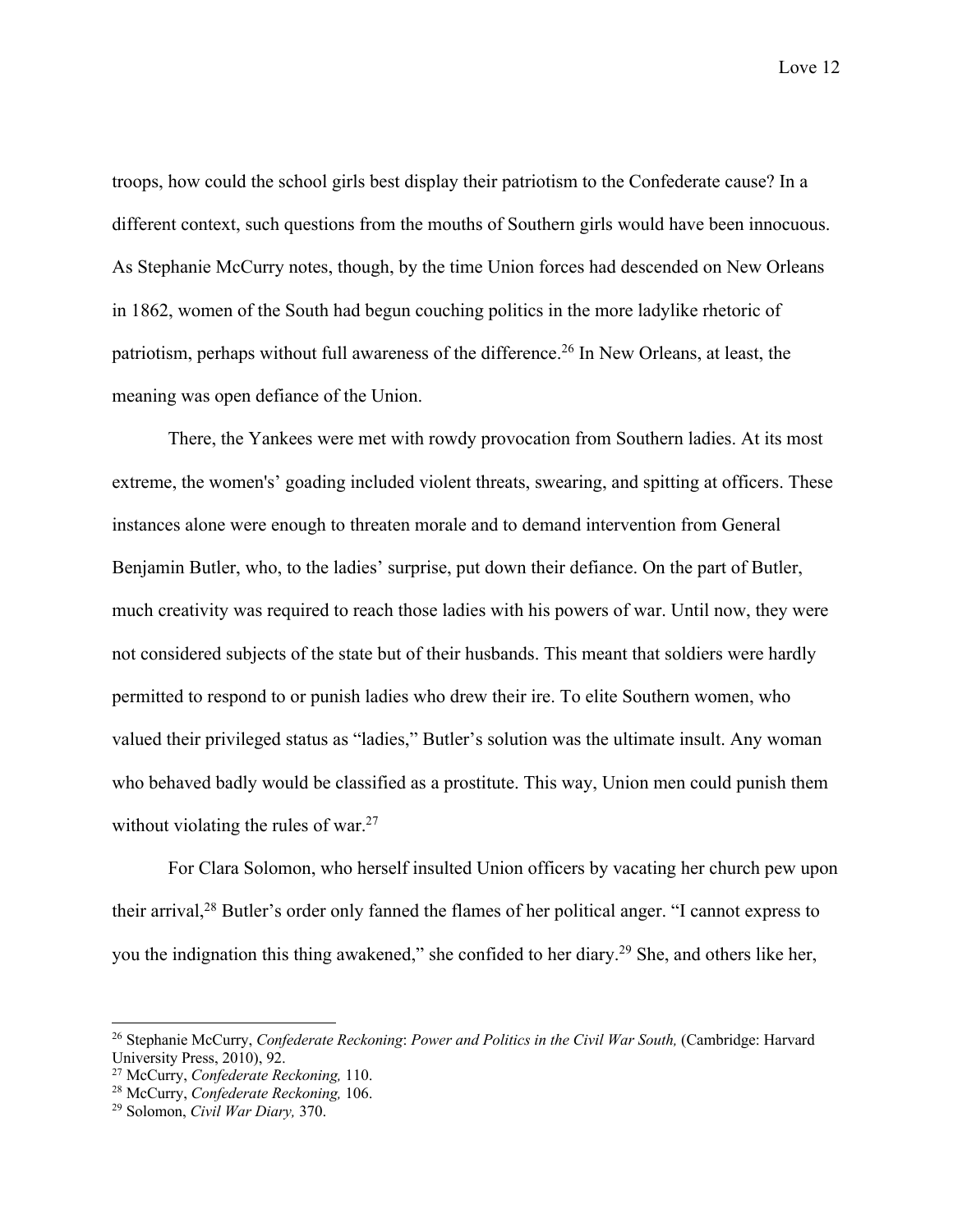resolved to make their dissatisfaction clear through subtler displays of insolence.<sup>30</sup> "They may control our actions, but looks they never can," she concluded.

Many of Solomon's classmates, had preferred the subtler route all along, choosing to wear their defiance rather than act it out. Not only in New Orleans but throughout the Confederacy, black bows were a popular choice, the color of mourning representing the grief the women said they felt at occupation. The other favorite symbol was, predictably, the Confederate flag, whether it was sewn onto one's dress or merely the inspiration for its color scheme.

For ladies who were well-versed in the grammar of clothing and had developed a robust understanding of the meaning of particular colors, dress types, accessory combinations, and what each particular setting demanded, articulating one's support through what one wore seemed perfectly natural. Better yet, it allowed them to couch their unbecoming political indignation in a wholly feminine language—dress.

As much thought went into the nature of their sartorial political interventions as it had into their complex, ritualistic antebellum outfits; a lengthy discussion between Solomon and her classmates in her New Orleans school shows as much. Solomon, for her part, did not agree with the aforementioned accessories preferred by her peers, arguing that both the black bow and the wearing of the Confederate flag articulated the wrong message to Union Officers. Black, she pointed out, was what one wore in mourning. In this context, it fatalistically suggested the Confederate cause was already dead. "Do we go in black for a very sick person?" she asked. "Our cause is not *dead,* it is only *sick."* Wearing the flag, too, missed the point, "for they are all

<sup>30</sup> McCurry, *Confederate Reckoning,* 106.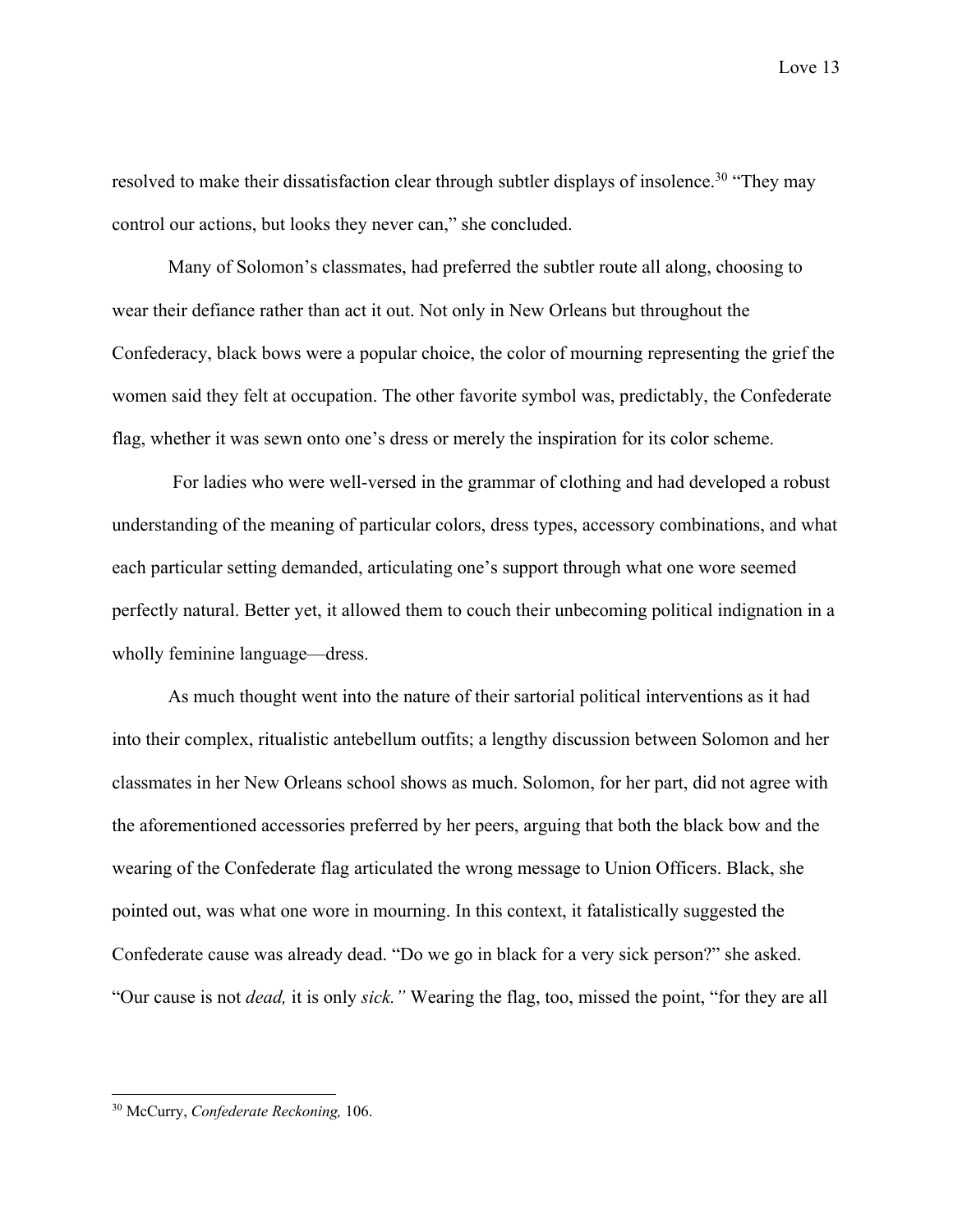well aware of the feelings & sentiments of Confederate women." There was no need for redundancy or to imply the cause lacked unanimous support.<sup>31</sup>

Outside New Orleans, shows of sartorial support for the Confederacy achieved even greater levels of complexity and elaborateness. In South Carolina, as the blockades impeded the availability of affordable bonnets for most women, many ladies adopted the symbolic palmetto hat, a woven straw-like cap made from the bark of the palmetto tree, as an alternative. In addition to resolving the dilemma of what to wear on one's head besides a bonnet—appearing without one was out of the question—the palmetto represented Confederate military strength. Referencing a revolutionary war era battle on South Carolina's Sullivan's Island, legend held that barricades made from downed palmetto trunks saved the patriots from British attack. Regarding themselves as the heirs to the American Revolution, South Carolina's new flag featured the palmetto front and center at the dawn of the Civil War. 32

That the Confederate ladies began sporting hats made from the tree is a testament to its popularity as a symbol. Prior to the war, these straw hats were worn typically by young boys, and during work on the plantation.<sup>33</sup> They were mentioned, too, in fugitive slave advertisements, when slave–owners provided clothing descriptions.<sup>34</sup> During the Antebellum, a Southern belle clad in such a cap would have been an unusual sight. Even outside the South, the straw hat had

<sup>32</sup> "Seals, Flags, House & Senate Emblems, "South Carolina Legislature Online, accessed February 5, 2022, https://www.scstatehouse.gov/studentpage/coolstuff/seal.shtml#:~:text=THE%20STATE%20FLAG&text=The%20<br>palmetto%20tree%20symbolized%20Colonel,fleet%20on%20June%2028%2C%201776.

<sup>31</sup> Solomon, *Civil War Diary,* 354.

<sup>&</sup>lt;sup>33</sup> John H. Brent, "New Goods," advertisement, *The Alexandria Gazette*, (Alexandria, Virginia), May 21, 1838. https://chroniclingamerica.loc.gov/data/batches/vi\_aquasox\_ver01/data/sn85025007/00414215610/1838052101/075 1.pdf.

<sup>34</sup> W.M.E Collier, "Ranaway (*sic*)," advertisement, *Cheraw Gazette,* (Cheraw, South Carolina), October 11, 1836, 191,

https://chroniclingamerica.loc.gov/data/batches/msar\_kingsombra\_ver01/data/sn83016863/00415662051/18440814 01/0322.pdf.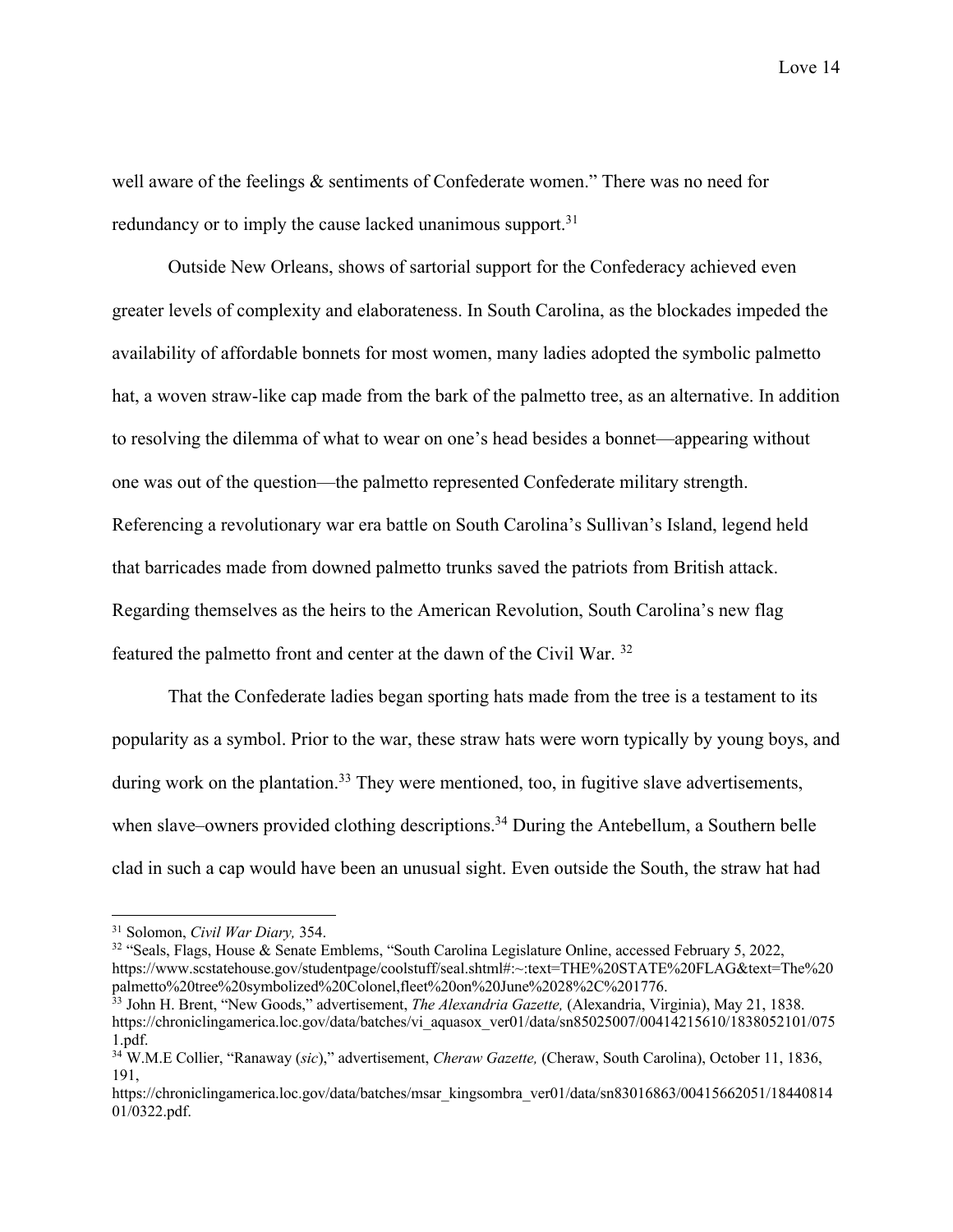been characterized as lowly, invoked in caricatures of the slave-owning, unsophisticated Southerner.<sup>35</sup>

Though the war prompted many ladies to embrace the hat, it was hard to forget that it once smacked of labor, slavery, and masculinity. One Southern woman, Judith McGuire, lamented that though the plaited caps she had seen were beautiful, she could not help but feel that milliners in Paris would regard them as antiquated and out-of-style. Despite her concerns, Mcguire also felt that the fashions had been spoiled by their association with the North. "What do we care for Parisian style, particularly as it would have to come to us through Yankeeland?" she wondered. To her, more desirable were those styles that signified Southern self-sufficiency and independence from Northern industry rather than personal wealth.<sup>36</sup>

Emma LeConte reached the same conclusion as McGuire. "We'd rather wear sack cloths, and ashes if necessary than give up to the Yankees," she wrote of herself and her aunt. Sack cloth may have been an exaggeration. Even palmetto hats, LeConte imagined, would require some transformation in order to be made wearable, even though she imagined they could be "plaited beautifully." Leconte imagined they could be made sufficient if she were to trim them with flowers in the summer and holly berries and ivy in the winter.<sup>37</sup>

Many other women, too, soon figured that they could weave hats themselves, and weaving them became a favorite pastime. When shortages wrought by the blockades reached a fever pitch in the spring of 1863, newspapers clung to the production of woven hats, noting that

<sup>35</sup> *Weekly Trinity Journal*, (Weaverville, California) July 16, 1864,

https://chroniclingamerica.loc.gov/data/batches/curiv\_knotgrass\_ver01/data/sn85025202/00279557396/1864071601 /0116.pdf.

<sup>36</sup> Judith White Brockenbrough McGuire, "Diary of Judith White Brockenbrough McGuire," in *Women of the South in Wartimes,* ed. Matthew Page Andrews, (Baltimore, MD: Norman, Remington: 1920), 47. 37 LeConte, *Diary,* 58.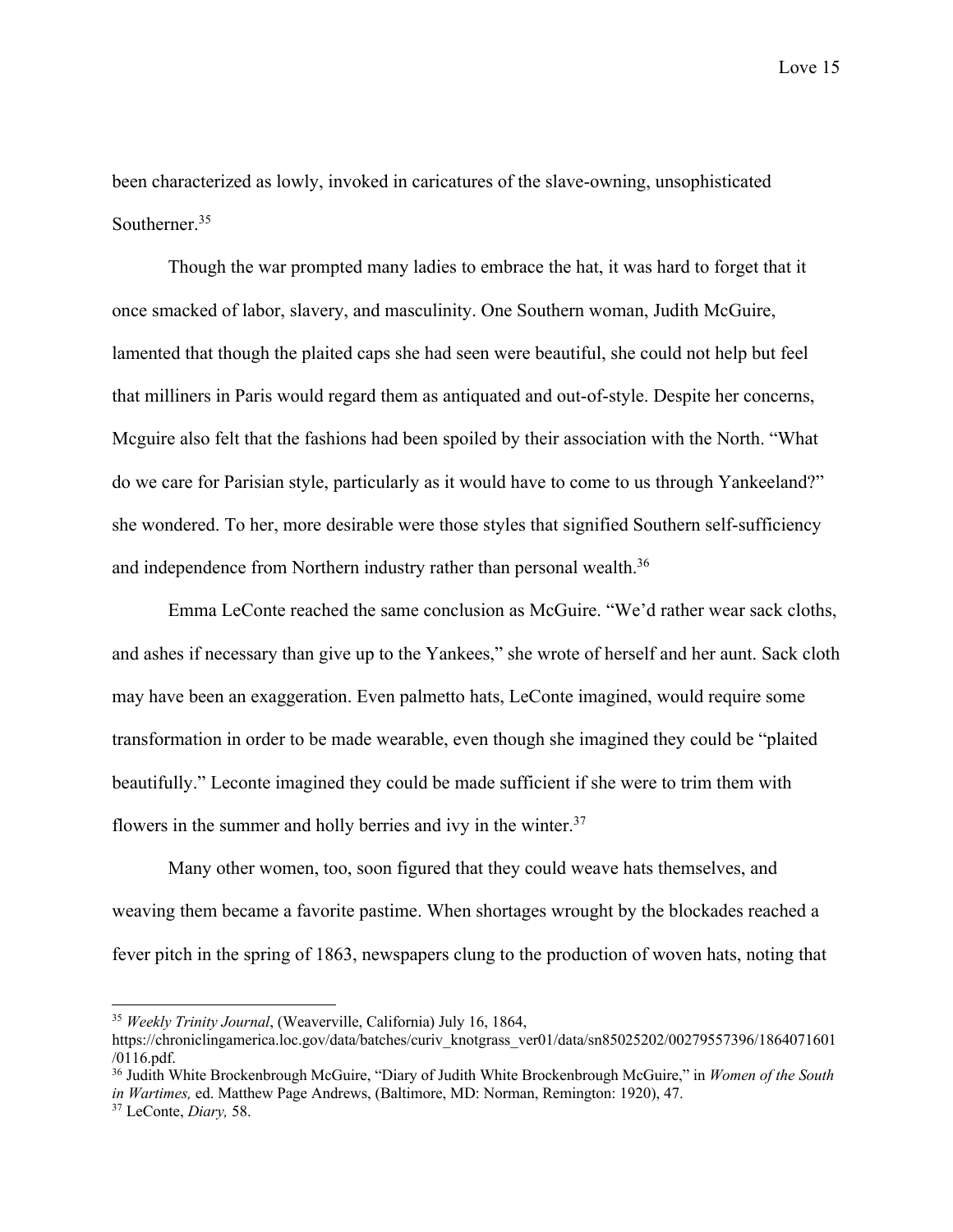they signified the viability of domestic industry in the Confederacy. "A young lady can learn to braid in a few hours and each one can teach fifty or one hundred others," the Edgefield Advertiser breathlessly observed, even publishing instructions on the cultivation of rye for farmers so that the ladies would have enough straw for weaving. "Let us have straw, and we will not want for hats and bonnets!" the paper proclaimed, as though the scale and viability of bonnet manufacture could itself determine the outcome of the war. 38

Even before wartime shortage forced substitutions, homemade hats were a much-talked about way for women to indicate their support for secession. The elements of one bonnet in particular received relentless coverage both in and outside the South, and were taken by many as evidence of the growing sympathy among ladies for the fire-eating Southern cause. The bonnet's intricate ornamentation even articulated the values at the center of growing secessionist sentiment and Southern nationalism, and, at times, newspapers behaved as an interpreter, outlining for readers the meaning behind these various symbols. The bonnet itself was made from homegrown domestic cotton, which one letter to the editor took as "convincing proof of how independent [the South] can be of our northern aggressors."<sup>39</sup> This was then adorned with an embroidered gold image of the palmetto trees, perhaps a nod to Southern military might, and the lone star, a reference to Texas' former status as an independent republic, which the South now aspired toward. It left little need for women to attend secessionist meetings or pen op–eds like their Confederate brothers. The cause could be elucidated by a bonnet.

<sup>38</sup> "Straw Hats and Bonnets," *The Edgefield Advertiser*, (Edgefield, South Carolina), April 15, 1863, https://chroniclingamerica.loc.gov/data/batches/scu\_jinx\_ver01/data/sn84026897/00211101209/1863041501/0042.p df.<br><sup>39</sup> Daily Chronicle & Sentinel (Augusta, Georgia), October 28, 1860, p. 3, c. 3 as quoted by Vicki Betts in

<sup>&</sup>quot;Homespun," *Special Topics,* Paper 12, 2016, http://hdl.handle.net/10950/796.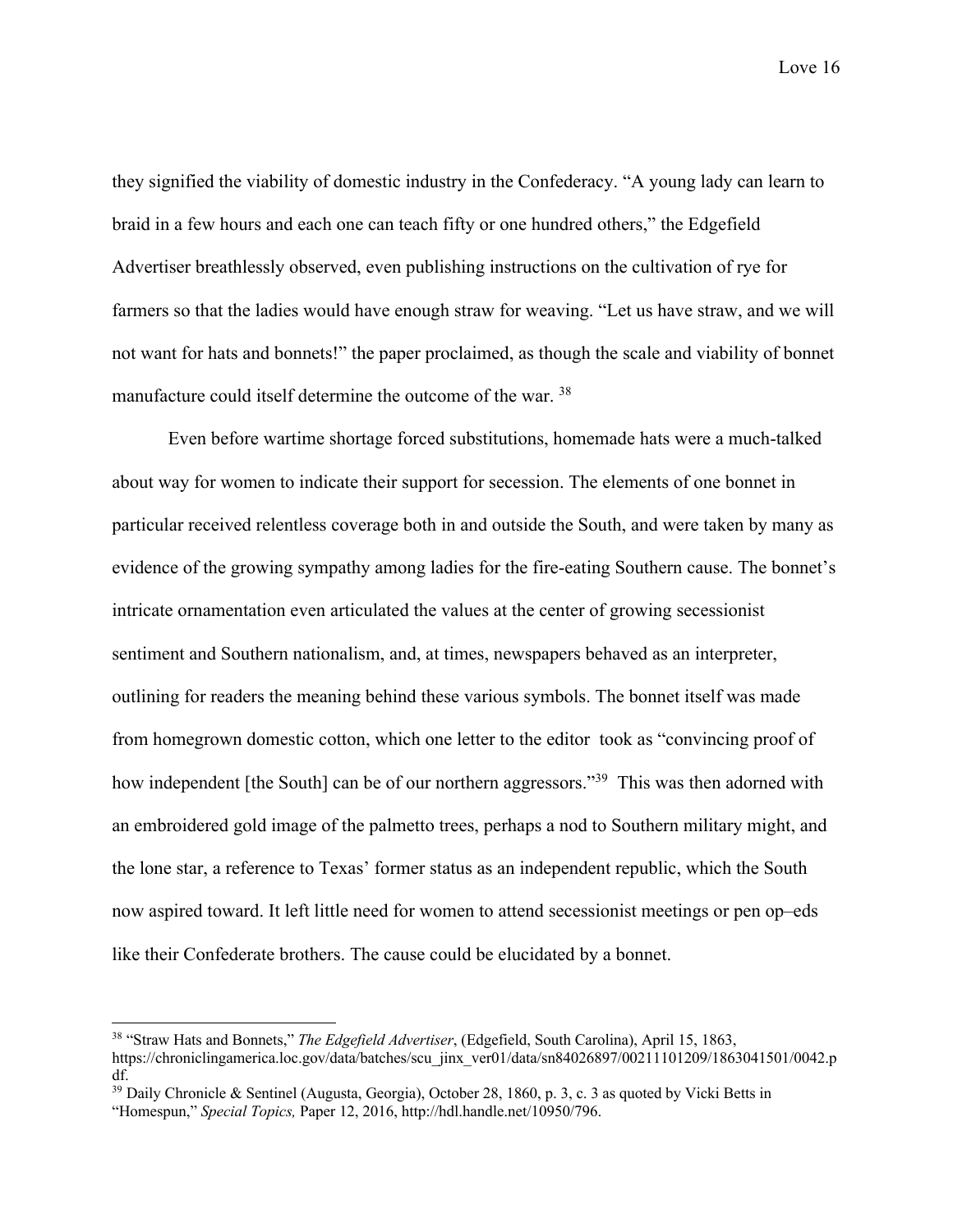Still, the clearest and most widespread example of Southern women signifying their politics through dress was neither the palmetto hat nor bonnet. Instead, it was the wearing of coarse, homespun fabrics, a development that in most historiography has been understood as largely being a product of wartime shortage. The reality appears to have been more complicated than that. This, though, demands its own section.

# **B. "What Southern Girls for Southern Rights Will Do:" The Home Front's Campaign for Homespun**

In one of the most enduring jingles from the Civil War, the Confederate woman is remembered by her dress:

> *Oh yes I am a Southern Girl and Glory in Its Name, My homespun dress is plain, I know, my hat's Palmetto too, But boast it with far greater pride, than glittering wealth and fame, Then it shows what Southern girls for Southern rights will do We envy not the northern girl, Her robes of beauty rare40*

That the Southern girl, with her dress akin to the "crowned heads of Europe,"<sup>41</sup> suddenly regarded herself as plain compared to her Northern counterpart, was no doubt an abrupt aboutface. Perhaps, though, what was even more shocking about this jingle was its explicit veneration for homespun fabric that, years earlier, few planter class women would have dared wear.

<sup>40</sup> "The Homespun Dress," (New Orleans: A.E. Blackmar, 1865) https://www.loc.gov/resource/ihas.200002584.0/?sp=3.

<sup>41</sup> Stirling, *Letters Slave States,* 158*.*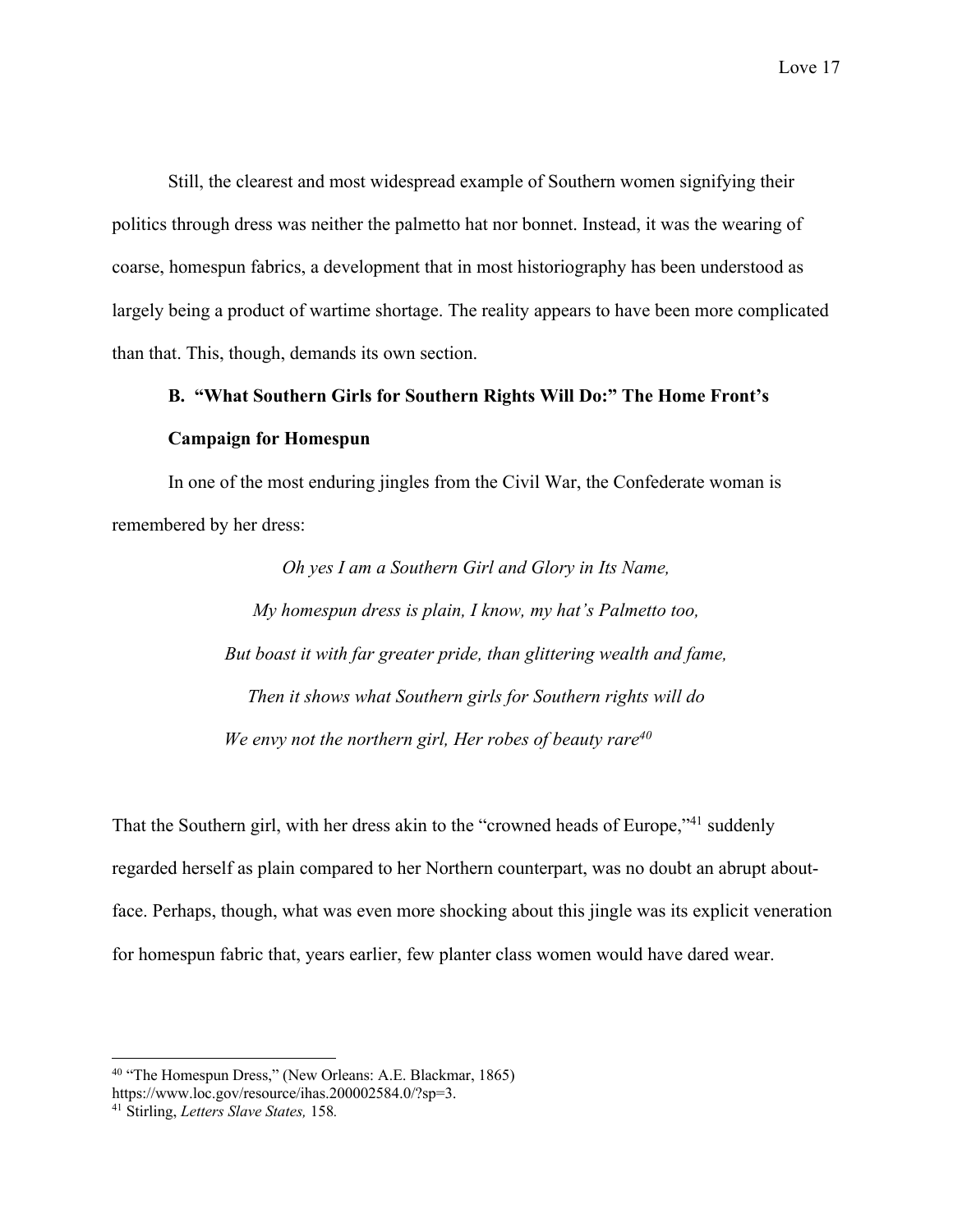Homespun fabric, known simply "homespun," had been a Southern novelty and a staple on many plantations during the early part of the 19th century and was particularly common among white, yeoman farmers and their families. The fabric was so discernible that it was picked out as strange by one Northerner during his visit to rural Mississippi in 1850. "In Ohio the spinning wheel and hand-loom are curiosities, and homespun would be a conspicuous and noticeable material of clothing," wrote Frederick Olmstead, "[but] half the white population of Mississippi still dress in homespun, and at every second house the wheel and the loom are found in operation."42

Even by the 1800s, though, its use among white people had declined significantly, and its use and production varied drastically by region and plantation. The one consistency, at least on plantations, was that it had become practically synonymous with enslavement. Colloquially known by many Southern white people as "negro cloth," the production of the fabric seems to have firmly become the duty of the enslaved, and mentions of it seem to have turned up frequently in planters' descriptions of runaway slaves.

At the outset of the Civil War, though, Confederate newspapers and jingles seem to have turned these meanings on their heads, and the admiration for the fabric as an article of fashion for well-to-do white women, bordered, it seems, on obsession. Editors seemingly sought to make heroines out of those women who wore homespun and those who wove it. In November 1863, one lady of Rockingham, North Carolina was married in an ensemble she made wholly from scratch, or so the Rockingham Register reported. Her "delicate hands spun and wove" the fabric that composed her dress. Her fingers braided the "beautiful and elegant straw hat." The do-it-

<sup>42</sup> Frederick Olmstead as cited by Genovese, *Plantation Household*, 121.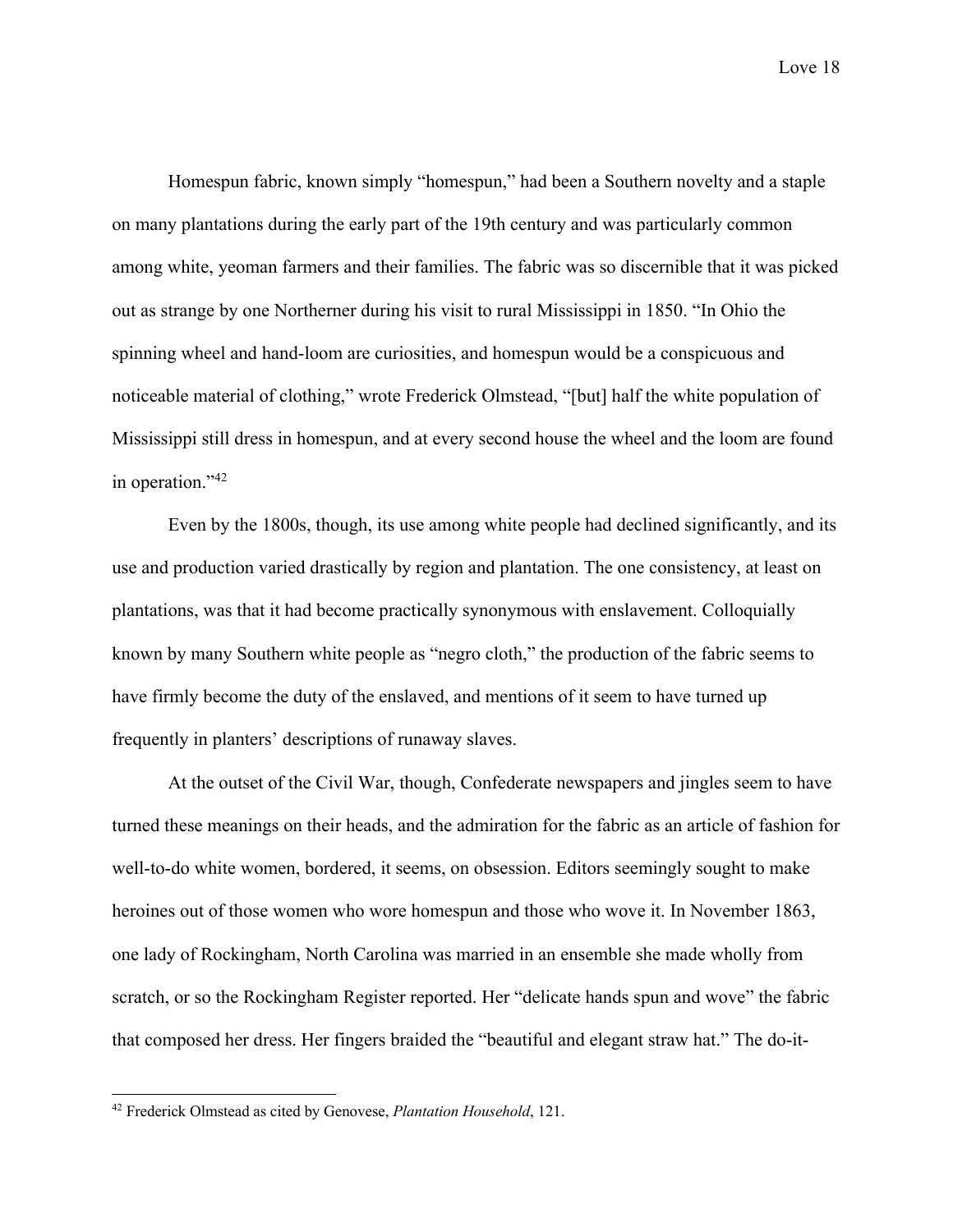yourself project was completed, the Register wrote, all "for the purpose of showing the world how independent Southern girls are." The newspaper made it clear how admirable—and attractive—her efforts were. "If this noble girl were not wedded," they wrote, "and we were to publish her Pa's name" then "her Pa's house would be at once thronged with gallant gentleman seeking the hand of a woman at such a priceless value."<sup>43</sup>

Even better were those women weaving homespun not merely for themselves but in bulk in an effort to sustain the South writ large. Editorials waxed poetic about their herculean displays of self-sufficiency, which at times veered so far to the extreme that they almost became comical. Take the woman from the Ozarks, who, "with an axe, a saw, a chisel and an auger, made herself a loom out of oak rails, upon which she now weaves eight yards of coarse cotton cloth a day," 44 or a woman from Texas, who by 1864 claimed to have made a grand total of 3,000 yards of homespun fabric.45

Confederate newspapers no doubt had a vested interest in the acceptance and production of homespun. The success of the Confederate States, they appear to have recognized, would depend in part on their ability to overcome prior dependencies on the North. One of the most glaring was their reliance on the Northern garment industry.46 But despite the obvious political stakes newspapers held in the production and use of homespun fabrics, historians have mostly accepted their accounts, or, paid only limited attention to who was wearing it and why. <sup>47</sup>

<sup>43</sup>*Savannah Republican, (*December 4, 1862): 1, c. as quoted by Betts. 44 *Memphis Daily Appeal,* (Granada, MS)*,* November 13, 1862, p. 1, c. 6, as quoted by Betts *Special Topic,* paper 12.

<sup>45</sup> *Memphis Daily Appeal*, (Atlanta, Ga.), June 19, 1864, p. 1, c. 2, as quoted by Betts, *Special Topics,* paper 12. 46 McCurry, *Confederate Reckoning,* 92.

<sup>47</sup> Joan Cashin, "Torn Bonnets and Stolen Silks: Fashion, Gender, Race, and Danger in the Wartime South," *Civil War History,* Volume 61, Number 4, (December 2015): 350.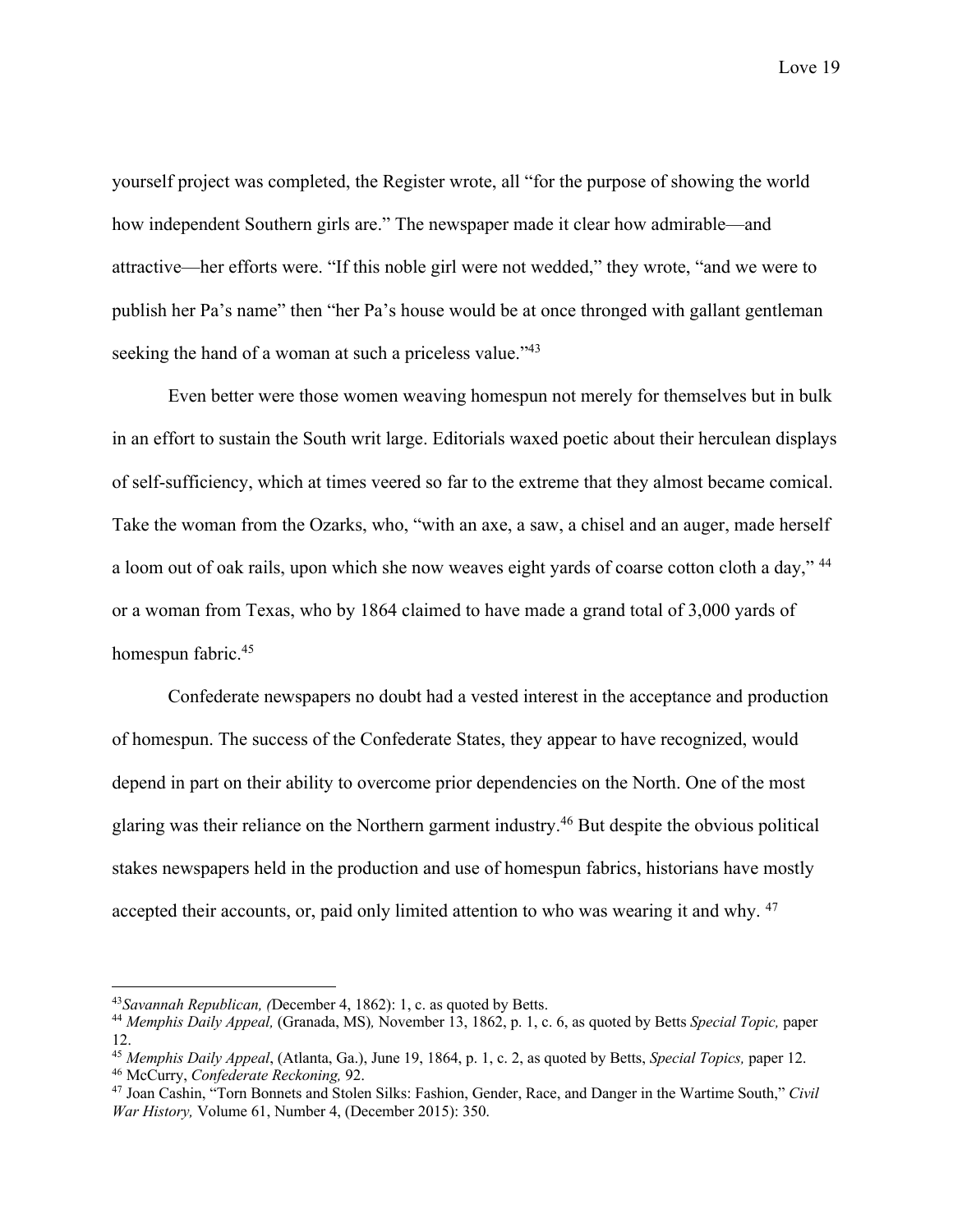Historians, like Drew Gilpin Faust, who have challenged the homespun myth have focused mostly on its manufacture, putting to rest the notion that mistresses were suddenly doing the weaving themselves.<sup>48</sup> Almost no one, though, seems to have investigated whether anyone was wearing it to the extent the papers purported, or with any enthusiasm. Answering this question demands a look beyond the newspapers, and into the women's own writing, which reveals that a handful of women, do seem to have worn homespun for the first time, but they prove rare.

Lena Ledbetter was among these rare homespun converts, making a dress entirely from scratch for the first time.<sup>49</sup> To her, and other women, homespun like sewing and other sartorial symbols, was evidence of their participation in the war. Eliza Frances Andrews echoed this sentiment. When "worn aboveboard," she wrote, homespun represented her "confederate pride." But even despite the fabric's patriotic connotations, Andrews could not seem to unlearn its previous meanings. She hated wearing homespun undergarments, and while gazing at herself in the mirror, lamented how they made her appear "common and vulgar."50

Andrews was far from the only woman, even among slaveholders, who was left with little alternative to homespun. Emma Leconte, too, was forced to wear it, though it seems with less angst than Andrews. Still, enough women got away with never slipping into homespun (particularly it seems, those women who lived in cities) to make those who did wear it feel deeply self-conscious. Eliza Frances Andrews, for instance, dreaded appearing next to her welldressed cousin, whose privileged trips to Memphis kept her beautifully dressed into the worst

<sup>&</sup>lt;sup>48</sup> Faust, *Mothers of Invention*, 48.<br><sup>49</sup> Laurie E. Jasinki, "Lena Dancy Ledbetter," Texas State Historical Society, accessed January 5th, 2022, https://www.tshaonline.org/handbook/entries/ledbetter-lena-dancy. 50 Andrews, *Wartime Journal,* 112.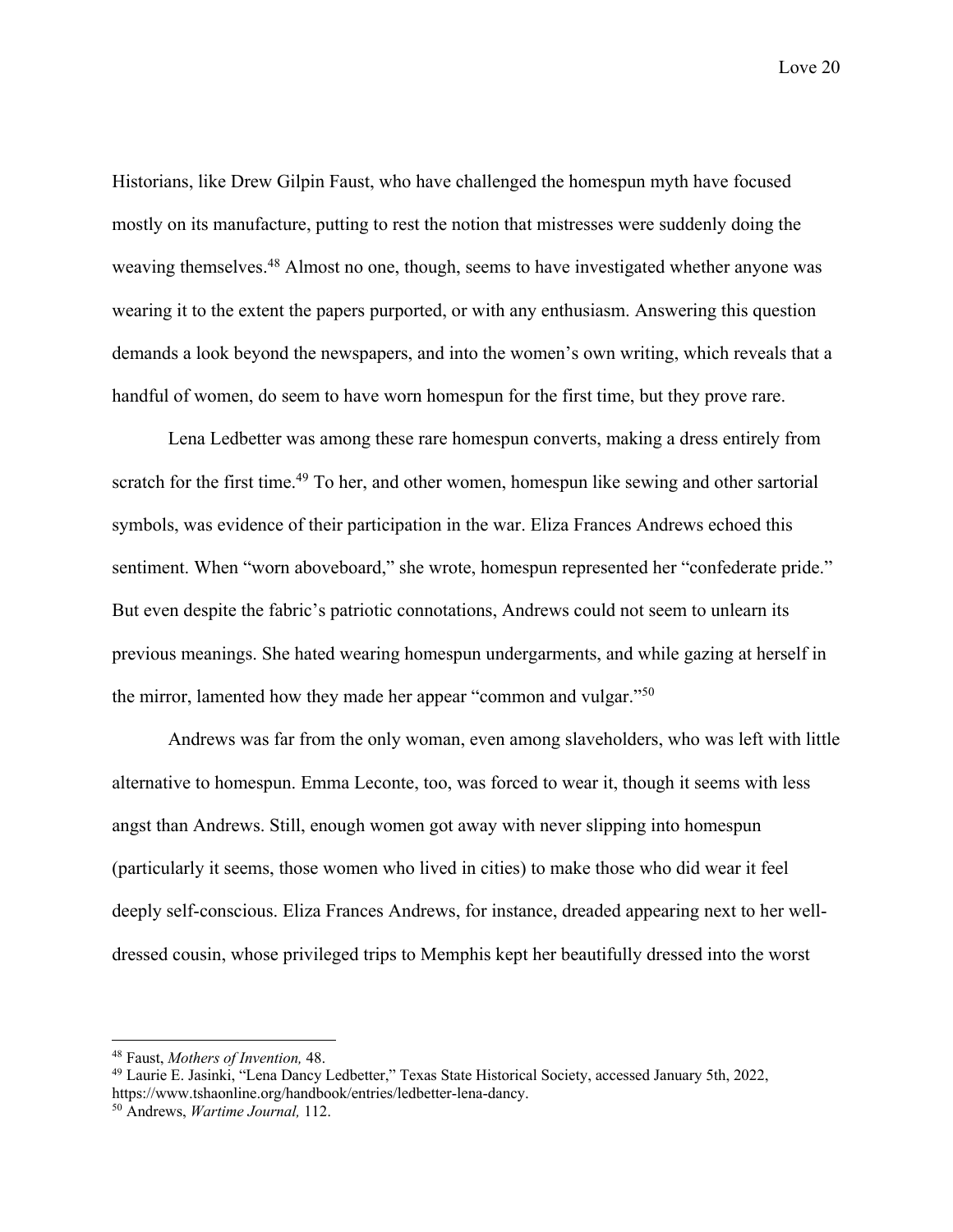days of the war. Andrews's embarrassment proved so pointed that at times she second-guessed even wanting to see her cousin. Next to her, Andrews wrote, "us rebs look like ragamuffins."51

Andrews was far from the exception. In one instance, "country" ladies sought the advice of a local newspaper, asking if a column on clothes could be presented alongside news of the war. We wear homespun, they wrote, "but don't like to be entirely out of the fashion." Their selfconsciousness on account of their textiles had all but kept them out of the town, where they feared they would be unrecognizable to their still stylish city friends.

It seems, too, that women's embarrassment was not unfounded. Women who were not wearing homespun were far from congenial. According to Mary Chestnut, guests were not as impressed with one bride's homespun dress as writers of letters-to-the-editors seem to have been with other self-sufficient brides. The gray homespun wedding dress was apparently one the bride had on all winter and simply washed and turned inside out for her wedding day. The "female critics pronounced it 'flabby-dabby,'" Chestnut reported.52

The unlucky bride in Chestnut's story was not the only woman to attract sneers from fashionable ladies. Other women wrote in to newspapers, seeking editors' advice on how to deal with mocking belles whom economic necessity had not yet forced into a coarse dress. In one such account from the war's latter days, one woman attested that her "patriotic homespun" had "several times been laughed at" by ladies known to smuggle their finery in from Memphis. To her, the choice to indulge in the latest fashions was an affront to the Southern cause and a clear indication that one cares more for status than the Confederacy. These ladies "can't for their life

<sup>51</sup> Andrews, *Wartime Journal,* 111.

<sup>52</sup> Chestnut, *Diary,* 300.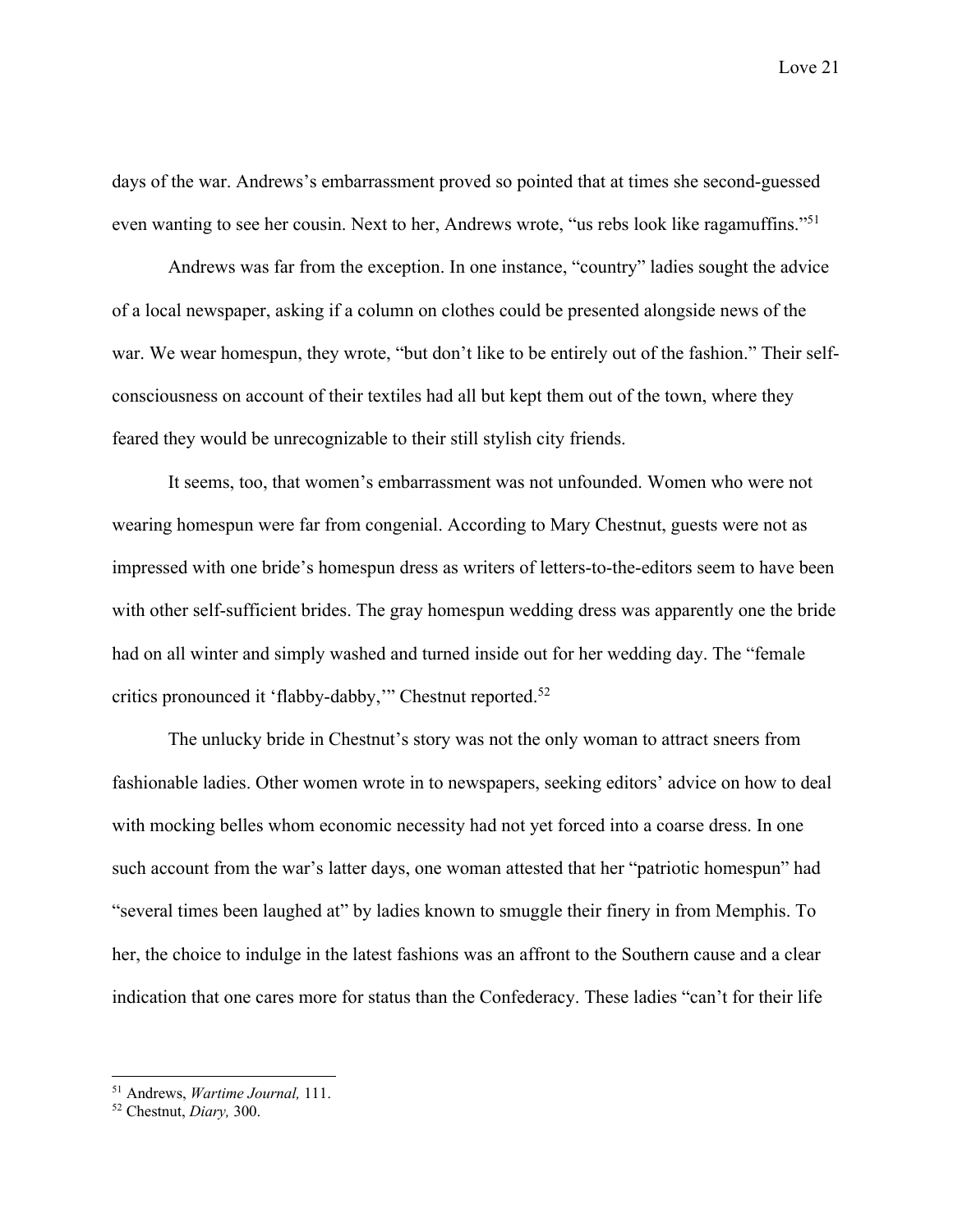resist the temptation" to wear the "Garibaldi dresses" and "McClellan hats and McClellan sleeves,"<sup>53</sup> the woman wrote, invoking the names of an Italian military figure admired by Lincoln and a Union Army General.<sup>54</sup>

When it came to the production of homespun, it appears to have been much the same story. Though newspapers again offered a portrait of women coming together under a common cause and shirking notions of propriety, that rarely seems to have been the case. Most mistresses were not willing to take a seat at the loom. Instead, perhaps unsurprisingly, some instead opted to employ those they had enslaved in the now charitable production of homespun. As Celia Lawton recounted, her mother designated one room of the big house as the site of constant spinning and weaving by "six or eight" enslaved women, overseen by Marah, whom Lawton refers to as "mammy." To Lawton, whose mother had commissioned a yeoman woman to teach them how to weave, this was no small deed. Her mother, she wrote, had "made a great sacrifice" by giving up Marah's assistance.<sup>55</sup> Some newspapers even acknowledge that, for the most part, this is how the production of homespun took place. "The rich," one writer declared triumphantly, "are looking after their servants and directing their work--the making of cotton and woolen cloth."<sup>56</sup>

Indeed, homespun seems only to have been desirable so far as it was patriotic; when it was worn—or made—out of necessity, it still connoted vulgarity. When examined closely, even the newspaper reports bear this out. Homespun, it seems, was most popular before secession,

 $53$  Mobile Register and Advertiser, July 16, 1864, p. 1, c. 8, as quoted by Betts, *Special Topics*, 2016.<br><sup>54</sup> Lincoln may have even asked Garibaldi to lead the Union Army, as some historians have long argued, see Howar

Marraro, "Lincoln's Offer of a Command to Garibaldi: Further Light on a Disputed Point of History." *Journal of the Illinois State Historical Society (1908-1984)* 36, no. 3 (1943): 237–70.

<sup>55</sup> Celia Lawton, *Incidents in the Life of Celia Lawton: A Memoir of Life, War, and Reconstruction in Georgia and South Carolina, ed. Karen Stokes, (Macon, Mercer University Press, 2021), 34. Southern Confederacy, (Atlanta, Georgia), March 21, 1863, p. 3, c. 2, as quoted by Betts, <i>Special Topics, paper* 

<sup>12.</sup>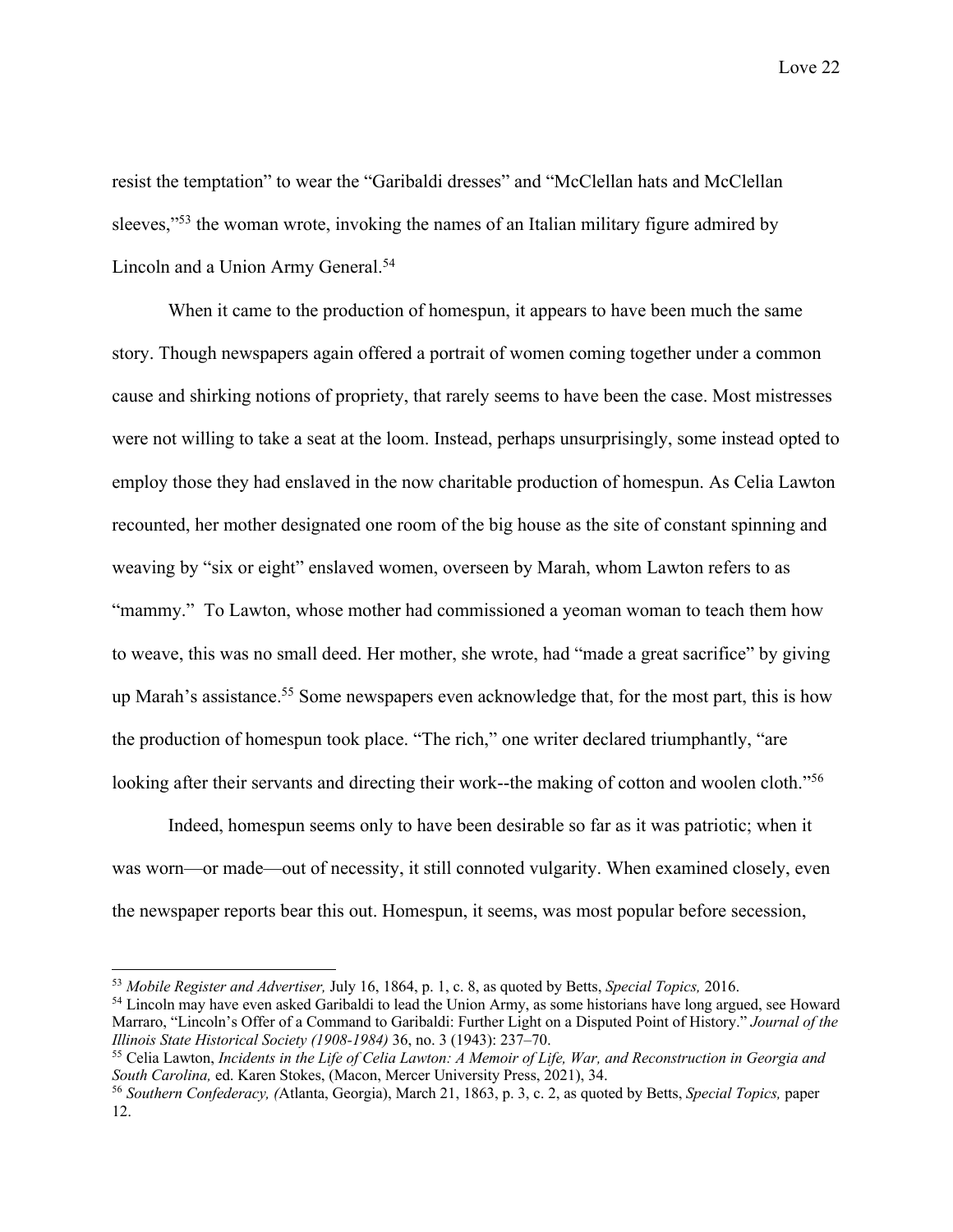when need had not yet compelled its use. In newspaper accounts published in 1861, ladies zealously organized homespun-themed social parties, balls, and picnics where guests were obliged to attend in their home state-made attire or cheaper fabrics such as calico, which typically would have been considered too base for an upscale party. Some even joined homespun societies, resolving to never wear anything but the textile.<sup>57</sup>

This was not the first time the South had shown such enthusiasm for the homemade fabric. By the eve of Secession, homespun had acquired a rich association with independence movements, both in the South, and nationally. Following the Panic of 1819, when reduced foreign demand disrupted American manufacturing, many touted homespun cloth as the solution to both economic challenge, and a sign of patriotism. One farmer wrote in an Illinois newspaper in 1821 that he and his countrymen should "wear clothes of our own fabrication," calling it the only way "to secure happiness and independence."58 Then, in South Carolina, during the nullification crisis of the 1830s, men touted the same show of nationalism. Senator Robert Y. Hayne even donned a homespun suit on the Senate floor while debating nullification and Southern manufacturing with lauded Northern Senator Daniel Webster. 59

For many Southern women (and men) wearing homespun signaled that were the inheritors of the American Revolution, and that they were drawing inspiration from their revolutionary mothers, like Martha Washington.One letter to the editor encouraged Southern

<sup>57</sup> *Dallas Herald,* (Dallas, Texas), February 8, 1860, p. 1, c. 6, as quoted by Betts, paper 12.

<sup>58</sup> Frederick Rapp, "Extract of a letter from Mr. Frederick Rapp to a gentleman in this place," *Edwardsville Spectator,* (Edwardsville, Illinois)

https://chroniclingamerica.loc.gov/data/batches/iune\_bismuth\_ver01/data/sn82015374/00332898012/1821081401/0 118.pdf.

<sup>59</sup> Robert C. Byrd, *The Senate 1789-1989, V3: Addresses on the History of the United States Senate,* (U.S Government Printing Office, 1989), 4.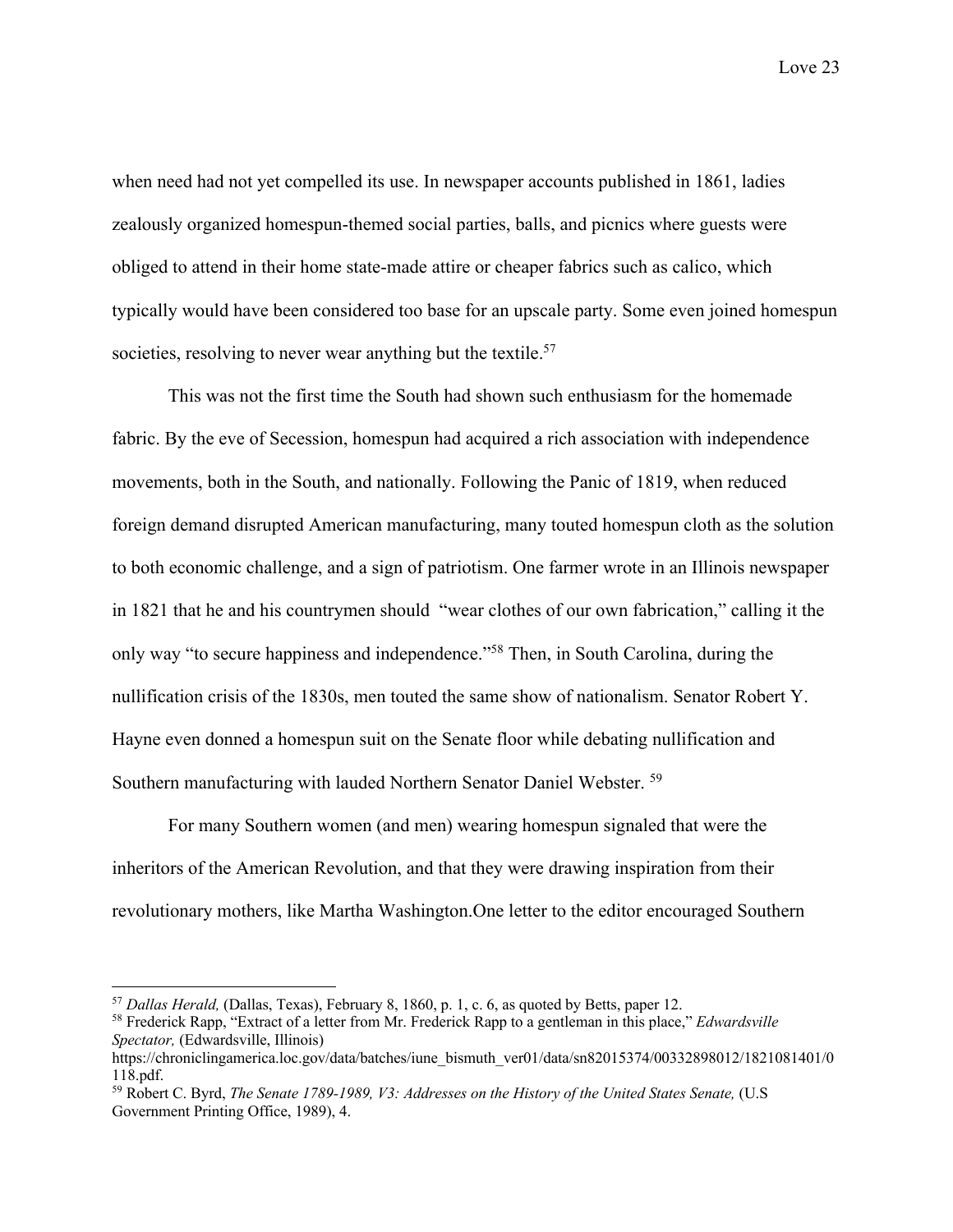ladies to heed the example of these patriotic women, who once held Fourth of July Celebrations in which "both the ladies and gentlemen" were "all dressed in homespun." All women would do well, it continued, "to imitate [their] customs."<sup>60</sup>

But these events wholly preceded the economic ruin which would have made them necessary. By 1863, when the pangs of wartime shortages set in, homespun had fallen out of popularity. "Where are all the women who at the beginning of the war promised to wear homespun?" one newspaper asked.<sup>61</sup> In this sense, it seems, the wearing of homespun was not the remarkable rupture that it has been taken for. More than a remaking of aristocratic notions of propriety, it speaks to Confederate women's desire to articulate their politics via dress.

### **C. "The Old Story of Rich and Poor:" Class and Clothing During the War**

When Eliza Francis Andrews, the homespun-clad belle who drooled after the finery her cousin Bessie smuggled in through the blockade, finally came into possession of her own lace contraband, she was beside herself with excitement. With Bessie's guidance, Andrews whipped it into a stylish new kind of headdress, and wore it out to a party. That fine fabrics had suddenly become scarce only made showing off her hat all the more satisfying. "Nobody else has anything like it," she proudly proclaimed in her diary.<sup>62</sup>

Andrews showed no signs of shame one might expect from a contraband-wearing Confederate lady had they read a Confederate newspaper, which regularly featured stronglyworded pleas to abandon all luxuries smuggled through the blockade. In one scathing reproach, a letter-to-the-editor declared that any lady sneaking fine fabrics into the Confederacy must not

<sup>60</sup> *Austin State Gazette*, (Austin, Texas), December 21, 1861, p. 3, c. 2, as quoted by Betts, paper, 12.

<sup>61</sup> *Savannah Republican*, (Savannah, Georgia), August 19, 1863, p. 2, c, as quoted by Betts, *Special Topics,* paper 12.

<sup>62</sup> Andrews, *Wartime Journal,* 123.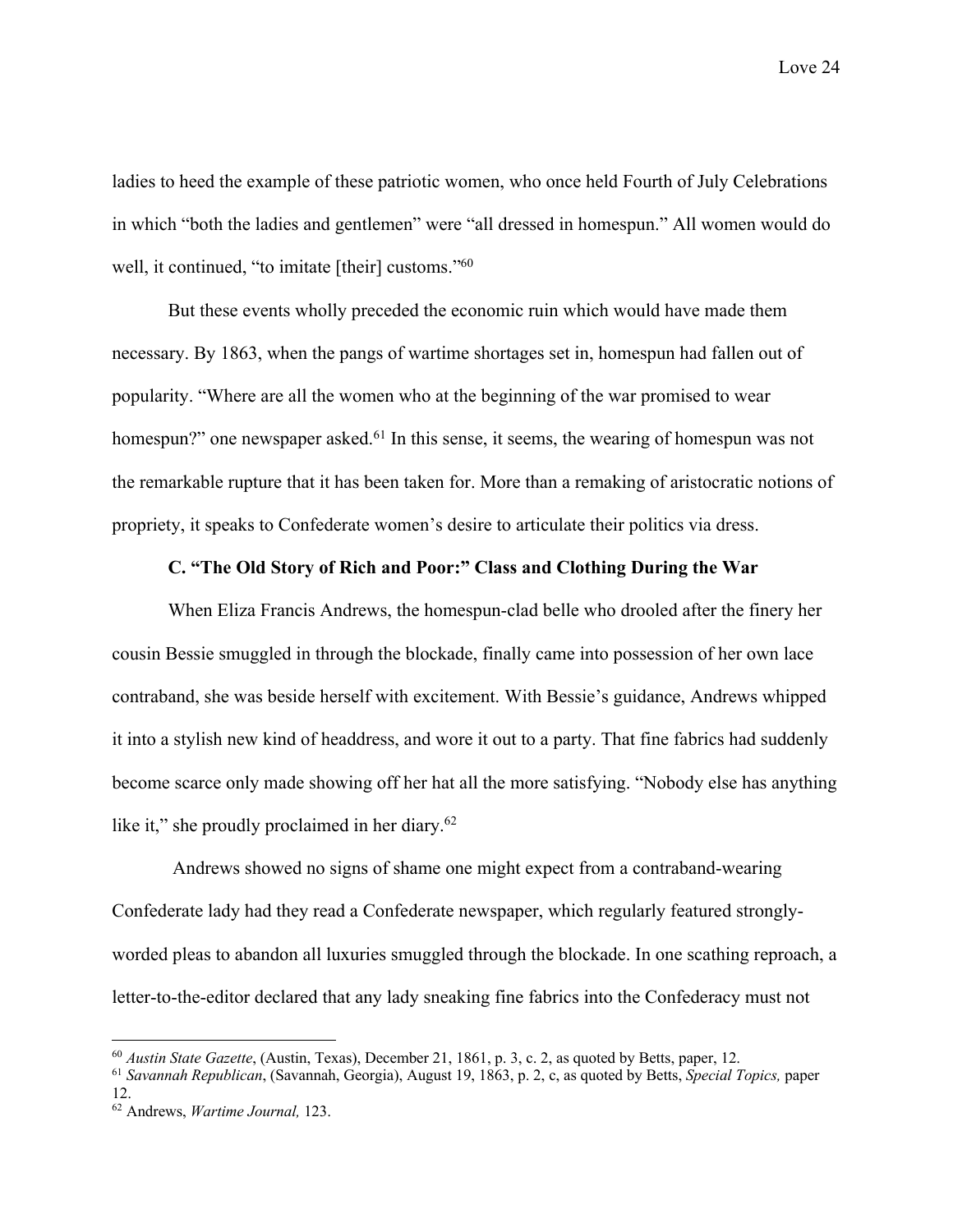care "one iota for herself or her country, or last of all… our brave gallant soldiers." Lest it were not clear, the author emphasized that their condemnation applied, too, to any widowed soldier's wife who went north in search of a new mourning dress. "Which is blackest," the author asked of these women, "their mourning without or their hearts within?"63

In her recollections, Mary Chestnut recognized the gulf between what newspapers were wanted from Southern women and how the women themselves were actually behaving. In one 1862 incident, Chestnut claimed that ladies were "bitterly attacked" by the morning papers for continuing to wear their "silks and satins," all while the poor soldiers' wives toiled. The whole episode, Chestnut concluded, was the "old story of rich and poor." 64

Far from the only time these women faced the wrath of the Confederate newspapers, their antics became a frequent target and scapegoat. When severe food shortages shook the foundations of the Confederate cause during the spring of 1863, a rash of bread riots erupted among poor, starving women. The largest and most famous of these broke out in Richmond, Virginia, where thousands of hungry women raided local stores, with cries of "bread or blood!"<sup>65</sup>

In the South, news of the riot was initially suppressed until a northern prisoner of war, who had witnessed the incident from the window of his cell, leaked the story to the New York Times. There, it was taken as a sign that Lincoln's war of attrition was working, and the will of the Southern people was weakening.<sup>66</sup> But when Southern newspapers were forced to report on

<sup>63</sup> *Mobile Register and Advertiser,* (Mobile, Alabama), July 16, 1864, p. 1, c. 8, as quoted by Betts, paper, 12. <sup>64</sup> Chestnut, *Diary,* 155.

<sup>&</sup>lt;sup>65</sup> McCurry, *Confederate Reckoning*, 180.<br><sup>66</sup> "Bread Riot in Richmond: 3,000 Hungry Women Raging in the Streets. Government and Private Stores Broken Open," *The New York Times,* (New York, New York), April 15, 1863, 1,

https://www.nytimes.com/1863/04/08/archives/bread-riot-in-richmond-three-thousand-hungry-women-raging-inthe.html.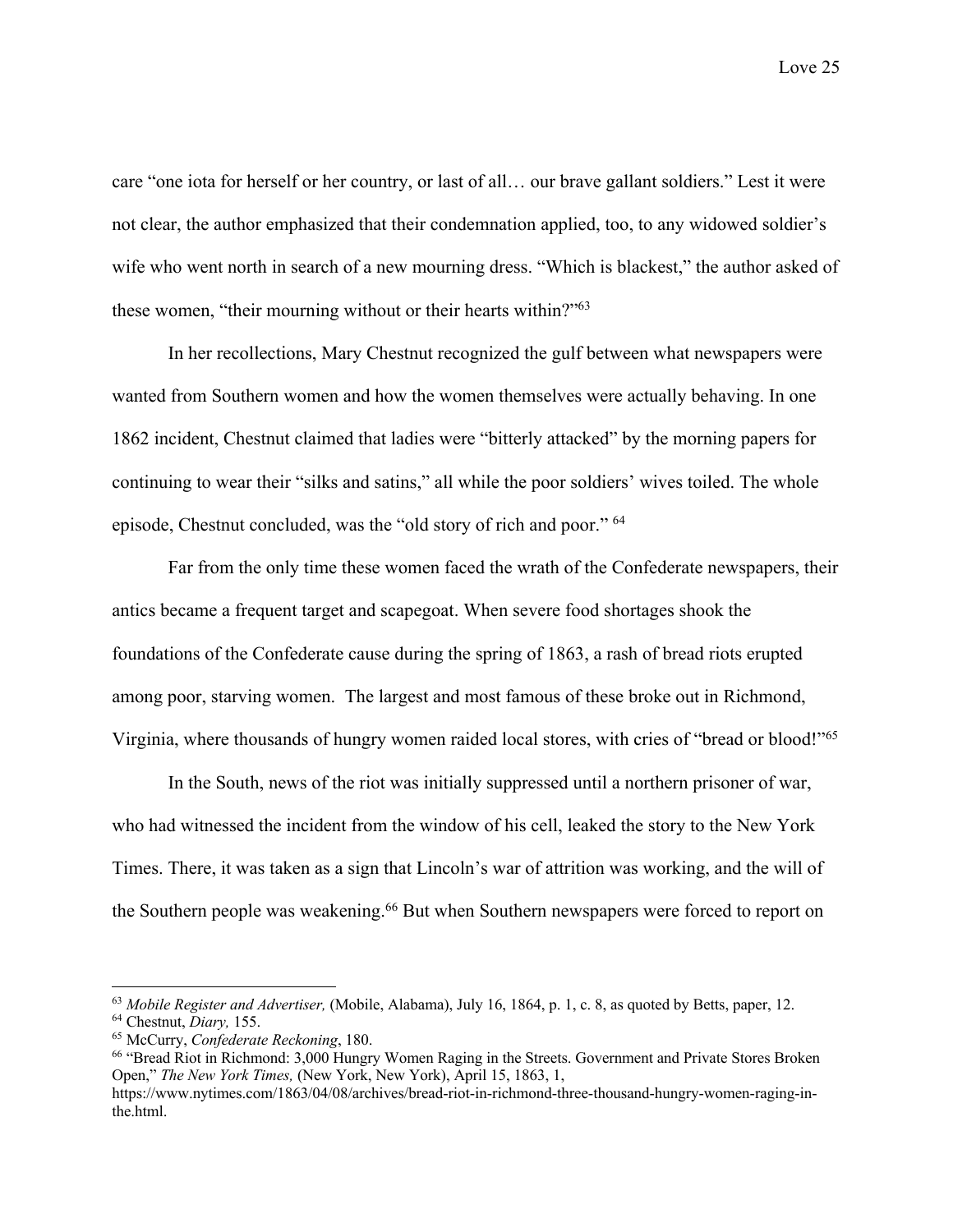the incident in subsequent weeks, the story became something else entirely. The "three thousand hungry women raging in the streets" in search of bread and other items described by Northern newspapers became "fifty well-dressed, plump-cheeked" ladies in search not of food but of "boots, shoes, silks, tobacco, and jewelry." 67 The crisis was not one of subsistence, but of the mistress' insatiable appetite for finery and luxury goods, the papers meant to say. This was the grave threat to Confederate morale.

Eliza Francis Andrews, though, was far from the only woman who was unmoved, or simply oblivious to, pleas to forgo any and all finery. For others with greater resources, and who had perhaps accumulated a formidable collection of luxury articles before the war even began, it felt natural to continue indulging. Gertrude Thomas, for instance, was often willing to pay the skyrocketing prices demanded by the circumstances, despite suffering the financial strain of tumbling cotton prices.<sup>68</sup> For her and so many others, the habits were too hard to break. By 1862, Thomas still headed to town to purchase silk threads and accessories for her children, and in 1864 paid an "extravagant" \$100 for her children's simple Christmas gifts. 69 Her own mother extended the same courtesy to her, gifting Thomas an expensive valenciennes lace collar, presumably from beyond the blockade, for Christmas in 1861.70

Despite her wartime extravagance, Thomas, who would eventually suffer serious pecuniary damage in the years following the war, was not wholly untouched by shortages and

<sup>67</sup> "The Late Riot in Richmond Virginia," *The North Carolina Standard*, (Raleigh, North Carolina), Wednesday, April 15, 1863,

https://chroniclingamerica.loc.gov/data/batches/ncu\_broad\_ver01/data/sn83045706/00296022664/1863041501/0278 .pdf.

<sup>68</sup> Thomas, *Secret Eye,* 256. 69 Thomas, *Secret Eye,* 276.

<sup>70</sup> Thomas, *Secret Eye*, 214.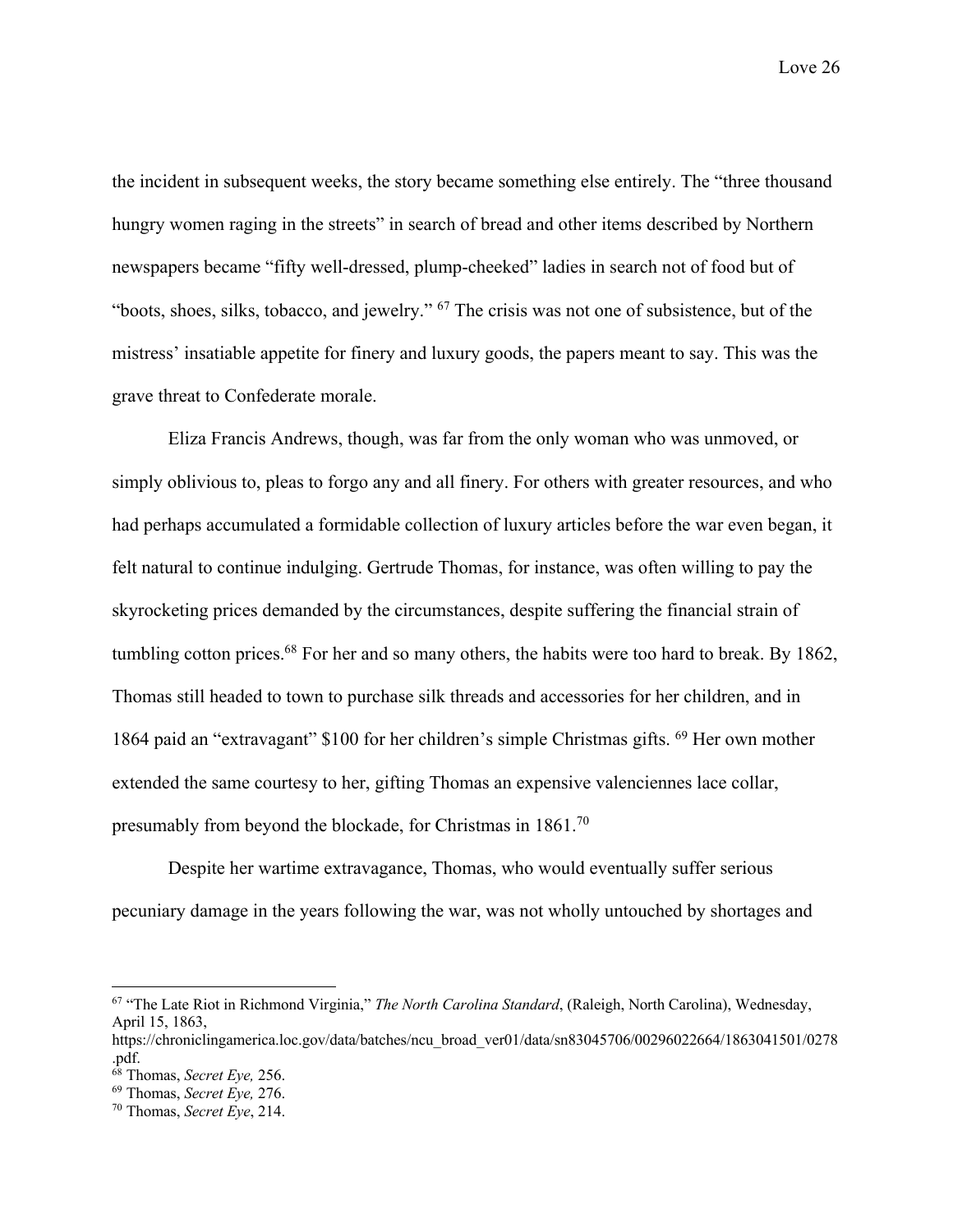blockades. At times, she feared openly that the luxury she was accustomed to would be gone by the time she became a grandmother, and by 1864, sensing what was increasingly inevitable, she observed nervously that "poverty offers no charms to her nature."71 But these fears and Thomas's economic reality did little to disrupt her self-regard or her habits. While she esteemed herself as a lady of a particular class, this identity was largely independent of her financial reality and entitled her to particular luxuries. Even as her situation worsened post-war, it hardly became more obvious to her that she should forgo her lavish lifestyle, even as her world came down around her.72

Unlike Gertrude Thomas, who long sought to deny her worsening condition, Chestnut's retelling of the war reveled in and perhaps even exaggerated the financial toll the war took on her. Chestnut extensively detailed the bloated cost of new finery and the degradation of her nicest clothing, like her favorite green dress, which by 1864 was "tattered, torn…worst worn" and "wadded." 73 Her telling of being denied that hotel room in Kingsville, it turns out, was only the tip of the iceberg. Soiled and forfeited clothes were a badge of pride, evidence that one was part of the action, at least to Mary Chestnut, to whom "the action" was perhaps desirable as she had otherwise continued to live quite cozily.<sup>74</sup>

Moreover, Chestnut's frustration with wartime inflation did not stop her from paying astronomical prices, even if she was not always pleased with her purchases. "I gave \$375 for my mourning… with bonnet and gloves it came to \$500…Before the war, such things as I have

<sup>71</sup> Thomas, *Secret Eye,* 343. 72 Thomas, *Secret Eye,* 510. 73 Chestnut, *Diary,* 278.

<sup>74</sup> Chestnut, *Diary*, 299.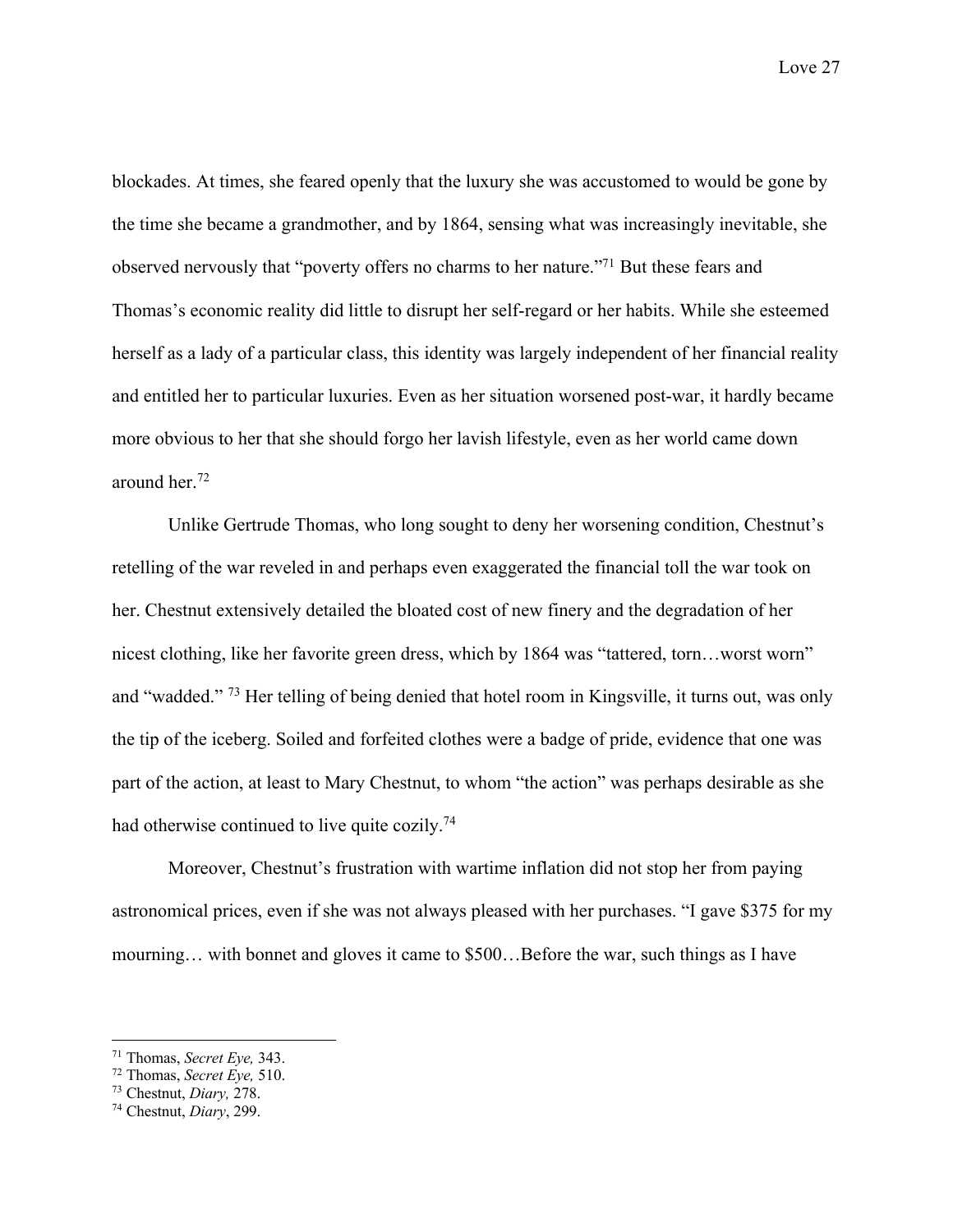would not have been thought fit for a chambermaid." <sup>75</sup> Though in some moments she felt less becoming, overall, the war did not fundamentally remake her notions of sartorial propriety. In one instance, surprised by the imminent arrival of an esteemed Confederate, and embarrassed by her too casual dress, Chestnut "rushed off to put on [her] bonnet and furs." 76

Her elaborate social life, the staging ground for all her ensembles, too, went mostly undisrupted. Chestnut chronicled her experience at fancy parties and gatherings. At one 1864 "Luncheon to the Ladies" given by Mrs. Jefferson Davis, Mary Chestnut reported wearing her "black velvet, diamonds, and pointed lace" to dine on a decadent lunch of "gumbo, ducks and olives, chickens in jelly, oysters, lettuce salad, chocolate cream, jelly cake, claret, champagne."77

Like Chestnut, other woman adopted signifiers that previously indicated working class status for the sake of contributing to the war effort (even in spite of her special lifestyle), or at least feeling as though one had. Other ladies, who were previously under no economic obligation to produce their own garments, took up sewing as a way to show support for their men. "Defend us with your bayonets, and we will sustain you with our needles!" they declared in the newspapers.78 Their needles, though, however wifely and feminine, proved less effective than this slogan would suggest. As Stephanie McCurry notes, some women who enthusiastically joined relief societies at the war's outset quickly realized they did not actually know how to sew.79 Gertrude Thomas can perhaps be counted among these as, in spite of all her lamenting of her poor sewing abilities and noted distaste for the activity, she was quick to begin sewing on a

<sup>75</sup> Chestnut, *Diary,* 300.

<sup>76</sup> Chestnut, *Diary,* 267.

<sup>&</sup>lt;sup>78</sup> Charleston Mercury, (Charleston, South Carolina) April 29, 1862, p. 4, c. 1, as cited by Betts, paper 12.

<sup>79</sup> McCurry, *Confederate Reckoning,* 93.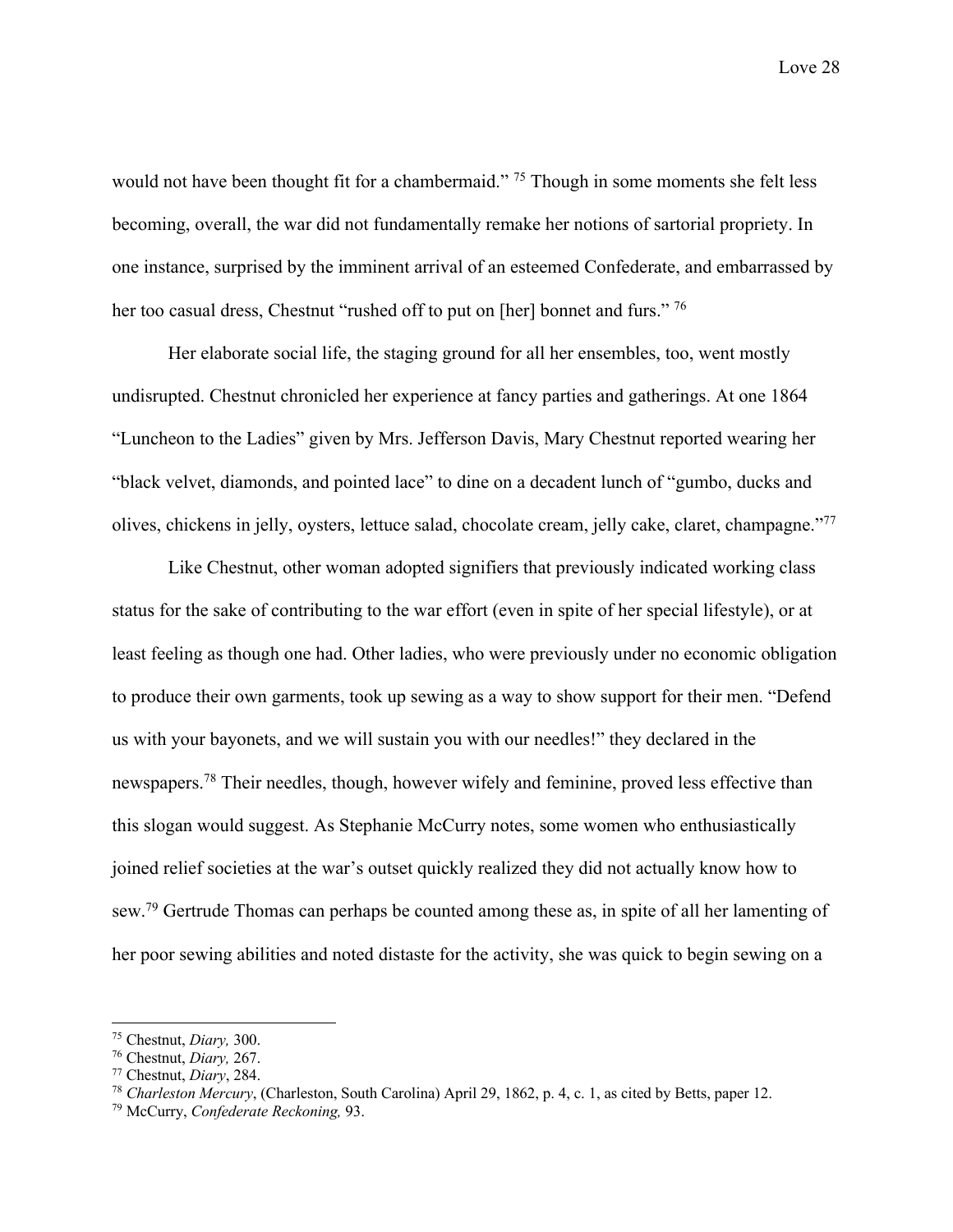soldier's jacket. It was not long, though, until she turned to other forms of charity, usually donation. 80

Not all women, even those in slave owning families, were in a position to adopt these activities so superficially. Clara Solomon and her mother began making extra money by sewing soldiers' drawers as part of a family friend's business. The extra money helped the family, who owned one domestic slave and kept hired Irish help, chip away at debts that had begun accumulating before secession. But because the war had spawned expansive networks of women sewing soldiers' clothes for charity, it was easy for Solomon to regard her and her mother's new business as something that was still proper according to their class. Perhaps because they did both charitable and profitable projects, Solomon regarded herself as distinct from other women who worked to live, even though, for her, it had become something of an economic necessity. Despite this doublethink, Solomon was remarkably lucid in her analysis of the wartime economy, observing that war had "bettered the condition of many" as it had created employment for many "indigent women." She simply was not among them, though her hired help, Mrs. Deegan, who had also begun sewing drawers for extra money, was.<sup>81</sup>

The Confederacy responded to food shortages and hardship with charity measures, such as the New Orleans' "free market," where struggling soldier's wives could get free and low-cost food. Solomon's mother would obtain the necessary ticket on behalf of her hired help, but the Solomon family themselves would not go. The market, Solomon noted, would be a "Godsend for a needy woman!" 82 Accepting charity was the uncrossable boundary, even as notions of

<sup>80</sup> Thomas, *Secret Eye,* 350. 81 Solomon, *Civil War Journal,* 206.

<sup>82</sup> Solomon, *Civil War Journal,* 121, 221.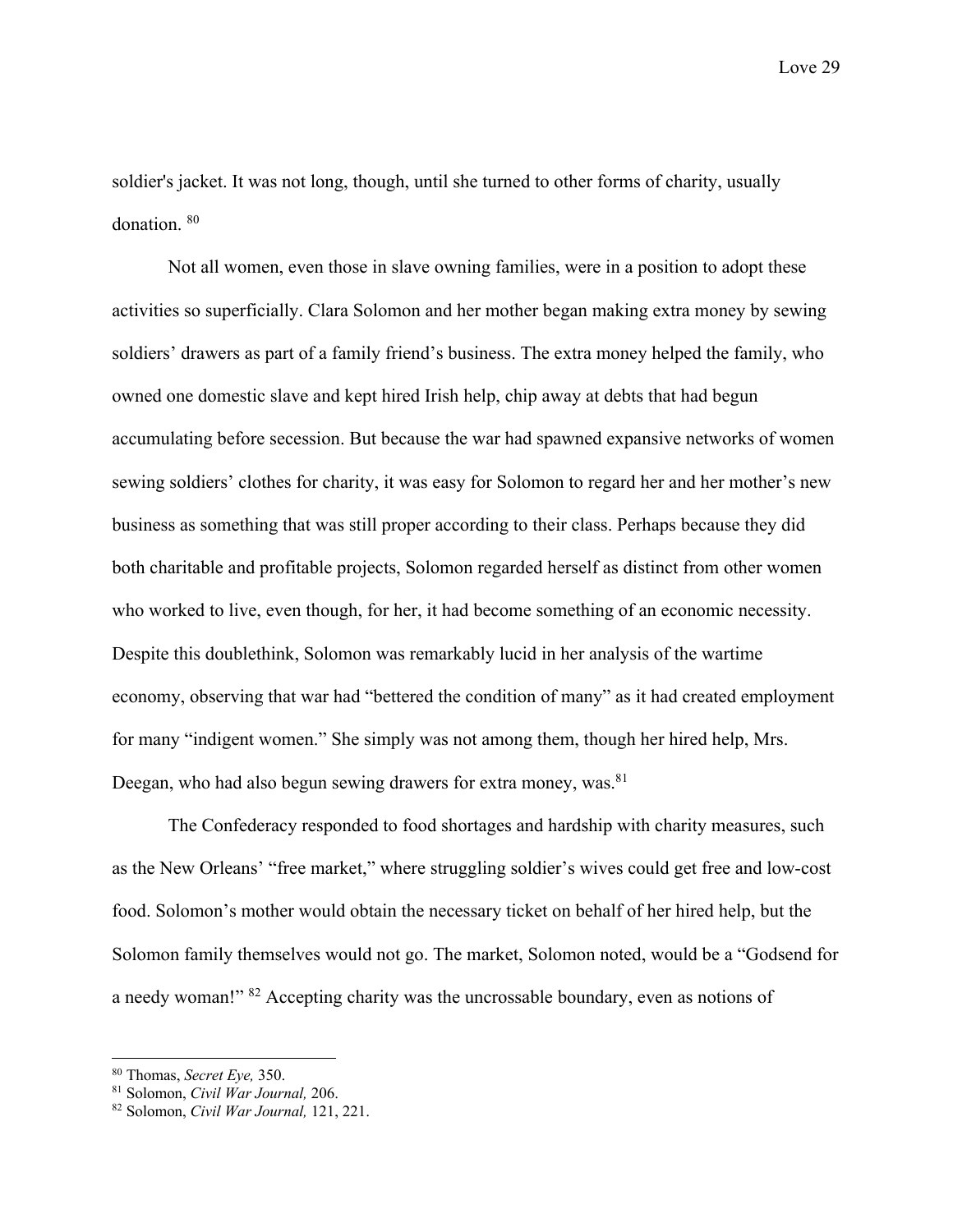propriety governing the productive manufacture of clothing became blurred. Solomon was not the only well-to-do woman for whom the war and charity obscured the propriety of sewing as labor. Following the war, the same was true of the Palmer family of South Santee, South Carolina, whom I will discuss more in Chapter Two.

### **D. "The Dress She Wears:" The Women and their Objects of Sacrifice**

In the Spring of 1861, war crept closer, and Judith McGuire was dread stricken. "I am trying to employ the passing hour," she wrote, but "a cloud hangs over us and all that surrounds us." 83 In spite of her fear, McGuire was clear-headed about what war would mean for her and other women of the South. In her mind, they were not to be spectators and would shoulder as much obligation as their men. "All ages, all conditions, must meet now on one common platform," she declared in her diary. "There is much for us to do, and we must do it… we will be dependent on our exertions, and great must those exertions be."84 Gertrude Thomas felt much the same, and was impressed by how her fellow Georgia women had risen to the occasion. "Georgia had nobly done her duty," she observed in July 1861.

The potent responsibility that many Southern women seemed to have felt at the war's arrival was not unlike the attitudes of those men who felt it was their duty to fight and die for the Confederacy in battle. Indeed, as Drew Gilpin Faust argues, in the Civil War South these impulses had been similarly informed. The women, Faust points out, had been "no less influenced by a genre of 'war stories'" that left them with visions of their silently self-sacrificing "foremothers," whom many remembered having contributed admirably during the Revolution.85

<sup>&</sup>lt;sup>83</sup> McGuire, *Diary*, 1.<br><sup>84</sup> McGuire, *Diary*, 4.<br><sup>85</sup> Drew Gilpin Faust, "Altars of Sacrifice: Confederate Women and the Narratives of War," *The Journal of American History,* Volume 6, Number 4, (Oxford University Press, 1990), 1202.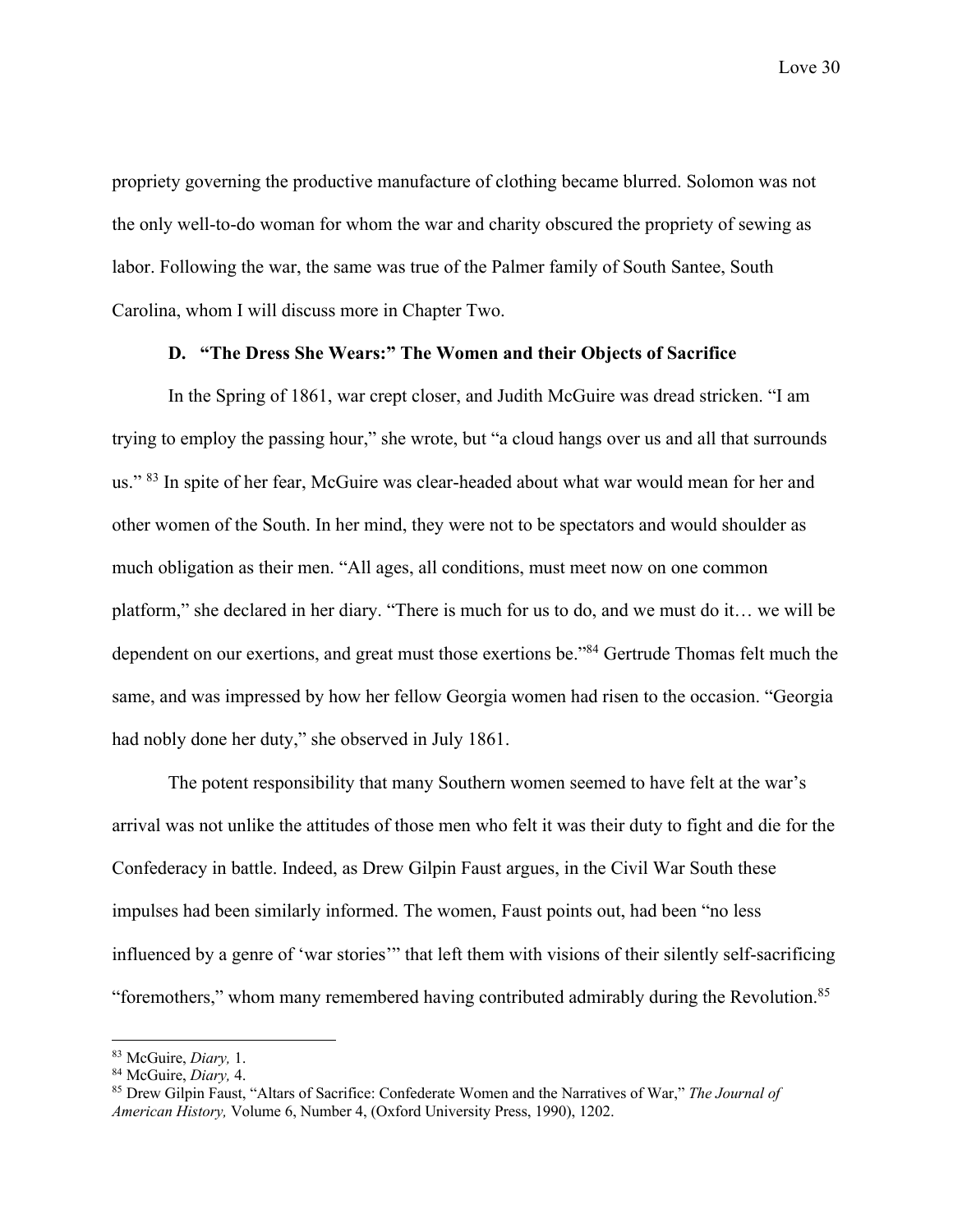Indeed, this mythos was obvious enough in Confederate propaganda, where, in newspapers, Southern women were described at their charity events as having "worked cheerfully and made sacrifices unmurmuringly." 86 Another editorial promised that the "martyrdom" of Southern women would cement their place in the arc of history. Their "heroism" would become part of the legend itself, remembered by "daughters of future centuries," outlasting even the memory of "Rome and Greece."87

Of the sacrifices that were to make them into legends, the most significant was, no doubt, the offering up of their husbands and sons. Many who left for battle would never return. The ideal of the martyred Southern belle, though, demanded more, emphasizing that while on the home front, Confederate women were to avoid idleness.<sup>88</sup> Their proactive support of the war often took the form of only sometimes effective ladies' aid associations, where wives went to sew military uniforms and to provide charity to poor soldiers' wives.<sup>89</sup> But as often, it seems, wealthy women supported the war differently: by sacrificing their clothing.

"Most men like to deny that wifes (*sic*) own anything" began Gertrude Thomas after the war, even though many things, like plantations, horses, and cows, "are really as much her own as the dress she wears." <sup>90</sup> Though that may be, when the war broke out in the spring of 1861, it seems that the only property planter class women felt was properly their own *was* the "dress she wears," as well as her jewelry, bonnet, cloaks, and other finery. The feminine halo that surrounded the realm of fashion made a woman's clothes her property, whether or not she had

<sup>86</sup> *Weekly Columbus Enquirer* (Columbus, Georgia)*, May* 26, 1863, p. 3, c. 6, quoted by Betts, paper 12.

<sup>87</sup> *Washington Telegraph, (*Washington, Arkansas), January 20, 1864, quoted by Betts, paper 12. 88 *Washington Telegraph, (*Washington, Arkansas), January 20, 1864, quoted by Betts, paper 12.

<sup>89</sup> McCurry, Confederate Reckoning, 93.

<sup>90</sup> Thomas, *Secret Eye,* 318.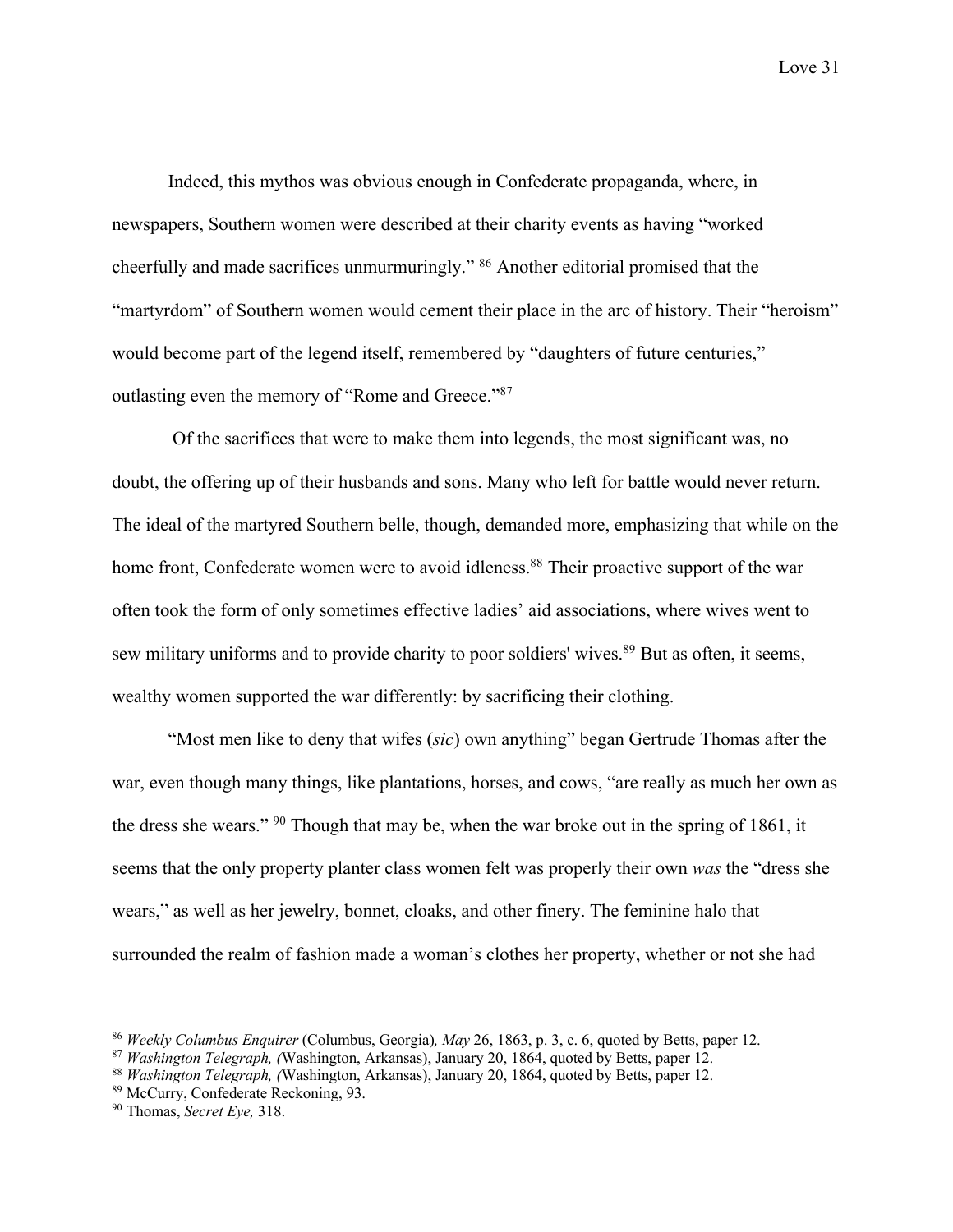earned the money for their purchase. Perhaps this sense of ownership is what made it so impressive to Gertrude Thomas that some women, in the conflict's earliest days, sold their jewelry and other finery, donating the proceeds to the war effort.<sup>91</sup> Neither Thomas's family, nor she herself, were strangers to charity. Over the course of the war, her father donated substantially to the cause, and Thomas sometimes offered contributions to indigent soldiers' wives, including money, food, and once even a stove.<sup>92</sup> It was the donations of one's finery that seems to have struck Thomas as the most meaningful. These women, it seemed to Thomas, had answered the call of duty by "emulating the example of our revolutionary mother's" with their self-sacrifice.<sup>93</sup>

These ladies in Augusta were far from the only ones to contribute to the cause in this manner. Mary Chestnut, too, reported giving up a string of pearls to be raffled in support of a ladies' aid association. Her friends, as well, she testified, were parting with their valuables in support of the war. But to Chestnut, such donations had become trivialized by the sacrifice of their loved ones. "Our silver and gold, what are they? when we give up to the war our beloved?"94

The sacrifice of the clothing, though, was not always done for the sake of financially contributing to the war. Even those women who perhaps did not own clothes that would garner a substantial profit or who were not excited to part with what they did have were forced to make some sartorial compromises. The competition that pervaded ladies' fashions before the war took on new color as, to some, wartime sacrifice became a test of one's ingenuity. Clara Solomon was thrilled at her own creativity after she clipped a flounce off of an old dress and halved it, making

<sup>91</sup> Thomas, *Secret Eye,* 185.

<sup>92</sup> Thomas, *Secret Eye,* 350.

<sup>&</sup>lt;sup>93</sup> Thomas, Secret Eye, 185.

<sup>94</sup> Chestnut, *Diary,* 155.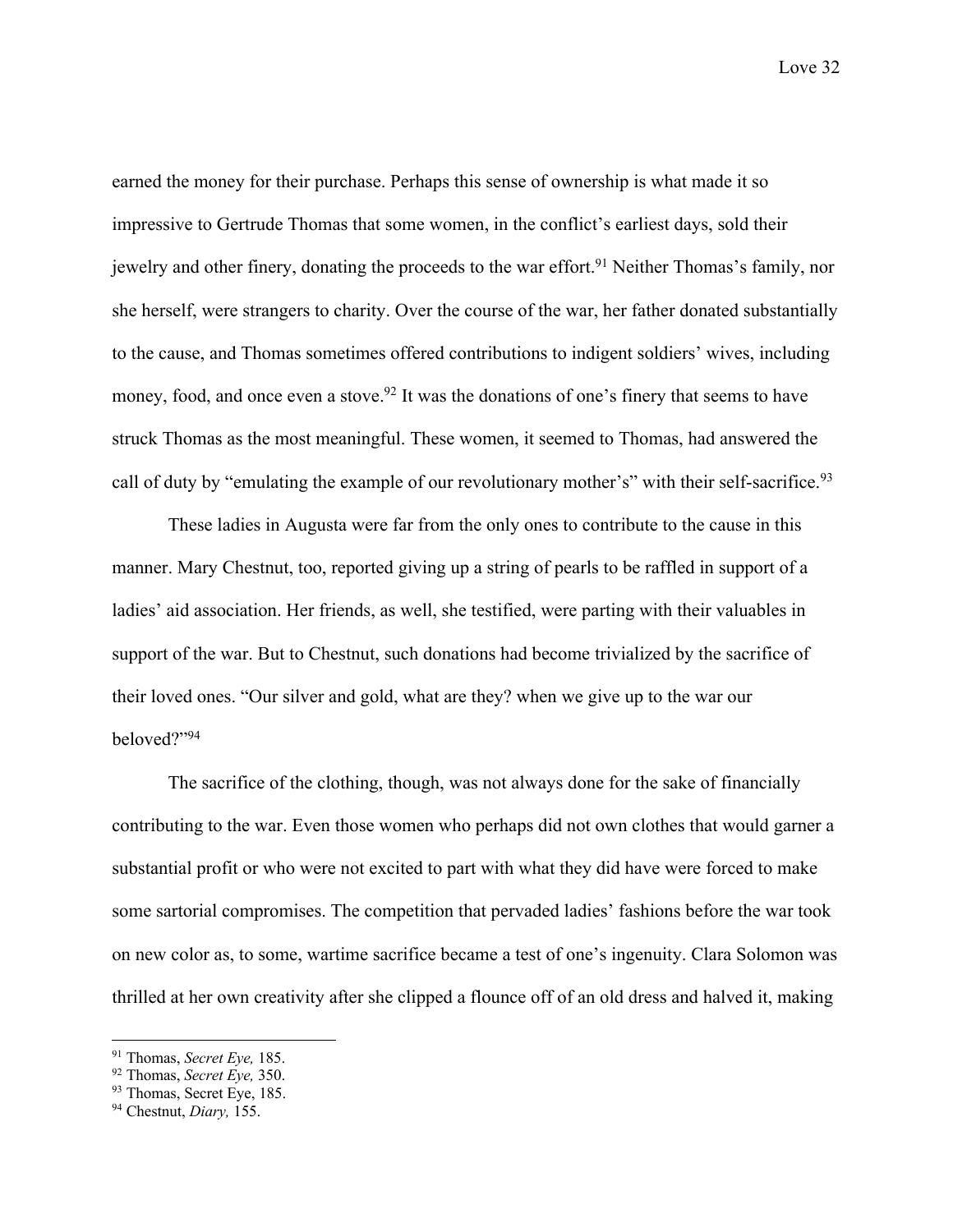two flounces from one. "Necessity and *war* were the mothers of invention," she noted. 95 To Solomon, at least at first, fashion was made more satisfying by one's own efforts. "Its charms were heightened by the thought of what it *was,"* she remarked upon seeing her friend's rejuvenated dress. Solomon was not alone in her initial enjoyment of do-it-yourself fashions. Eliza Frances Andrews, too, impressed herself with her own ability to patch together old dresses, turning them into something that felt wholly new. "My dress was a masterpiece," she remarked, "though patched up, like everyone else's, out of finery." <sup>96</sup>

Even more than the test of the ladies' creativity, efforts by women to replace luxury clothing with its Southern reconstructions seemed to be a test of Southern self-sufficiency and viability as a nation independent of the northern economy. Many women understood their duty in this context. By the last months of the war in 1865, Emma LeConte reasoned she was nearly capable of making every item of clothing she needed by herself. 97

The women's sartorial sacrifices did not go unnoticed by their male counterparts. In a retrospective 1867 address, Jefferson Davis offered an over-the–top commendation of women's wartime compromises. "The exquisite frivolities so dear to the sex were cast aside… their trinkets were flung into the public crucible… Women bred to every refinement of luxury wore homespun." Still, he continued, they accepted "every sacrifice with unconcern and lightening the burden of war...[with] labor proper to their sphere."<sup>98</sup> Moreover, at the war's outset, one letterto the editor in Georgia praised some women's newfound austerity, a necessary correction to

<sup>&</sup>lt;sup>95</sup> Solomon, *Civil War Diary*, 311.<br><sup>96</sup> Andrews, *Wartime Journal*, 106.<br><sup>97</sup> LeConte, *Diary*, 58.

<sup>&</sup>lt;sup>98</sup> Jefferson Davis, as printed in *The Memphis Appeal* (Memphis, Tennessee), October 31, 1867, https://chroniclingamerica.loc.gov/data/batches/tu\_bonnielou\_ver01/data/sn83045160/00200292960/1867103101/03 79.pdf.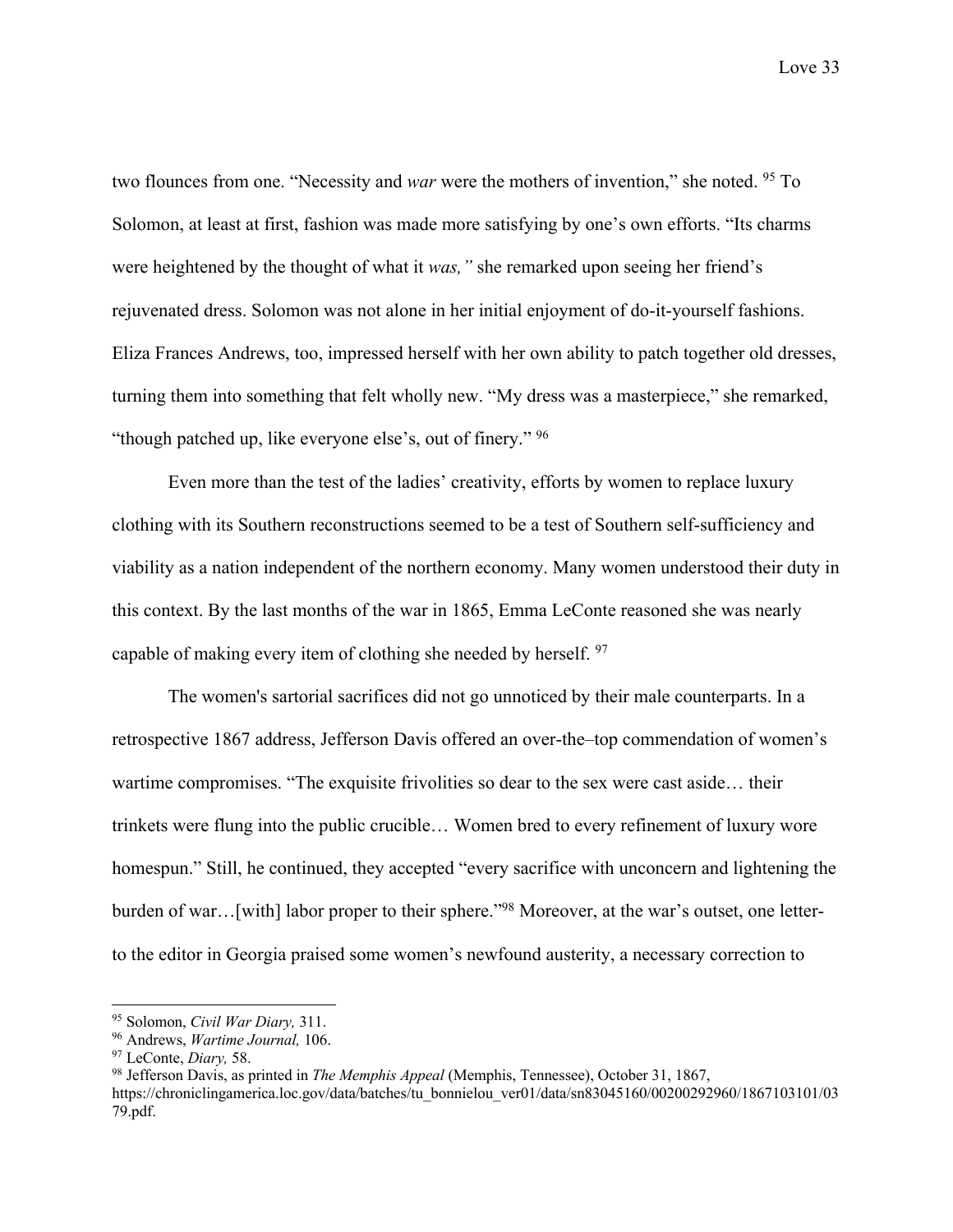their previous excess, which he claims had "risen to the degree that ordinary good men could not marry, for they had not the means to support the wife's extravagance." He hoped the change would be permanent. 99

But despite their early patriotic zeal, women were not as eager to prolong their martyrdom as this Georgia man and Jefferson Davis seem to have hoped. Mary Chestnut, in particular, was disturbed by the implications of what she saw after she sold her dress for extra money. "What a scene it was– such piles of rubbish, and mixed up with it, such splendid Parisian silks and satins," Chestnut recalled of the shop run by "a mulatto woman under a roof in an outof-the-way old home." Here, Chestnut claimed, the "*ci-devant* rich white women sell to, and the negroes buy of, this woman."100 Of course, Chestnut's suggestion that black women during the darkest days of the Civil War would be in any more of a position to purchase finery than their white counterparts is ludicrous, but her disdain at forfeiting some of her finest clothes at such a shop nonetheless suggests that the whole incident had been interpreted symbolically by Chestnut. To her, it seems, it represented the turning of the wheel. The grip on her status and wealth appeared to be loosening, if only slightly.

Other women, perhaps due to the same sense of precarity felt by Chestnut, were steadfast in their efforts to preserve what clothing they had left and to come by more, however they could. As Drew Gilpin Faust notes, one Confederate newspaper reported in the final years of the war that the South had seen an "epidemick (*sic*)" of well-to-do ladies shoplifting,<sup>101</sup> which could explain the attempt by Confederate newspapers to pin the Richmond bread riots on fashion-

<sup>&</sup>lt;sup>99</sup> *Albany Patriot*, (Albany, Georgia), March 21, 1861, as quoted by Betts, paper 12. <sup>100</sup> Chestnut, *Diary*, 300. <sup>101</sup> Faust, Altars of Sacrifice, 1227.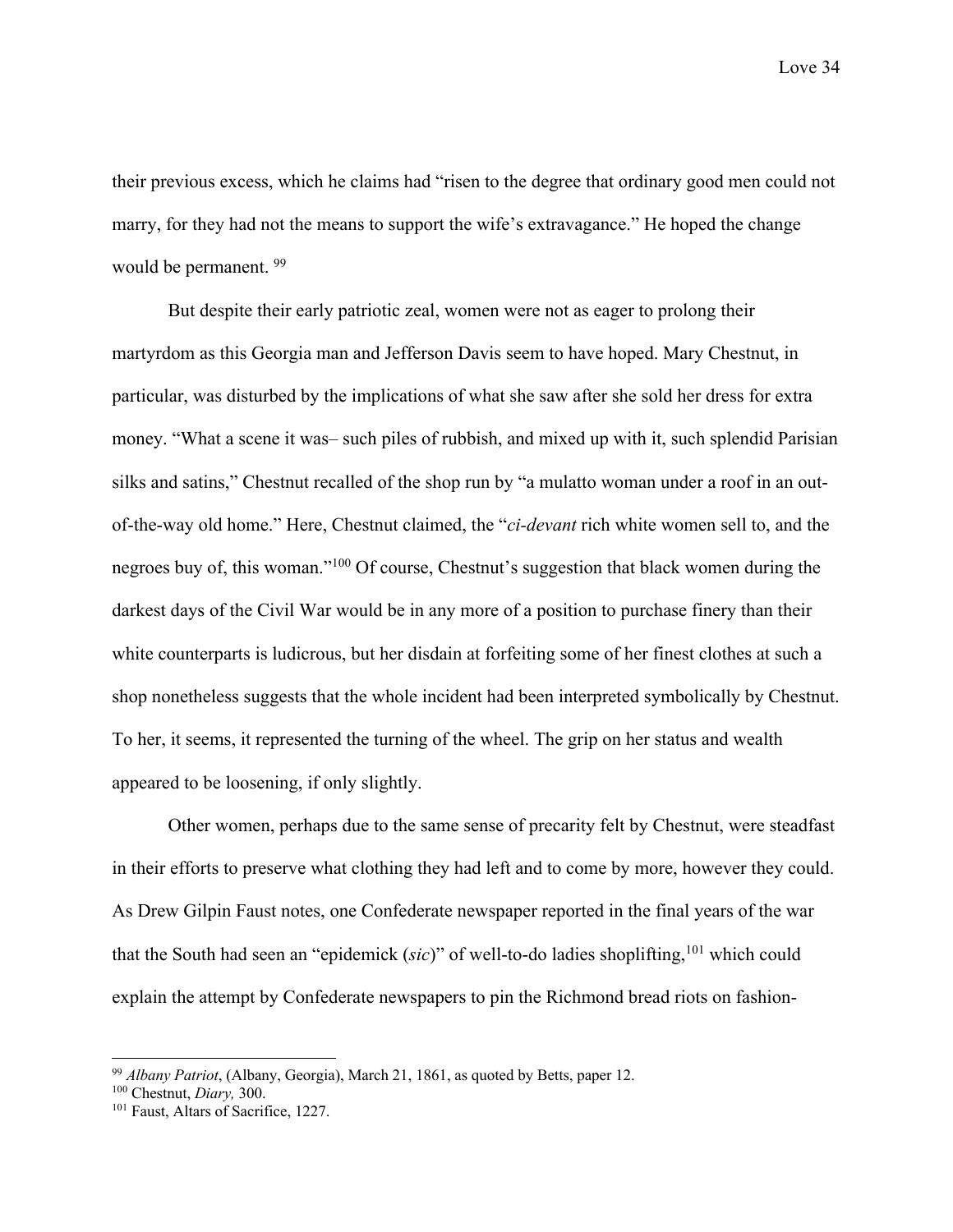starved mistresses. Though in that case the suggestion that the bread riot was really a fashion riot is far-fetched, some incidents of shoplifting seem very much real. In some of these, it is not the women themselves who are the shoplifters but enslaved people who were apprehended after, perhaps stealing clothes on their behalf. In one instance, two enslaved black men were charged with lifting shoes from a local store after they allegedly attempted to sell them to a white woman who turned them in, but only after taking the shoes.<sup>102</sup> In another, an enslaved woman was charged with burglarizing a home and leaving the stolen goods, a "basket of clothes," with her mistress, who went uncharged after claiming to have not touched or examined the goods herself.103

Plantation mistresses and their apparent accomplices were not the only ones caught up in thievery. Union soldiers, as they barreled through the South on Sherman's well-known March to the Sea and comparable operations, developed a reputation for pillaging women's clothing and other valuables, oftentimes with the intention of bringing the spoils home to their own wives. To Southerners, this was such an outrage that one Confederate newspaper decried it as a violation of the laws of war.104 But, perhaps in a testament to their unrelenting attachment to their clothes, many women took great pains, even as their cities were coming down around them, to keep their best pieces out of Yankee hands.

<sup>102</sup> *Richmond Whig,* (Richmond, Virginia), March 23, 1864,

https://chroniclingamerica.loc.gov/data/batches/vi\_hanoverian\_ver01/data/sn84024669/00414184753/1864051001/0 227.pdf. 103 *Richmond Whig*, (Richmond, Virginia), May 10, 1864,

https://chroniclingamerica.loc.gov/data/batches/vi\_hanoverian\_ver01/data/sn84024669/00414184753/1864032801/0 155.pdf. 104 *The Richmond Enquirer*, (Richmond, Virginia), May 1, 1863,

https://chroniclingamerica.loc.gov/data/batches/vi\_chanel\_ver01/data/sn84024735/00415664400/1863050101/0075. pdf.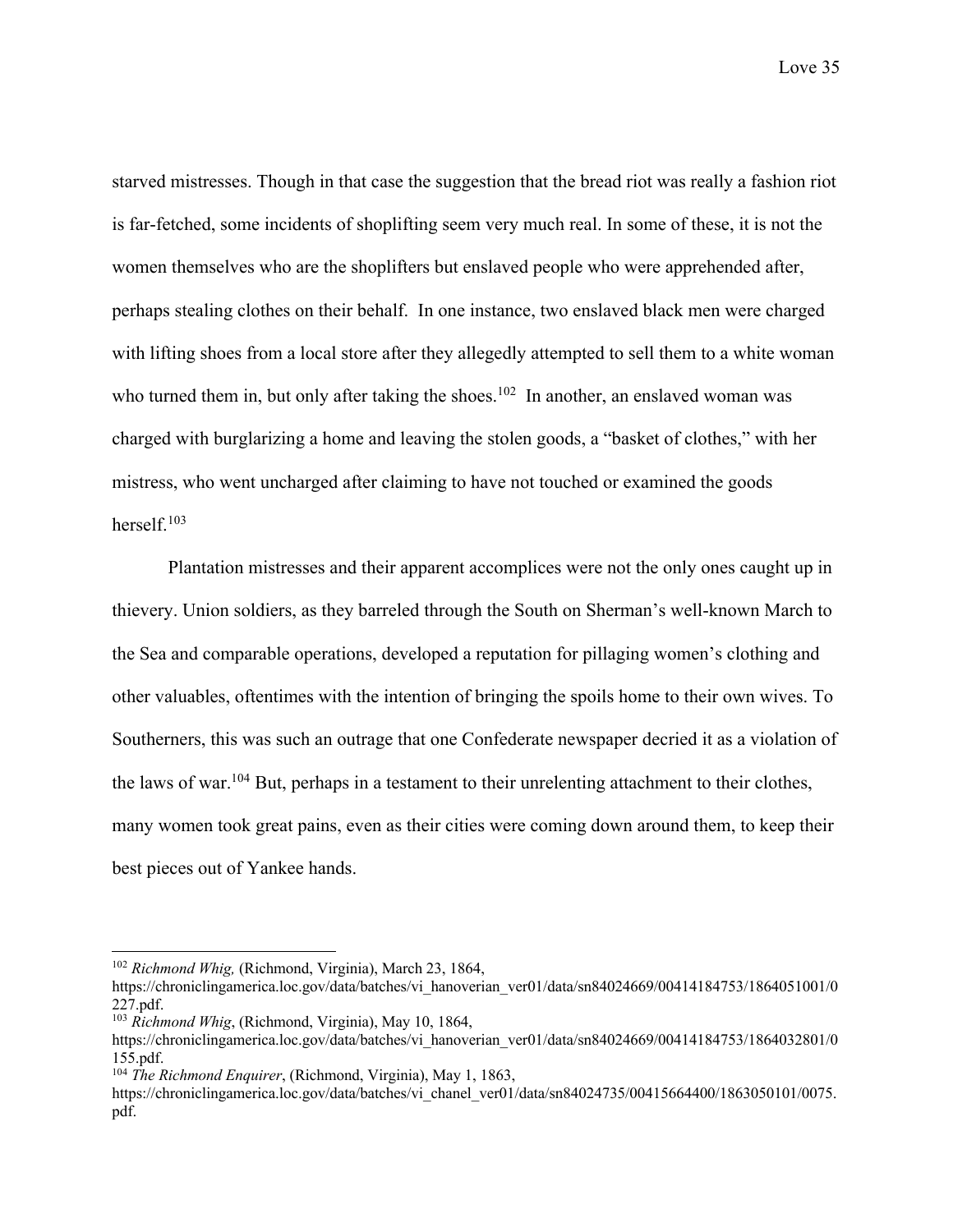As the Union Army approached, Dolly Lunt Burge, who had depleted her wartime food stores almost entirely, buried what little flour she had left in the backyard. Just as important as her last bits of food were the dresses that belonged to her and her daughter, which she took care to hide under the bed in a slave cabin. The Union found them anyway, stuffing her silks under their saddles before riding away. She was furious.<sup>105</sup>

Back in Columbia, South Carolina, Emma Leconte had heard that Sherman's Army could burn down the whole town. As her family gathered their valuables—clothing, jewelry, silver, and wine—Leconte fastened crude pockets onto the inside of her hoop skirt, hoping to smuggle out what she could. The family's very best items, she wrote, would be sent ahead out of the city with her father. Though her family fared slightly better than her less prepared aunts, the Yankees, as they tore through town, bested the Lecontes, as they had Dolly Lunt Burge. "We lost heavily," she noted, after her attempt to recover her stolen dresses failed. "How are we to get clothes? When even calico is from \$25 to \$30 a yard?" LeConte's 1864 diary declaration that she would *gladly* "wear sackcloth and even ashes" to withstand the Union had proved more a prophecy than a promise.106

LeConte's overstated capacity for sacrifice, though, seems to be characteristic of most Southern women in her position. Despite their early eagerness to support the war, be it through martyrdom or the wearing of homespun fabric, as the fighting dragged on, its consequences became unsavory. The old ways proved resilient, especially since the fashion culture spawned during the Antebellum Period informed how women articulated their support for the war. The

<sup>105</sup> Dolly Lunt Burge, *The Diary of Dolly Lunt Burge 1848-1879*, ed. Christine Carter, (Athens: University of Georgia Press, 1997), 7. <sup>106</sup> Leconte, *Diary,* 58.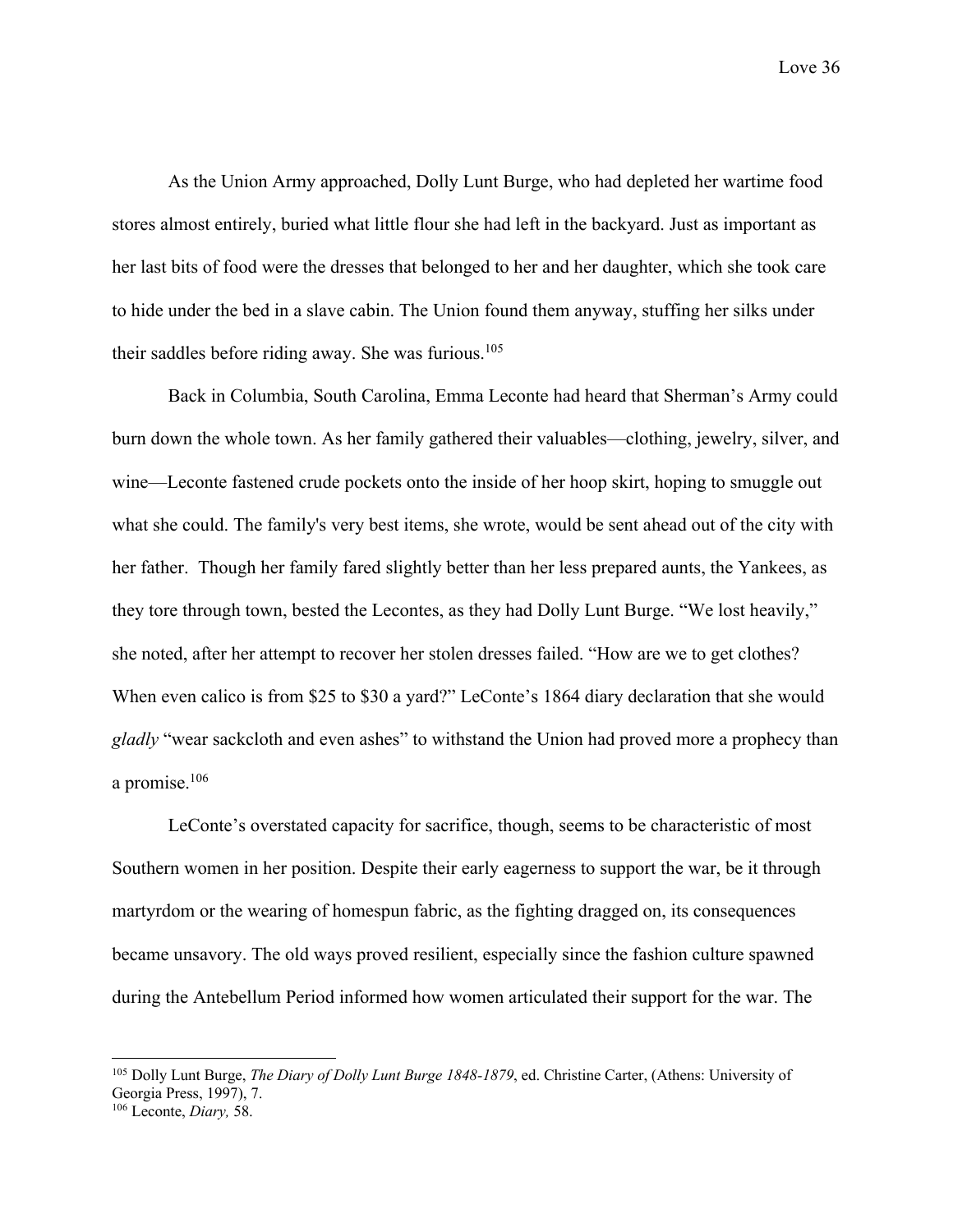post-war years, though, promised fresh disruption to habits forged in the Old South and growing desperation on the part of many women to keep things the same.

### **Chapter Two: Emancipation and the Post-War Years**

### C. **"Infinitely Worse Than Sherman:" Lost Wealth and Sartorial Renegotiation**

As blockades were lifted, women who felt they had been deprived of the fashions for five long years were eager to return to antebellum extravagance. Emma LeConte was beside herself with excitement to see her aunt's new dresses from the North, even as she remained unable to come by a new frock. "Just to touch an organdie, and silks!" she exclaimed. "How many years it seemed since we dreamed of a new frock finer than homespun or at most calico!"<sup>107</sup> When clothing prices dropped, ladies, it seems, descended in droves. With calico once again priced at 25 cents, Sallie Palmer went to the shops to buy dresses for her nieces but was too late—the inventory had already been picked over, perhaps by women as excited as Emma LeConte.108 Many, though, quick discovered that they could no longer afford expensive clothes and found themselves renegotiating notions of sartorial propriety in light of their new position.

The amount of wealth that had vanished by the end of the war and with emancipation was stunning. Take South Carolina, for example. Following the 1860 census, the State estimated its cumulative wealth at 400 million dollars. By 1866, damages to banks, railroads, and cities totaled 100 million dollars. With emancipation, another 200 million dollars evaporated. The remaining

<sup>&</sup>lt;sup>107</sup> LeConte, *Diary*, 84.<br><sup>108</sup> Sarah Palmer to Harriet R. Palmer, December 8, 1865, in *A World Turned Upside Down: The Palmers of South Santee 1818-1881,* ed. Louis P. Towels, (Columbia: University of South Carolina Press, 1996), 493.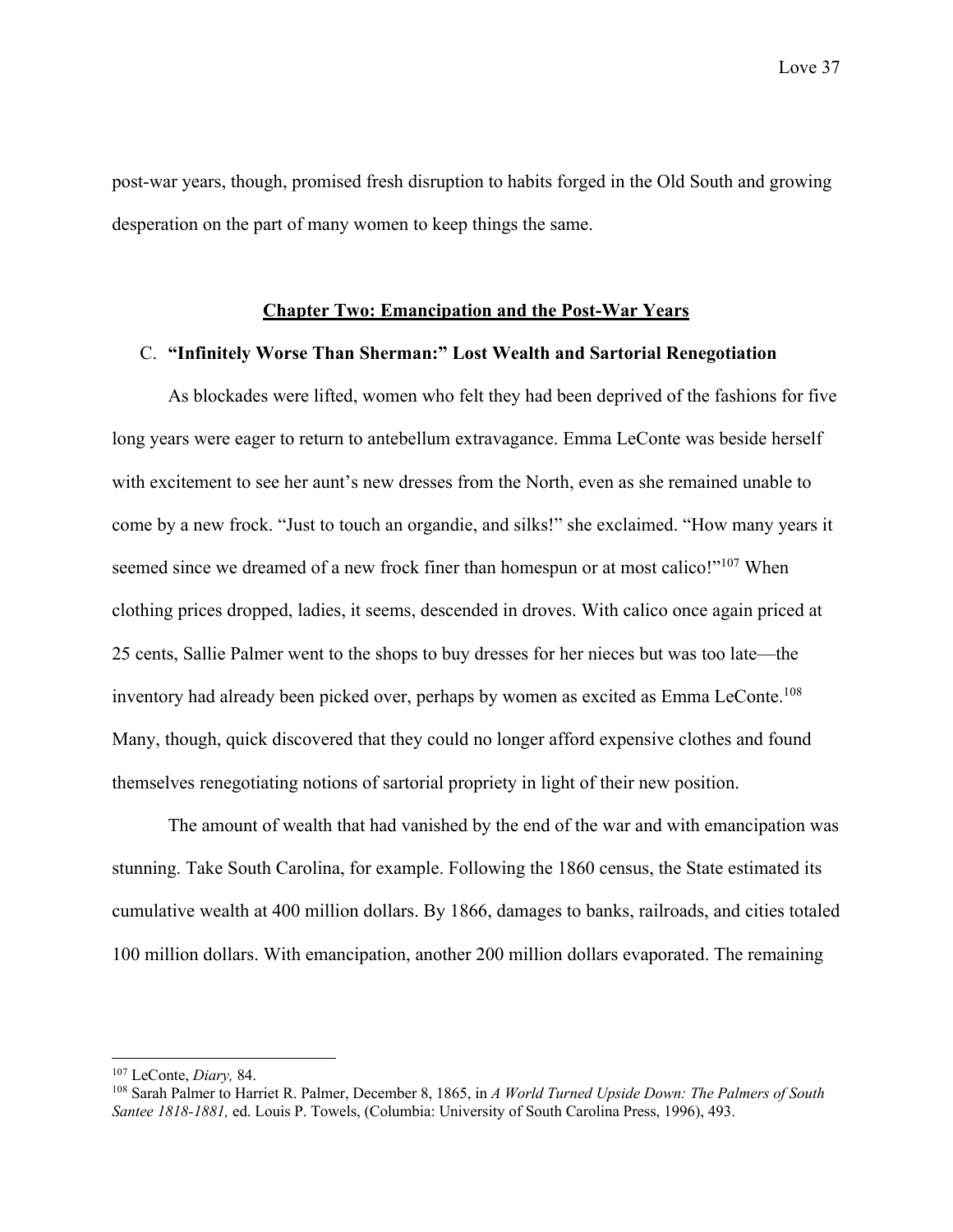100 million dollars was mostly in landholdings, the value of which had plummeted. In short, less than 25% of the State's 1860 wealth remained.<sup>109</sup>

One comparison of the 1860s and 1870s census data suggests the downfall of the planter class may have been even starker. By the end of the 1860s, the wealthiest 10% of Southerners saw a 90% decrease in the value of their personal property.<sup>110</sup> Whether or not these figures offer the full picture, they certainly give a sense of the scale of the fall. For Gertrude Thomas, though, the reckoning was even more dramatic.

As Thomas described it, emancipation reduced her family to "utter beggary… for, the thirty thousand dollars Pa gave me when I was married was invested in Negroes alone."111 Though the full extent of the Thomas family's loss is unclear, a comparison of their 1860 and 1870 census forms reveals that the value of their personal property declined by at least 75%,112 but their actual circumstances appear to have been much worse. When all was said and done, by 1897, Thomas had only \$70.62 to leave each of her children—that is, after they sued her and Mr. Thomas for squandering their inheritance. <sup>113</sup>

<sup>&</sup>lt;sup>109</sup> Edward Pollard, *The Lost Cause: A New Southern History of the War of the Confederates*, (Ann Arbor:<br>University of Michigan Library, 2005), 743, https://quod.lib.umich.edu/m/moa/ADH2296.0001.001?view=toc. <sup>110</sup> Brandon Dupont and Joshua Rosenbloom, "Impact of the US Civil War on southern wealth holders," *VoxEU & CEPR*, June 19, 2016, https://voxeu.org/article/impact-us-civil-war-southern-wealth-holders.

<sup>&</sup>lt;sup>111</sup>Thomas, Secret Eye, 276.<br><sup>112</sup> U.S Census Bureau, 1860 United States Census Record for Ella G. Thomas, Ancestry.com, https://www.ancestrylibrary.com/discoveryui-

content/view/11635396:7667?tid=&pid=&queryId=5ba3570ad28aca2b8d7d492c4f14e815&\_phsrc=MKJ99&\_phsta rt=successSource; and U.S Census Bureau, *1870 United States Federal Census for Ella G Thomas*, Ancestry.com, https://www.ancestrylibrary.com/discoveryui-

content/view/6438438:7163?tid=&pid=&queryId=5278123a21adc1232d502e6a7b892286&\_phsrc=MKJ113&\_phst art=successSource.<br><sup>113</sup> Stephanie McCurry, *Women's War: Fighting and Surviving the American Civil War*, (Cambridge: The Belknap

Press of Harvard, 2019), 183.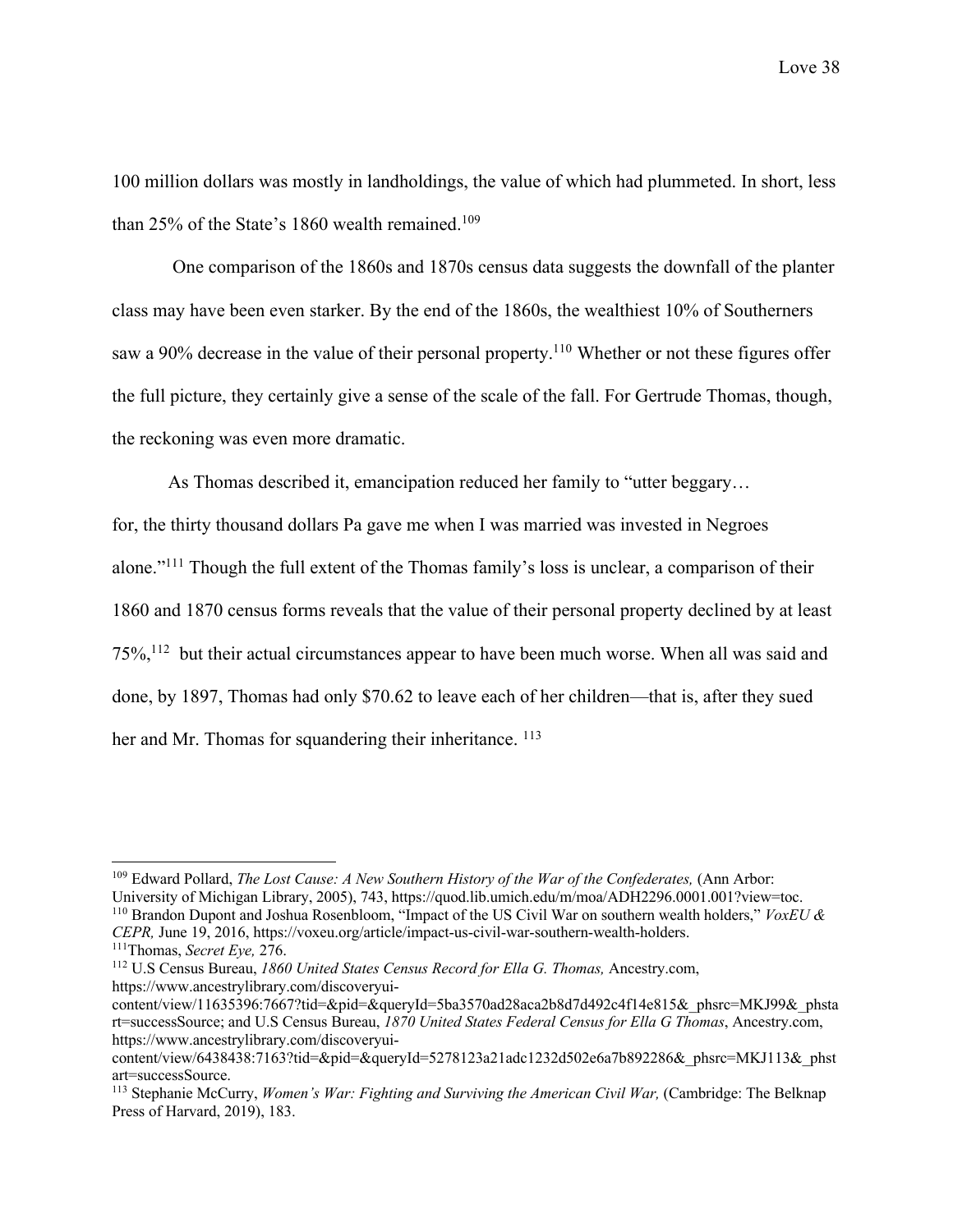At the outset of the post-war era, Thomas would have liked to blame her family's pecuniary nosedive on the war, but their circumstances had been exacerbated by her husband's disastrous business dealings. Her extreme circumstances, though, are what make her an excellent case study of her class. Few others capture the drama of the planter class' downfall.

For a class of women accustomed to wearing their husbands' money quite literally upon their sleeves, this sudden loss of wealth meant a renegotiation of proper notions of dress. These renegotiations differed from those prompted by the blockade during the war precisely because the pecuniary losses were not uniform and the expectations far from universal. Many, like Mary Chestnut, for example, seemed to emerge from emancipation relatively unscathed, even in the face of some financial loss. Moreover, the failure of the Southern cause and the end of battle more or less removed the confounding variable in notions of proper clothing: patriotism. No longer did silk and satin represent blockade running or the betrayal of the Southern cause. The old rules and meanings, writ large, had been reinstated. At least, for those who could afford to follow them.

Thus, the issue of how to dress in the face of increasingly precarious class position occurred on a more individual basis. Gertrude Thomas, for example, suddenly found herself second-guessing whether it was appropriate for her and her children to appear in public decked out in their luxury garb, particularly as the daily paper advertised the foreclosure of their property.

At once, Thomas and her family members feared both being perceived as impoverished and as overly extravagant. In one instance, when Thomas offered her son a diamond pin to wear upon his suit, "he objected because 'sister had worn it.'" Thomas, upon second thought, accepted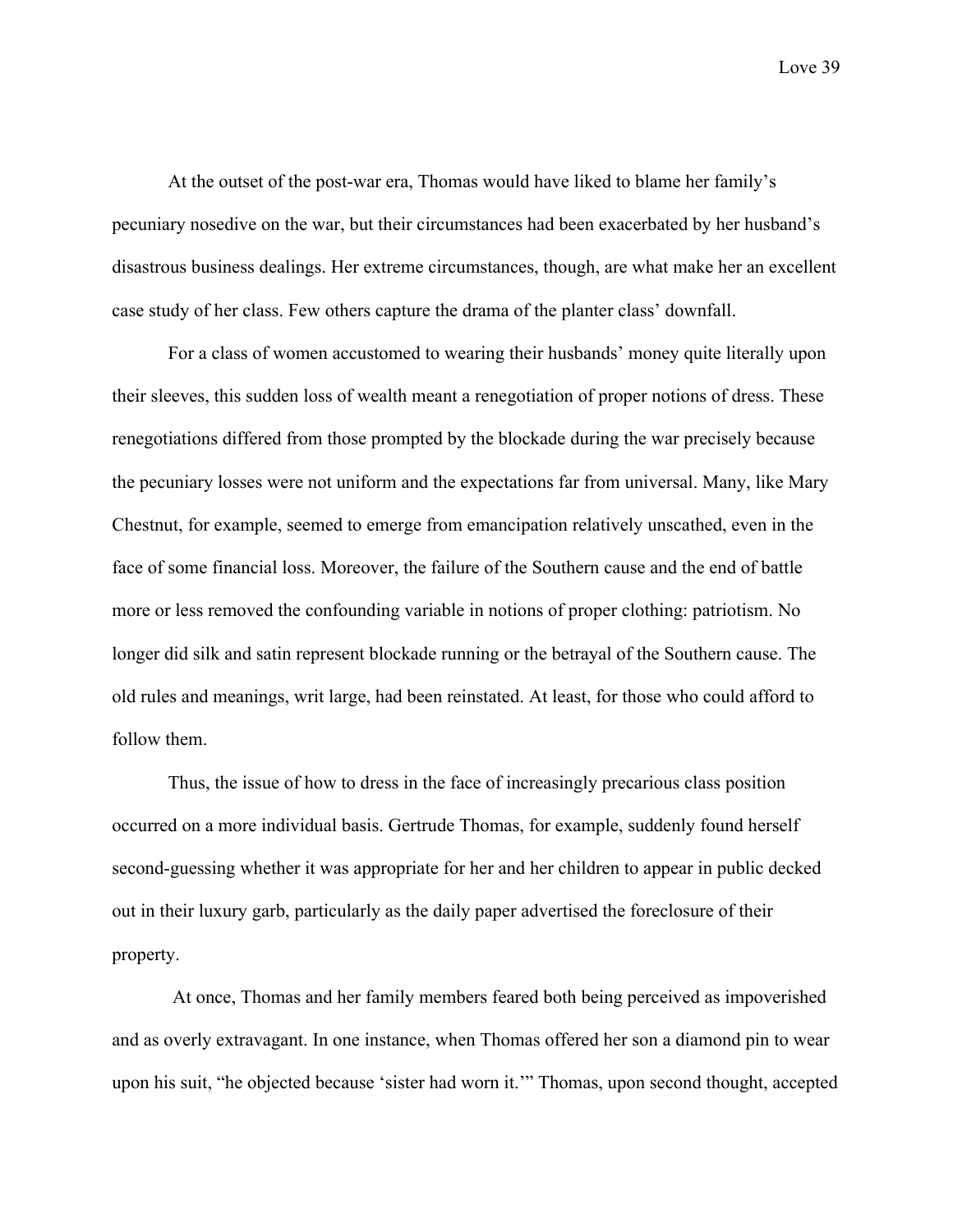his refusal, fearing that "'people will notice it'" and think that she should have already sold her diamonds to use to pay her publicly ballooning debts.<sup>114</sup> Even as her embarrassment mounted so severely that she hesitated to appear in public, Thomas struggled to break her shopping habit. "I bought me 'a love of a bonnet'" and a "coloured barege for which I gave 35 cts pr yd." she recounted.115 "I was ashamed to buy them" despite their being purchased with money "saved by selling some of my last summer dresses."<sup>116</sup>

Thomas' fears that others would find her lifestyle irresponsible in the face of economic trouble were not imagined. Both her mother and sister, who suffered far less financially following emancipation, reminded her frequently that her new position meant her old style of dress, as well as other extravagances, had become inappropriate, even as Thomas, according to her own description, felt she had severely reduced her sartorial expenditures. "For three years I have been wearing sack cloth and ashes," she reported by 1870, "the little baby... I have scarcely provided clothing enough for a change."117 Still, her account suggests incongruity between her own perspective on her sacrifices and that of outsiders who kept a keen eye on what she was wearing. In one instance, Thomas raised eyebrows when her sister saw her repairing a section of costly valenciennes lace. "'Where did you get so much of [it] from?'" she demanded of Thomas. "'I haven't been poor always,'" Thomas retorted. In another incident, Thomas's mother admonished her for outsourcing her sewing rather than completing it herself. "'What do you do

<sup>114</sup> Thomas, *Secret Eye,* 312.

<sup>&</sup>lt;sup>115</sup> See Stephanie McCurry *Women's War*, 183, for additional discussion of this passage.

<sup>116</sup> Thomas, *Secret Eye,* 311.

<sup>117</sup> Thomas, *Secret Eye,* 341–343.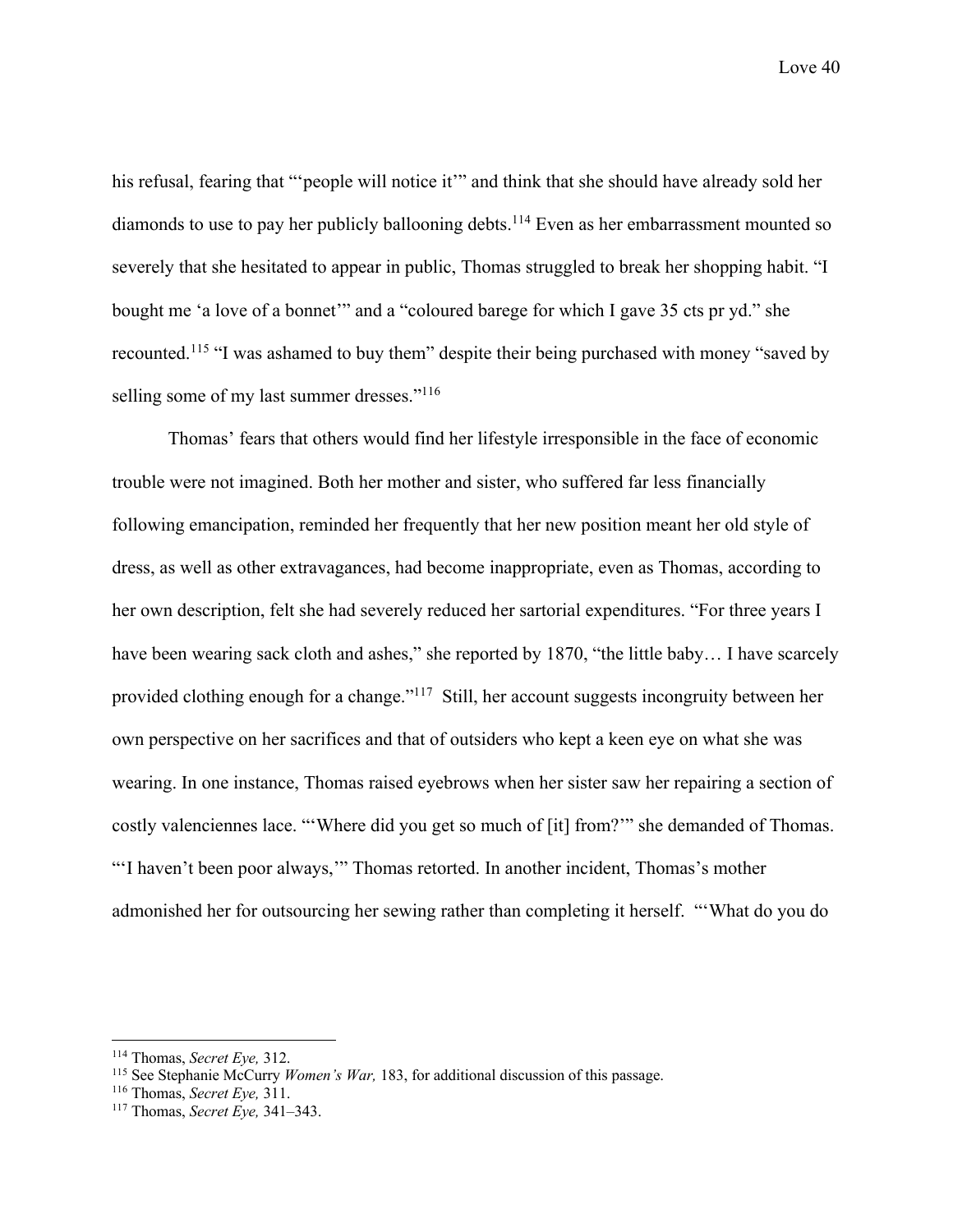at home every day? I should think… you would have a great deal of time to sew.'" To Thomas, this was a rightful "conviction."118

At times, this teasing prompted Thomas to briefly reconsider whether her new lifestyle was as austere as she believed. "Am I extravagant?" she wondered in 1871. "I have bought one pair kid gloves and one pair of gaiters for myself since Christmas and paid 1.30 for sewing for the children." For Thomas, her planter class background was too tough to shake. What others perceived as extravagances, she had habituated as necessities and unlearning proved a challenge. Even as her circumstances worsened, for example, Thomas kept a washerwoman and continued to outsource her sewing. Managing her clothing herself remained unimaginable. Her family, for all their criticisms, did not regard these sartorial symbols as entirely dispensable for a woman of Thomas's position, and when Thomas herself was unable to provide, her mother and sister were willing to bridge the gap. This generosity was particularly relevant when it came to Thomas's children. Even these gifts, though, Thomas worried, could be misinterpreted. When her mother returned home from a trip to the North, Thomas was delighted when she discovered she had brought with her "some very nice articles of dress"; her thrill was dampened, though, when she imagined how they could be perceived. "I would often like to explain," she wrote, "'Good people, Ma gave me this'… I have a great dislike to be thought extravagant."119

Though the meanings of fine gifts from her family were fraught, they nonetheless aided her and her children in their efforts to maintain their social position in spite of financial humiliation. Even by 1869, Thomas reported that, of her daughter's "crimson dress, white

<sup>118</sup> Thomas, *Secret Eye,* 360. 119 Thomas, *Secret Eye,* 328.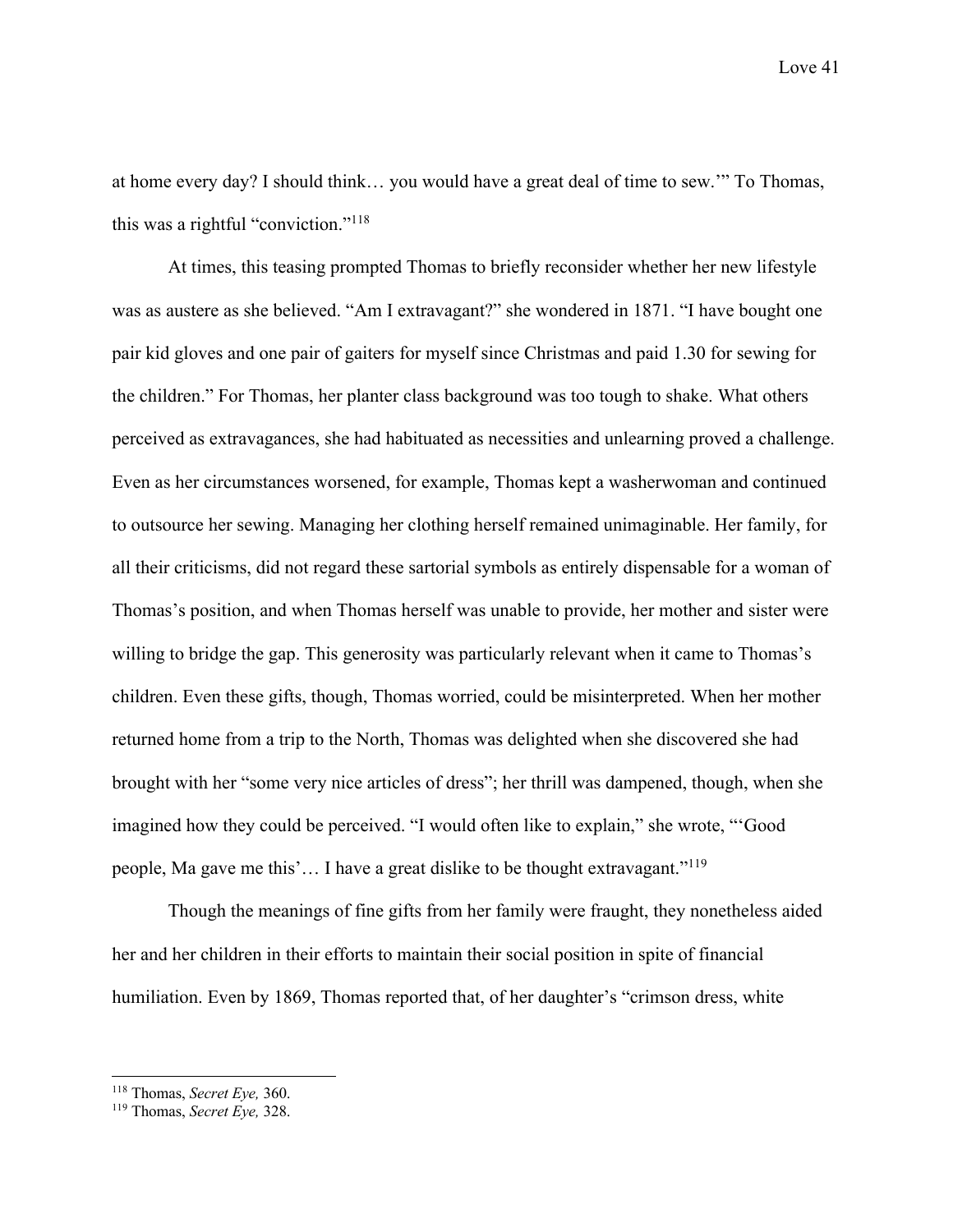hat...white plush sacque, and coloured kid gaiters," every item, save the dress, had been a gift from her mother. The generosity displayed by Thomas's mother only increased as her daughters aged into their courting periods, attending endless gatherings in hopes of attracting a well-to-do suitor. The process, no doubt costly, was bankrolled by "Ma," who ordered young Mary Belle special dresses from the North and supplemented these material gifts with etiquette and dancing classes.120 Ma, though, was not the only family member willing to help Thomas afford her family's wardrobe. Even Thomas's aunt, she reported, chipped in, loaning Thomas \$20 that she used to purchase her husband a new suit.<sup>121</sup>

Still, Thomas's efforts at playing the wealthy aristocrat through borrowed finery were not entirely effective at preserving her own or her children's status. On New Year's Day of 1880, for instance, Thomas was devastated to discover that a well–to–do acquaintance of her daughter's had excluded her from plans to receive visitors in her home, as was custom in the South on New Year's Day. To Thomas, this snub was the consequence of their diminished wealth and the public knowledge of their debts. Thomas was so disturbed by the incident that she was kept up at night. "I cried because I could not give to my children the advantages of society and comforts which money alone could procure for them." <sup>122</sup>

To Thomas, it seems that these luxuries were about more than just status. Luxury clothing was, to her, a mother's duty to provide, at least in the early years that followed emancipation. When Thomas was eventually obligated to take a position as a teacher to supplement her husband's earning, her primary joy seemed to be her new capacity to buy her children clothing

<sup>120</sup> Thomas, *Secret Eye,* 328, 379.

<sup>121</sup> Thomas, *Secret Eye,* 465.

<sup>122</sup> Thomas, *Secret Eye*, 392.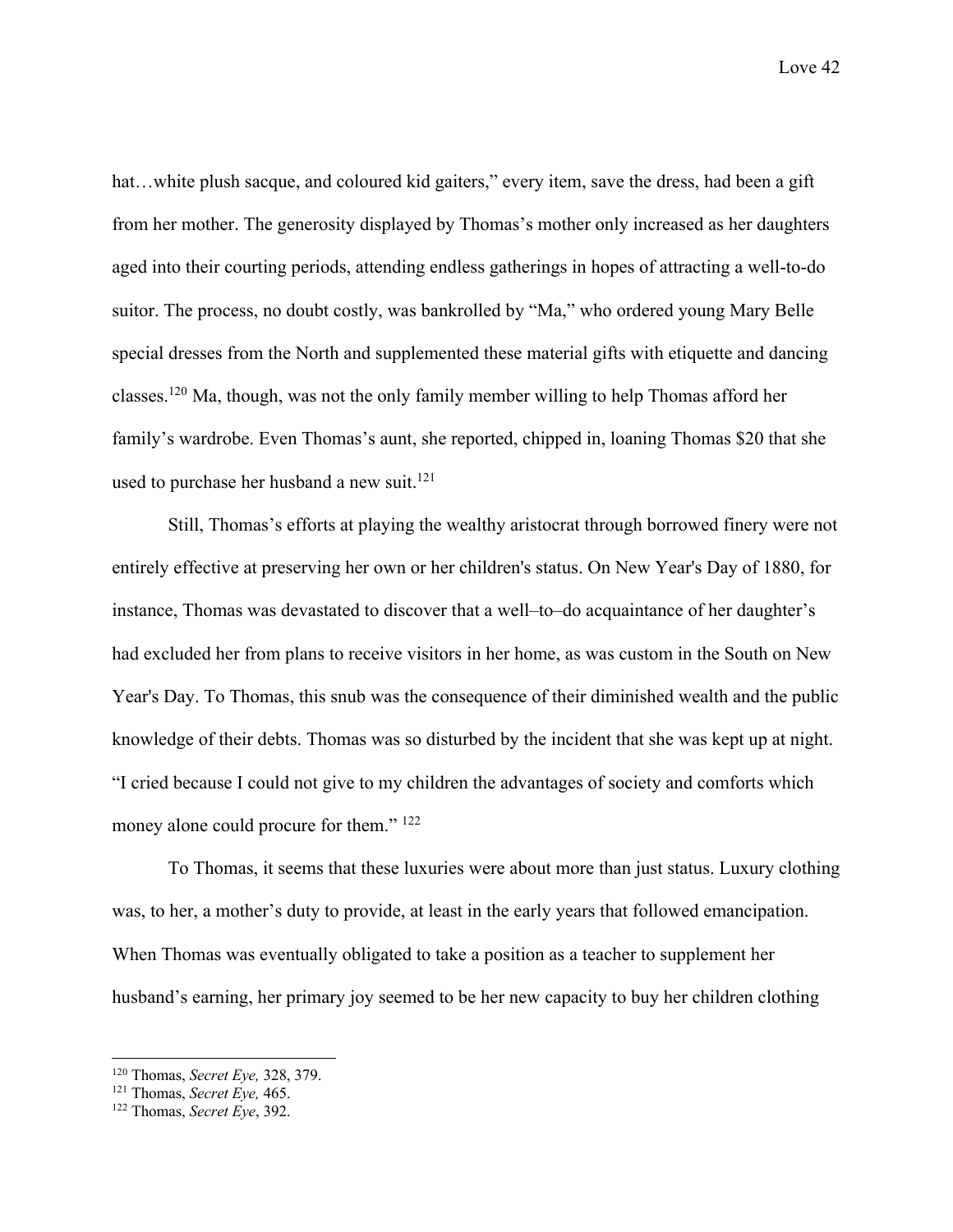on her own accord. "It is so pleasant," she observes, "to work for my children and thus procure them the clothing they require." Cora, one of the youngest children, in particular had "had very few luxuries lavished upon her during her brief young existence." 123 But by the 1880s, this reality seems to have become a bit easier to accept. Thomas observed, perhaps pleased with her own growth on the matter, that were she to be a "rich woman" again, the cascade of luxury articles would make her no happier than pinching and stretching her teaching paycheck now  $did.<sup>124</sup>$ 

Thomas, and women more broadly, also unsurprisingly seem to have considered their husband's gazes in assembling an outfit. Amidst the efforts of her mother and sister to nudge her towards austerity, Thomas wondered whether her husband would still find her attractive in plain clothing, even as his frivolity and failed business judgments were largely to blame for their pecuniary downfall. "Mr. Thomas never praises" Mrs. Thomas's sartorial economy, she wrote in 1869. "He is not the man," Gertrude concluded, "to appreciate a wearied woman wearing faded calico till she can afford a better one, so much as a gay woman, fashionably dressed in clothing for which she is owing money for the cost." Whether or not Thomas' assessment of her husband's sentiment was correct, it nonetheless suggests that men, particularly as husbands, were not completely alienated from the realm of women's fashion and instead may have been active participants in the spectacle, encouraging their ladies' extravagance perhaps even for their own enjoyment.<sup>125</sup> The possibility that men themselves had a stake in the matter may partially explain

<sup>123</sup> Thomas, *Secret Eye,* 382. 124 Thomas, *Secret Eye,* 404. 125 Thomas, *Secret Eye,* 323.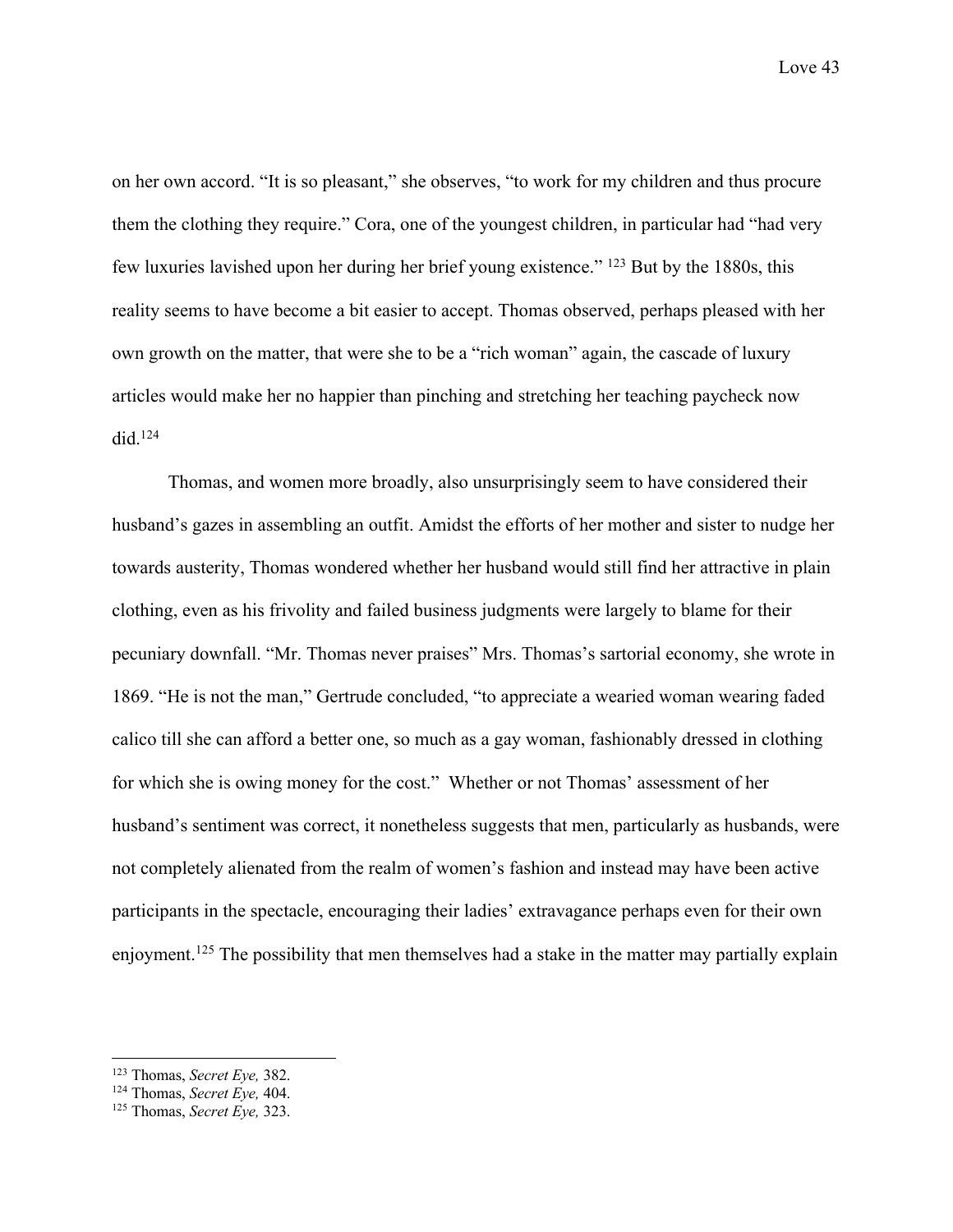why this luxury culture was hard to shake in light of the South's changed economic landscape post-emancipation. 126

After all, Gertrude Thomas was not the only woman who had a hard time parting with her fancy clothing. The Palmer women, who were the daughters and daughters-in-law of a pair of successful planters with massive landholdings in South Carolina, also struggled to adjust to their reduced circumstances. Like Thomas, a comparison of their 1860 and 1870 census gives some idea of the damage. In ten years, one brother, John S. Palmer's holdings in "personal property," presumably invested mostly in enslaved persons, fell from 116,000 to only 2,000 dollars.<sup>127</sup> The full scope of the damage sustained by he, and the rest of the extended family, is unclear. Amidst this financial strife, though, letters between the sisters still abounded with mentions of their new muslin dresses, veils, and hats. Still, their ladies' correspondence seemed to indicate that the women nonetheless felt deprived.<sup>128</sup> As Henrietta wrote to Harriet in the spring of 1872, she would have to "content [herself] with calico" despite how desperately she wanted a "Spring Street dress."<sup>129</sup>

The common sentiment among those women failing to live within their means after their means had been dramatically reduced, seems to have been that their loss of wealth was somehow a temporary aberration, a period of "hard times." To the Palmers, their financial strife was a

<sup>126</sup> Towles, *World Turned,* 6.

<sup>127</sup> U.S. Census Bureau, 1860 *Federal Census Records for John S. Palmer,* Ancestry.com, https://www.ancestrylibrary.com/discoveryui-

content/view/18658957:7667?tid=&pid=&queryId=5b111307111a060222f5b85289086e80&\_phsrc=MKJ115&\_phs tart=successSource ; and U.S Census Bureau,*1870 United States Federal Census Records for John S. Palmer*, Ancestry.com, https://www.ancestrylibrary.com/discoveryui-

content/view/9927359:7163?tid=&pid=&queryId=6ecb1ff5c20732d7d3b6708d0bc1693d&\_phsrc=MKJ109&\_phsta rt=successSource. 128 Sarah Palmer Williams to Harriet R Palmer, May 18, 1871, *World Turned*, 691. 129 Henrietta Palmer Smith to Harriet R. Palmer, April 11, 1872, *World Turned,* 718.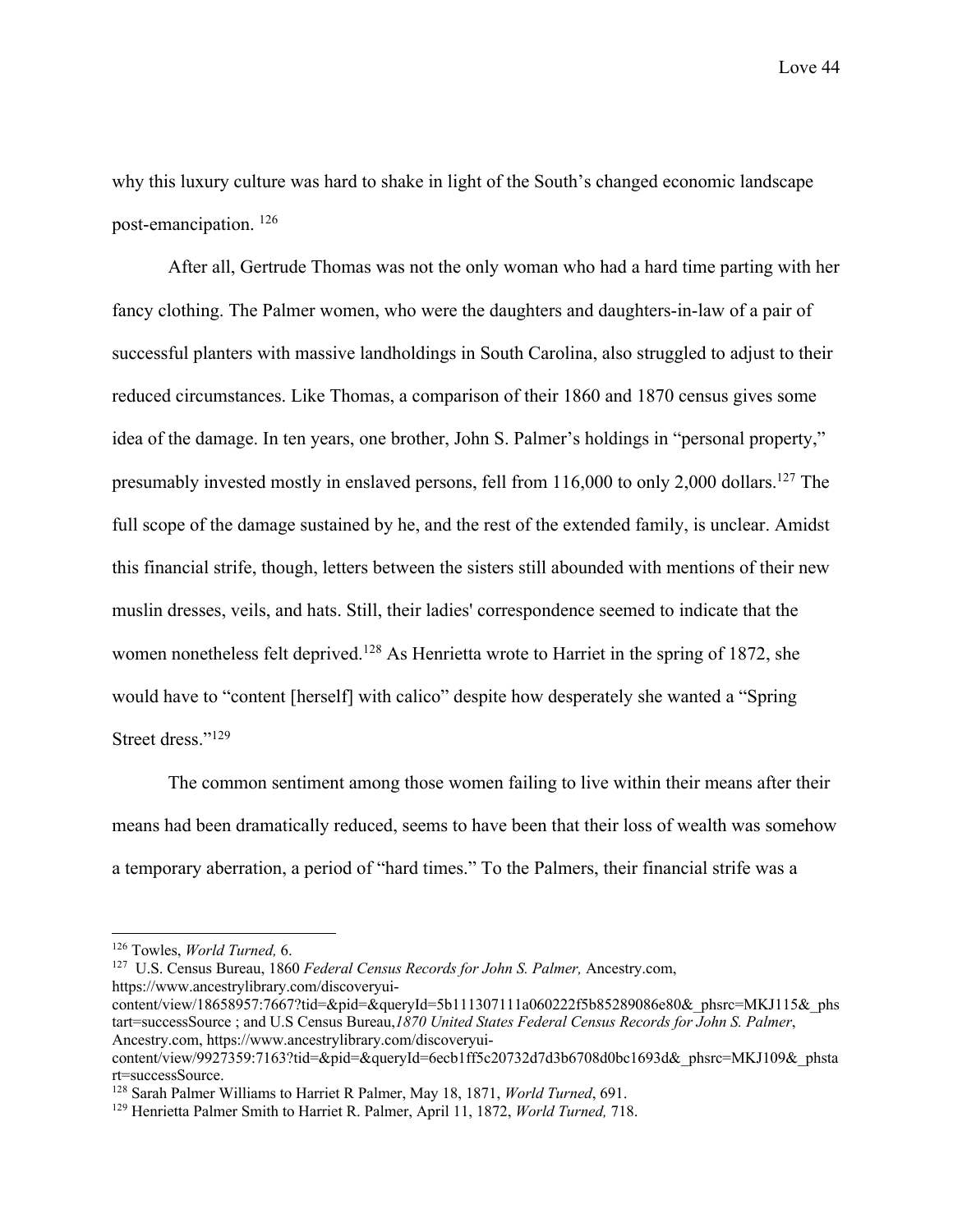simply a rut; as Peter Gaillard imagined in 1871: "'a change would do us all good, if only if it was only from our part of town to another."<sup>130</sup> To Thomas, the decrease in wealth at first seemed to be a run of bad luck. She wondered how long it could all continue, appearing to reject the possibility that the consequences of her financial loss would be lasting or even permanent.<sup>131</sup>

Unlike Gertrude Thomas, who was perhaps too inept with the needle, the Palmer sisters, particularly Alice, were well-served by their expansive knowledge of sewing and crafts. As John Palmer, the patriarch, declared in an 1870 letter, the family was "worse off now" financially "than any year 'since the Union came in'"; the ladies worked to monetize their sewing to supplement the family's other dwindling sources of income.<sup>132</sup> Even less adept seamstresses, like Henrietta Smith, found there was money to be made from her clothing, selling off what was no longer in common use in order to purchase new articles, just as Thomas had.<sup>133</sup> Much like Clara Solomon, who mixed the production of clothing for charity and for profit during the war, for the Palmer sisters it proved a small jump from making and selling clothes for the benefit of charity, in their case the church's ladies' society, to doing the same for their own supplementary income. Small-time clothing sales seem to have proved to be an attractive means of garnering extra money while maintaining an air of feminine propriety.

Maintaining appearances following the war, it seemed, was more important than ever. Whatever sartorial leeway patriotism had provided to palmetto-cap wearing women during the fighting had been revoked. Many women felt as though they were enduring their sudden and senseless poverty alone, apparently oblivious to their abundant company. "This is infinitely

<sup>&</sup>lt;sup>130</sup> Alice Palmer to Harriet Palmer, May 21, 1871, *World Turned*, 693.<br><sup>131</sup> Thomas, *Secret Eye*, 420.<br><sup>132</sup> John S. Palmer to Harriet Palmer, November 29, 1870, *World Turned*, 678.

<sup>133</sup> Henrietta Smith to Harriet Palmer, August 11, 1871, *World Turned*, 699.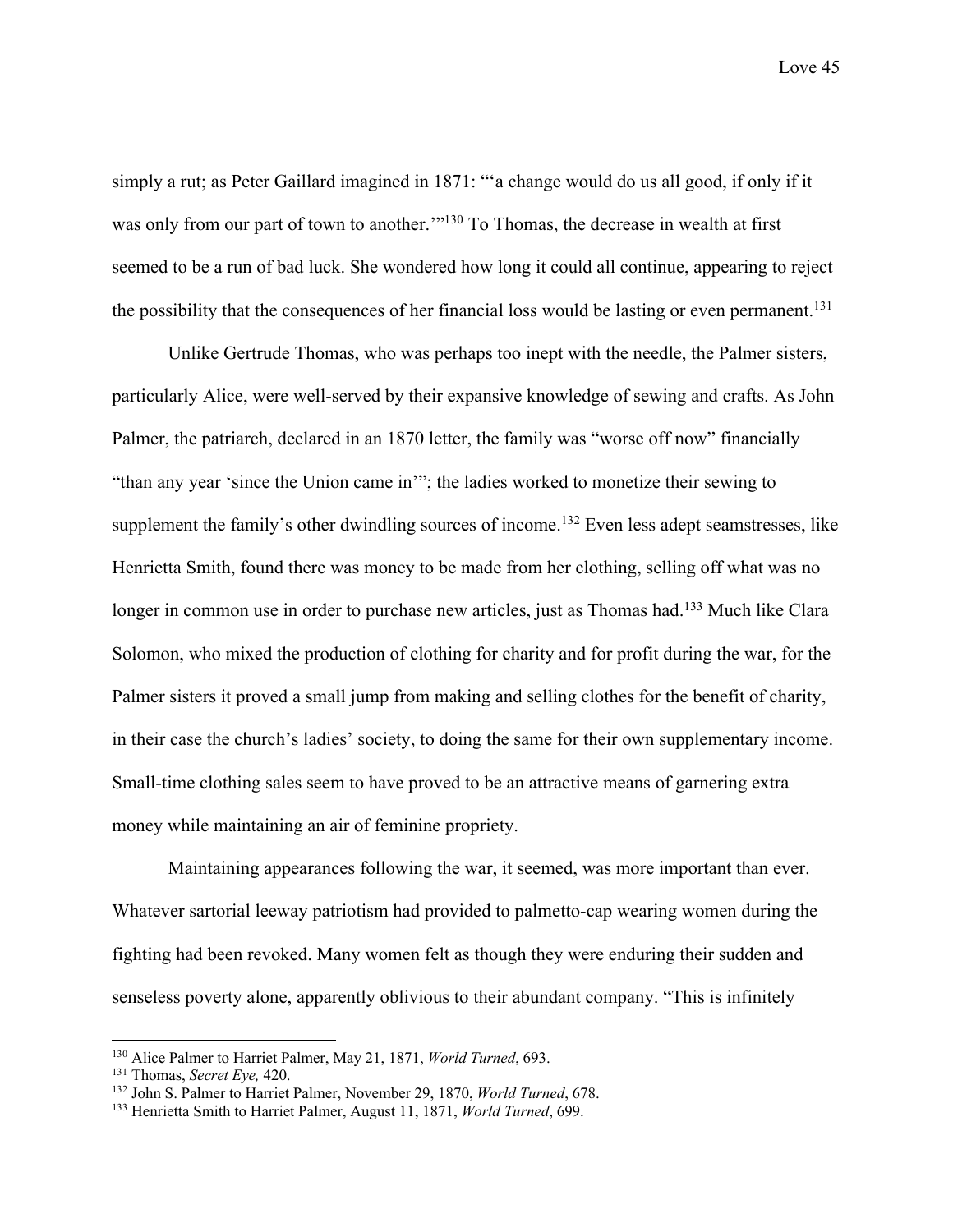worse than Sherman," Thomas wrote as her world came down around her. Back then, "it was so general a loss that we could sympathize with each other, but this trial I am now undergoing is lonely," she said, unaware of how many others were learning to repair their valenciennes lace.

### D. **"The Writing on the Wall:" Reinforcing Racial Hierarchy Through Clothing**

When Union soldiers raided Southern plantations in the final days of the Civil War, ladies were horrified by the confiscation of their finest clothing. More baffling, though, were those instances when, instead of stealing their luxury articles, Union soldiers instead chose to destroy them, oftentimes as the astonished plantation mistress looked on. As Joan Cashin notes, encounters of this kind were not uncommon. One woman saw her silk dress "torn to flinders" in the hands of a Union soldier, believing his motivation to be nothing but cruelty. 134 As Cashin argues, that their "garments symbolized the plantation elite's power," something some Union soldiers felt compelled to destroy, was a possibility lost on many women.<sup>135</sup>

Though the symbolic value of their clothing may have escaped some women in the moment, as the war came to a close, they understood it more than ever. As their class and racial dominance became, at least in their eyes, increasingly precarious, many tried to reinforce it through dress.

Perhaps that is why Thomas, it appears, was particularly intent on maintaining old master-slave dynamics while managing her home's now hired help, particularly with regard to their clothing. As Cashin argues, mistresses often used the bestowal of finery as a show of domination toward the enslaved, a reminder that they were the paternalistic gatekeepers of such

<sup>134</sup> Cashin, *Stolen Silks,* 356. 135 Cashin, *Stolen Silks,* 356.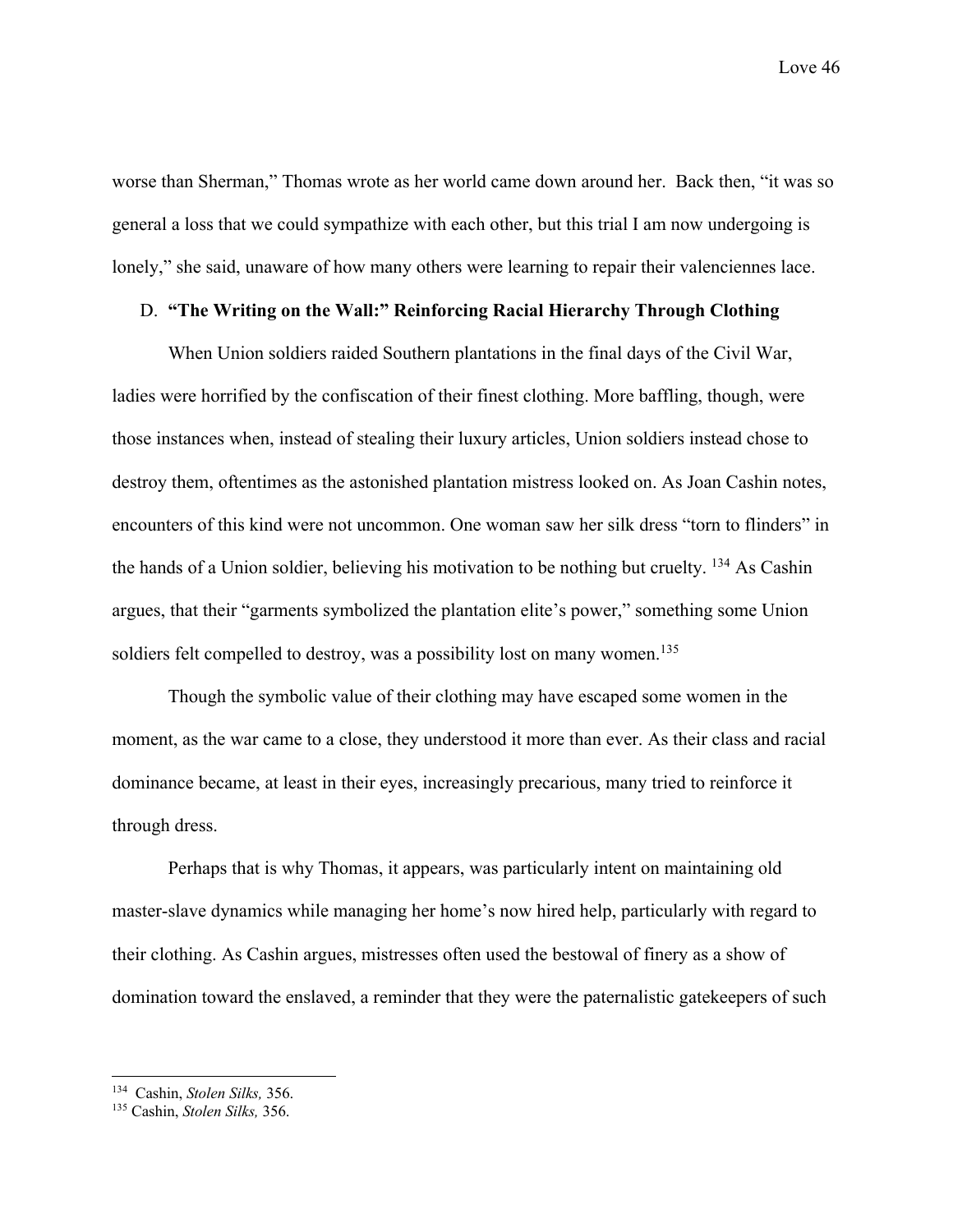luxuries.136 Following emancipation, as many black women were able to obtain fashionable clothing for themselves, Thomas attempted to reproduce the customs of slavery by gifting clothing accessories, even as she herself was plummeting into poverty. "I gave [Charlotte] a white dress to wear and a ribbon for her sash," Thomas recorded.<sup>137</sup> The effort to maintain these hierarchies, too, extended beyond clothing. Thomas also recalls during the same period furnishing a hired servant, Martha, with proper stationary, vases, flowers, and kitchenware for her wedding, as a mistress would have done for an enslaved person.<sup>138</sup> Martha, though, had never been enslaved on Thomas's plantation.

Maintaining her position of superiority was an important precondition for Gertrude Thomas to lend, or give, any clothing or material goods to her hired help. Though some other women were willing to sell clothing and sewing to freedwomen for the extra income many now needed, this remained unthinkable to Thomas, despite her growing financial strain.<sup>139</sup> In one instance, Cornelia Shelman, former slave and now hired servant, approached Thomas, presumably aware of her well-publicized economic hardship, and offered to pay Thomas to cut out a dress for Shelman to sew. During the Antebellum Period, mistresses were often tasked with cutting cloth for the production of enslaved persons' clothing, but the offer of payment, and perhaps the fact that Shelman wanted a fashionable dress not unlike something Thomas herself would wear, prompted Thomas to refuse her offer.<sup>140</sup> In recounting the incident, Thomas recalled having lent Shelman "a second day dress" for her wedding the summer before, but that

<sup>136</sup> Cashin, *Stolen Silks,* 339*.*

<sup>&</sup>lt;sup>137</sup> Thomas, *Secret Eye*, 331.<br><sup>138</sup> Thomas, *Secret Eye*, 281.<br><sup>139</sup> Thavolia Glymph discusses many former mistresses who regularly sold to their now hired help in *House of Bondage*, 209.

<sup>&</sup>lt;sup>140</sup> Thomas, *Secret Eye*, 351.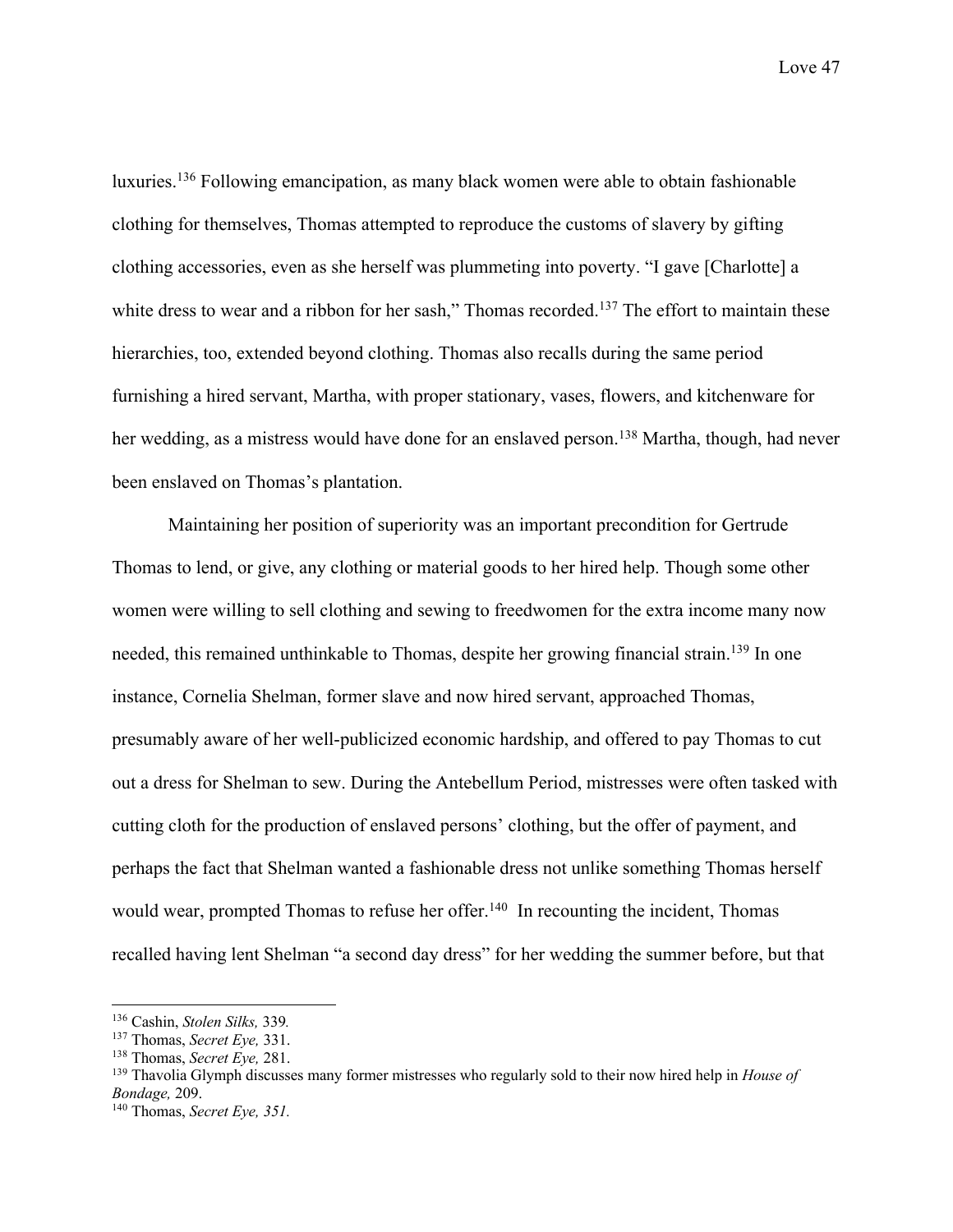she "did not cut it out or make it for her," Thomas noted, clarifying the difference. For her, being commissioned by one's servant represented the ultimate humiliation.<sup>141</sup>

As Gertrude Thomas and her husband's dire financial straits worsened, her finery became an increasingly important source of capital for the former mistress. Her clothing and the money she could earn from selling it became a tool to keep enslaved persons turned servants in place in the most literal sense. "Last summer's dresses," Thomas notes in 1869, furnished "part payment of the servants' wages." 142 Her customers, though, were never freedwomen themselves, as she made clear to one former slave: "I cannot sell a dress to you, Aunt Lily."<sup>143</sup>

But try as Thomas might to salvage what was left of slavery, freedwomen themselves had other ideas. Many, as Thavolia Glymph notes, began to enjoy the "small rights," as she calls them, of freedom, which entailed "self-defintion and determination," oftentimes through the new and exciting ability to purchase clothing and other small luxuries.<sup>144</sup> Glymph notes that a wide body of historiography has framed the interest that freedwomen took in clothing following emancipation as "imitative" of their former mistresses, an interpretation that Glymph notes fails to account for the "scanty" conditions enslaved persons had been accustomed to in contrast to the comfort the saw their mistresses enjoy. More than a desire to be like their mistresses, Glymph contends, enslaved persons may have wanted to enjoy the same material conditions that their mistresses enjoyed.145

<sup>141</sup> Gertrude Thomas, *Secret Eye,* 351. See Glymph's discussion of Thomas's willingness to give, but not sell, her clothes, *House of Bondage, 221.*

<sup>142</sup> Thomas, *Secret Eye,* 311.

<sup>143</sup> Thomas, *Secret Eye,* 351.

<sup>144</sup> Glymph, *House of Bondage,* 209, 207.

<sup>145</sup> Glymph, *House of Bondage*, 206.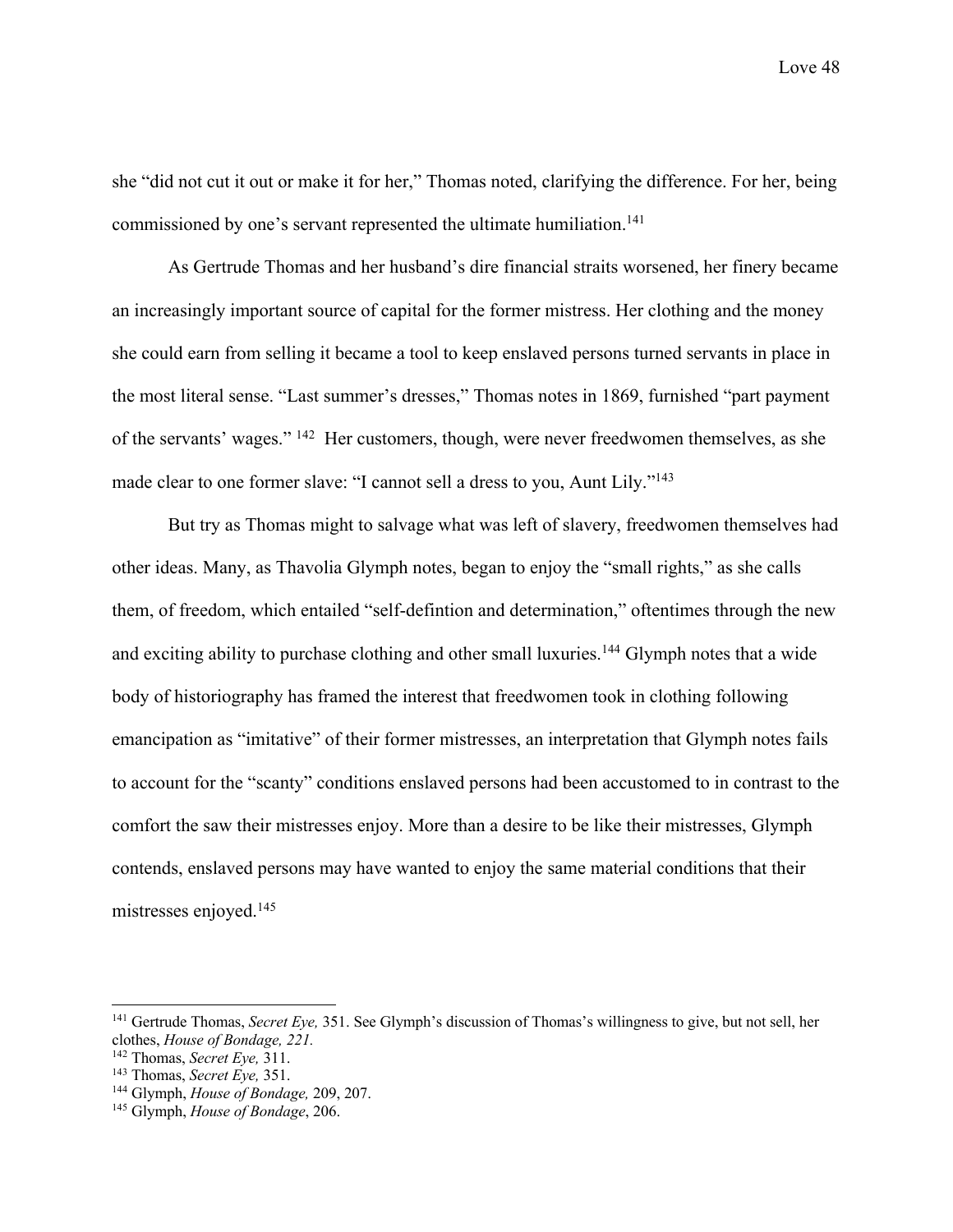Even this interpretation, though, underplays the complexity with which enslaved persons, much like their mistresses, understood clothing and its meanings and ignores how it was used in their subjugation. During the Antebellum Period in Charleston, South Carolina, for example, Barbara Fields notes that legislators attempted to ban slaves from wearing luxury clothes so that there could be no ambiguity with regard to their inferior status. As Fields puts it, if "phenotypic difference" in complexion did not already make the status of enslaved persons clear enough, "sumptuary rules" were used "to do what nature leaves undone."146 Other enforced norms, like the demand by some masters that enslaved persons remove their hats and bonnets before entering the big house, were intended to indicate the enslaved persons' submission.<sup>147</sup>

Prior to emancipation, too, enslaved persons had turned to clothing as means of asserting their dignity and, much like their free white counterparts, followed their set of tacit sumptuary rules governing propriety and beauty. Church, weddings, and funerals, for instance, all demanded one's best clothing. Some would even set-aside their nicest outfit, saving it for their eventual burial.<sup>148</sup> On plantations where cloth was woven and produced by enslaved women themselves, the production took on even greater cultural significance, offering a space for community and creativity as women sat at the looms together. <sup>149</sup>

It's no wonder, then, that in freedom clothing would come to be a means of asserting one's independence and take on great personal significance. Years later, Virginia Newman, a

<sup>&</sup>lt;sup>146</sup> Karen E. Fields and Barbara J. Fields, *Racecraft: The Soul of Inequality in American Life*, (London and New York: Verso, 2012), 33.

<sup>&</sup>lt;sup>147</sup> Mary Anderson, "Slave Narratives: A Folk History of Slavery in the United States," ed. G.L Andrews, *The Federal Writers Project,* August 23, 1937, https://memory.loc.gov/mss/mesn/111/111.pdf. <sup>148</sup> Thomas, *Secret Eye*, 298.<br><sup>149</sup> Temple Herdon Durham, "Slave Narratives: A Folk History of Slavery in the United States," *Federal Writers* 

*Project,* August 23, 1937.Elizabeth Fox Genovese makes a similar argument, *Plantation Household, 183.*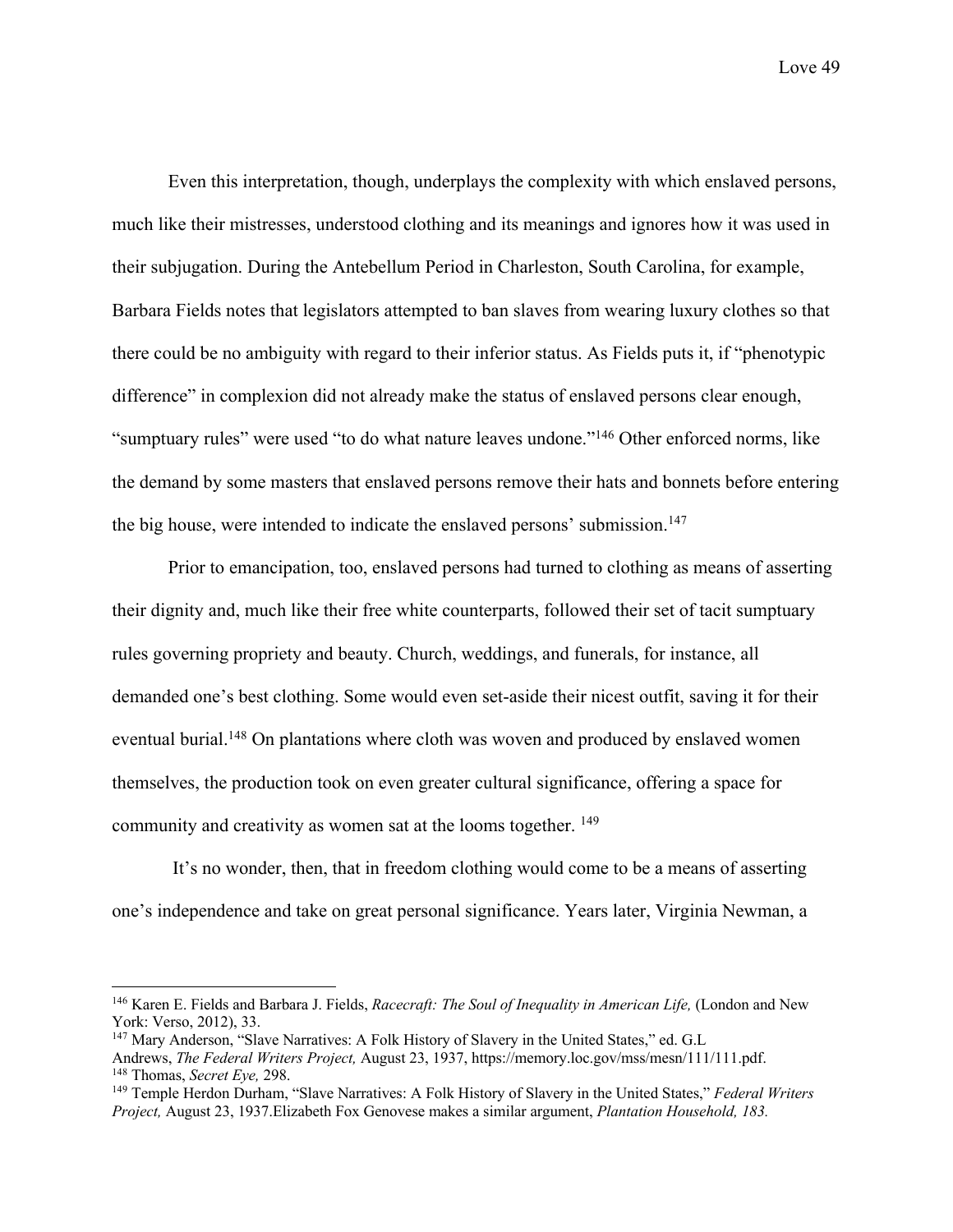freedwoman, could still recall the first dress she ever bought, a "blue guinea with yellow spots."<sup>150</sup> Their interest in clothing did not escape their former mistresses, who were at times dismayed by freedwomen's' interest in clothes and finery. Some of their contempt was probably due to what they perceived to be the "gaucheness" of freedwomen's dress. Many black women had taken to dressing their families in red on Sundays as a show of piety, but to white women like Gertrude Thomas, who once in her diary mocked a friend for wearing "conspicuous colors" to church, the custom would have been taken as gaudy.<sup>151</sup> In her diary, Thomas would even ridicule her own hired help when their dress failed to live up to her standards. "My cook Cornelia Shelman… I wish you could see her. A stout black woman… without a perfectly whole garment — a waist of kind, skirt of another… 'body and soul coming apart.'" 152

Freedwomen's clothing, though, provoked more than just disapproval. It also provoked anxiety. This was especially true when their outfits came closer to living up to aristocratic norms of propriety than white Southern women were comfortable with. Mary Chestnut, for one, was rattled by stories she heard of "ladies' maids" who "dressed themselves in their mistress's gowns and walked off."153 Chestnut, it seems, would likely be disturbed by the sight of any newly freed people in finery—that it was the property of their mistresses only added insult to injury, a too literal embodiment of the fears of many planter class women.

Gertrude Thomas, too, dreaded the implication of these class transgressions but, unlike Chestnut, was often reluctant to recognize what was likely deliberateness on the part of the

<sup>150</sup> Glymph, *House of Bondage,* 204.

<sup>151</sup> Lydia Jean Wares, "Dress of the African American Woman in Slavery and Freedom: 1500 - 1935*"* (PhD diss., Purdue University, 1981), 151. Thomas, *Secret Eye,* 303. 152 Thomas, *Secret Eye,* 315. 153 Chestnut, *Diary,* 403.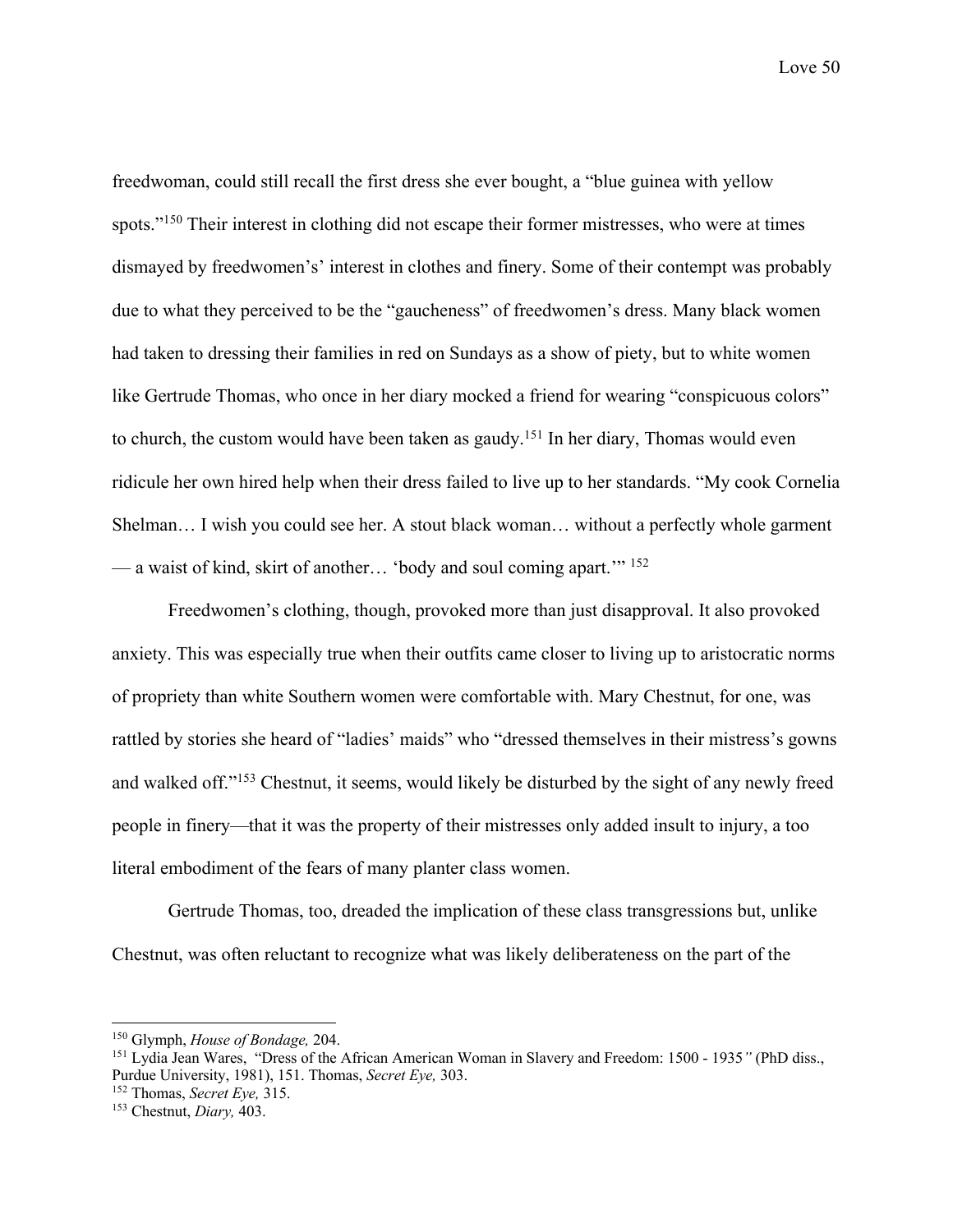freedwomen. In one incident, for example, Thomas is aghast by the sight of freedwomen parading down the street in finery. As Thavolia Glymph writes, such parades of freedmen and women predate the war but earned new attention following emancipation as the lively events that "struck a deliberate targeted blow at racism" became increasingly menacing to nervous and often humiliated white Southerners.<sup>154</sup> When Gertrude Thomas encountered one of these parades, she refused to understand the display as anything more than absurd, though it unnerved her enough to inspire a biting diary entry. The women, she wrote "[promenaded]" down the street, a "black lace veil shading them from the embrowning rays of a sun under whose influence they had worked their all their life." <sup>155</sup>

Even following emancipation, Thomas did not want to see black women's' desire for nice clothing as resembling her own; instead, when black women felt the impulse to buy and wear nice, fashionable clothing, it was transformed into vice. "The servants are such improvident creatures," Thomas wrote. "They well often spend a large amount… most of their monthly wages in buying articles of dress."156 That she too spent disproportionately on her clothing, even as her wealth dwindled, was an irony utterly lost on her.<sup>157</sup>

It would be easy to write off the derision displayed by dethroned mistresses vis-à-vis freedwomen's clothing as a sort of petty woman-on-woman social crime, but to do so would ignore the broader fixation that white women had on black women's appearance, body, and sexuality, which for many had its roots in the Antebellum Period. As Stephanie McCurry notes in *Women's War*, Gertrude Thomas seems to have known that her father—and at least suspected

<sup>&</sup>lt;sup>154</sup> Glymph, *House of Bondage*, 214.<br><sup>155</sup> Glymph, *House of Bondage*, 379.<br><sup>156</sup> Thomas, *Secret Eye*, 351.<br><sup>157</sup> Stephanie McCurry noted this irony in *Women's War*, 183.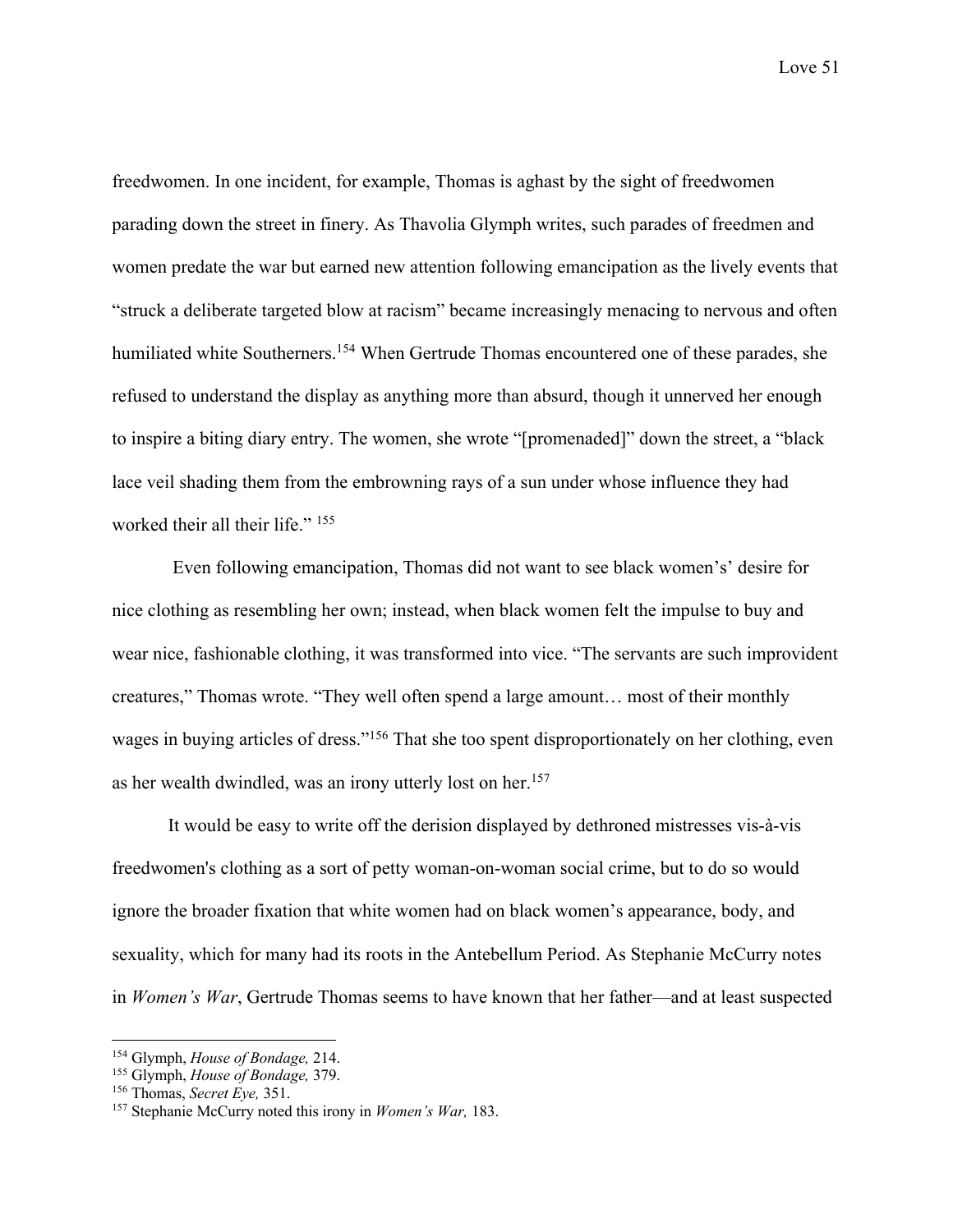that her husband—maintained sexual relationships with women enslaved on the plantation. Thomas was far from the only one in her position. "Every lady," claimed Mary Chestnut, "tells you who is the father of all the mulatto children in everybody's household, but those in her own." To Chestnut, this sexual corruption was the result of what she termed the "monstrous system."<sup>158</sup>

Thomas was as appalled by interracial sexual relationships as Chestnut, but she did not anticipate they would end with slavery. Instead, according to Thomas, emancipation promised more social equality and intermingling. The threat that black and mixed-race women posed, in her eyes, had only become more menacing, though not all white women, she insisted, were aware. "White women and mulattoes prove rivals," she wrote, "unconscious though the former may be."<sup>159</sup> More was at stake, though, than the Southern belle's ego.

She put it in astonishingly plain terms. Within a generation, the children of freed people "having never known the weight of bondage" will be "received socially into some families" through marriage. Other white Southerners, she said, "did not see the writing on the wall" and did not understand that white supremacy must not be "imaginary," but instead a "real, substantial fact." The sophistication of black and mixed-race women represented the ultimate threat to Thomas's racist ideal, and she knew it. "I see the contrast," Thomas wrote in 1869, "between black as well as mulatto women who have… been trained under the most refined associations."160 It seems probable that this "contrast" included their dress.

<sup>158</sup> Mary Chestnut, *Mary Chestnut's Civil War,* ed. C. Vann Woodward, (New York: Yale University Press 1981), 29.

<sup>159</sup> Gertrude Thomas as cited in McCurry, *Women's War,* 195.

<sup>160</sup> Thomas, *Secret Eye,* 321.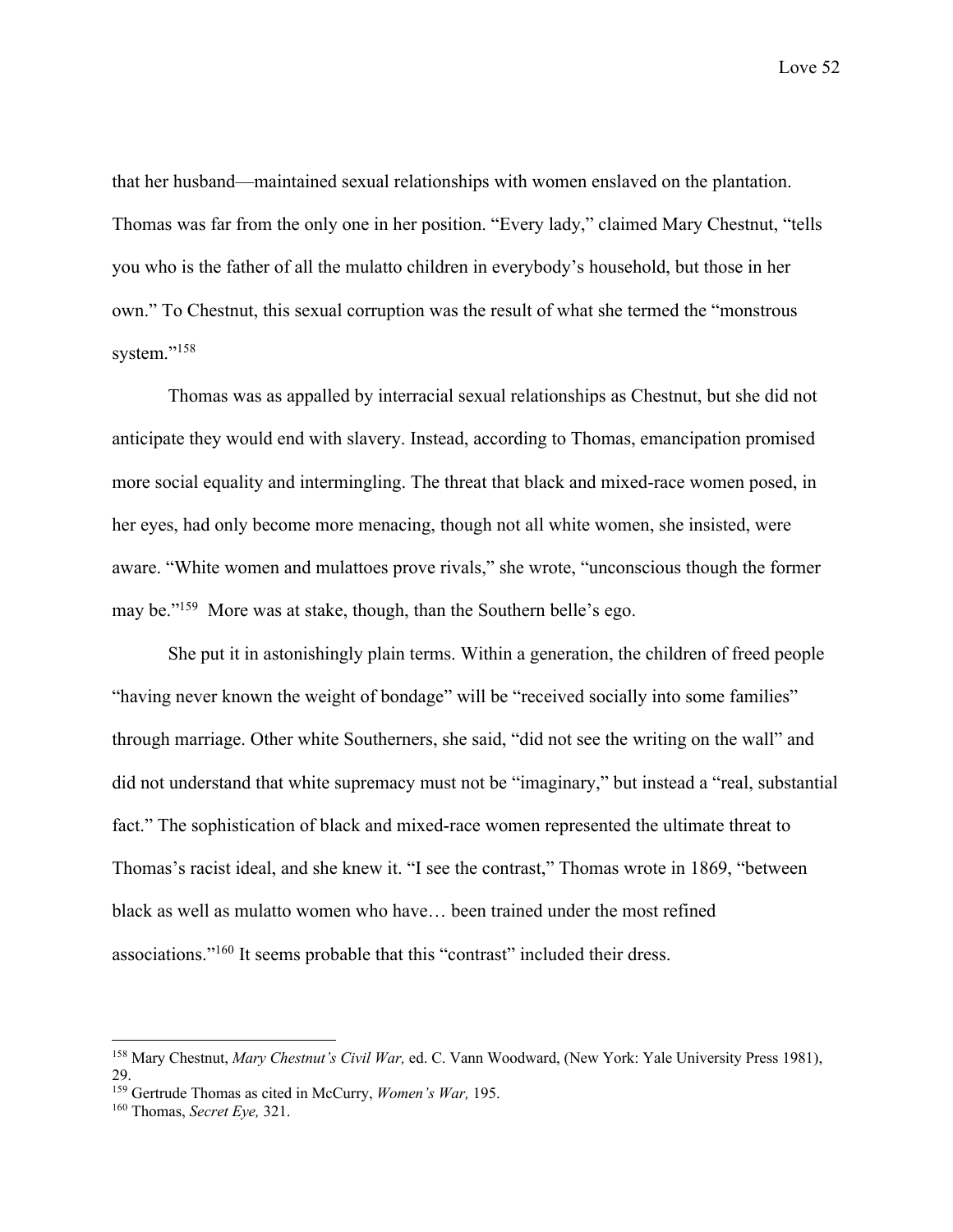Though others were perhaps less willing, or less able, to articulate it, the contempt white women seem to have felt both for black women and their clothing, as well as their fears of interracial sexual relationships, suggest Thomas was not alone. This was not just about fashion. It was about the persistence of white supremacy.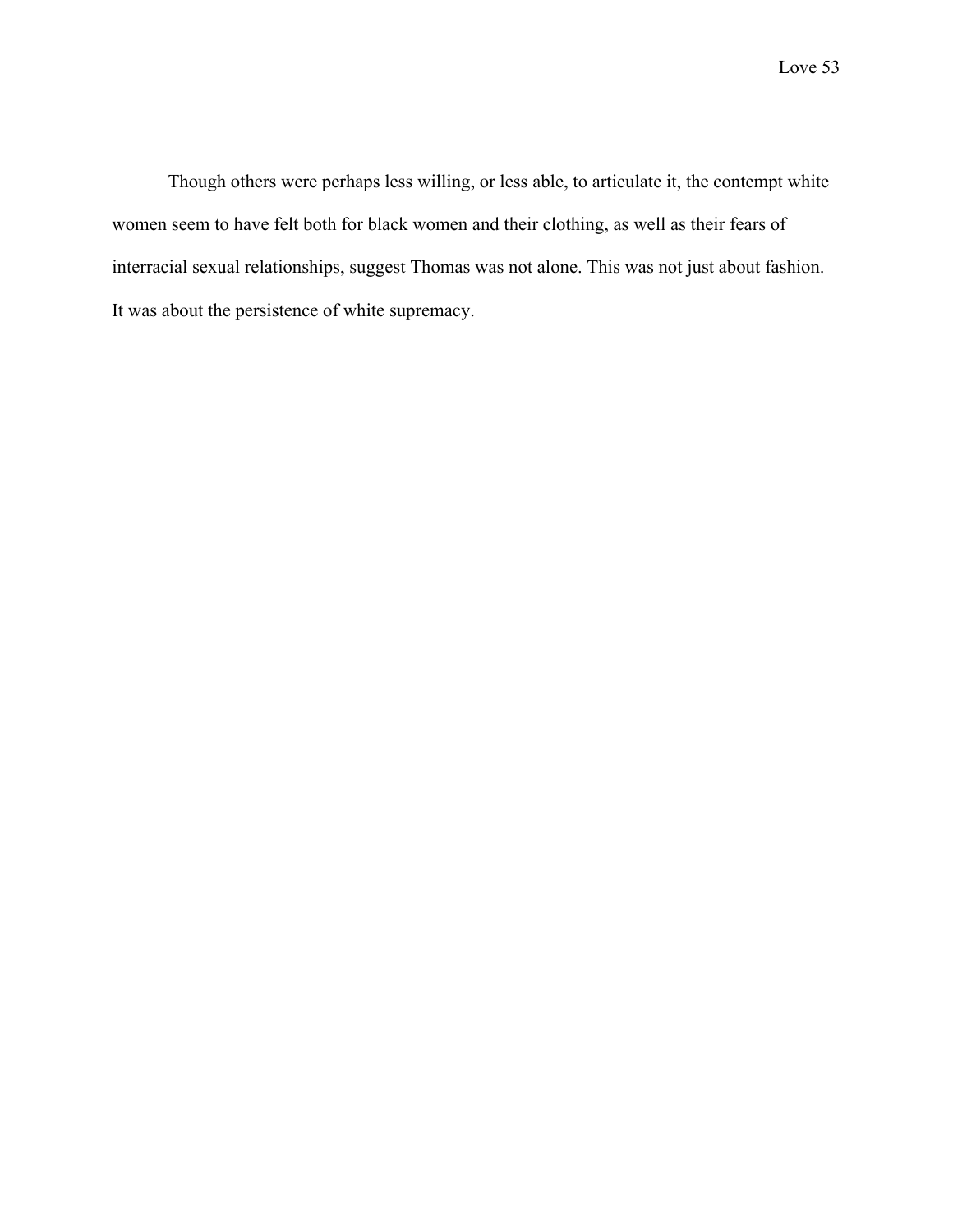### **Conclusion**

Throughout the Civil War, articles of women's fashion were imbued with new meaning, at least in the public sphere, as clothing became a language through which women articulated both their support for the Confederate cause and their eventual exhaustion. The impulse of these women to wear their support, so to speak, seems to be a continuation of antebellum fashion culture, in which women paid much attention to the details of their outfits, as well as those of other women. Moreover, the desire of many women to contribute to the cause via clothing production, too, extended from antebellum norms, in which it was a woman's duty to clothe her family properly. Even for women that were poor sewers, charitable clothing production proved initially attractive because of its domestic connotations. The realm of fashion offered ladies means of participating in the cause while remaining ladies.

In this sense, the popularity of patriotic dress, as well as outfits chock-full of signs and symbols of a strong, self-sufficient Confederacy, represented the reinforcement of normative notions of aristocratic Southern femininity. By couching one's politics in the language of patriotism and articulating it via one's dress, Southern women intervened in the political sphere without transgressing the boundaries of acceptable female behavior.

These new meanings, though, did little to permanently deconstruct conceptions of propriety. Despite the apparent early enthusiasm for homespun claimed by the newspapers, it seems that homespun was acceptable only symbolically, hence its popularity ahead of secession and the angst that later surrounded it when the blockades wrought shortages. When worn out of necessity, many women dreaded its appearance and could not look past its "vulgar" connotations. In the cities, where fashion culture was the strongest, wartime propaganda was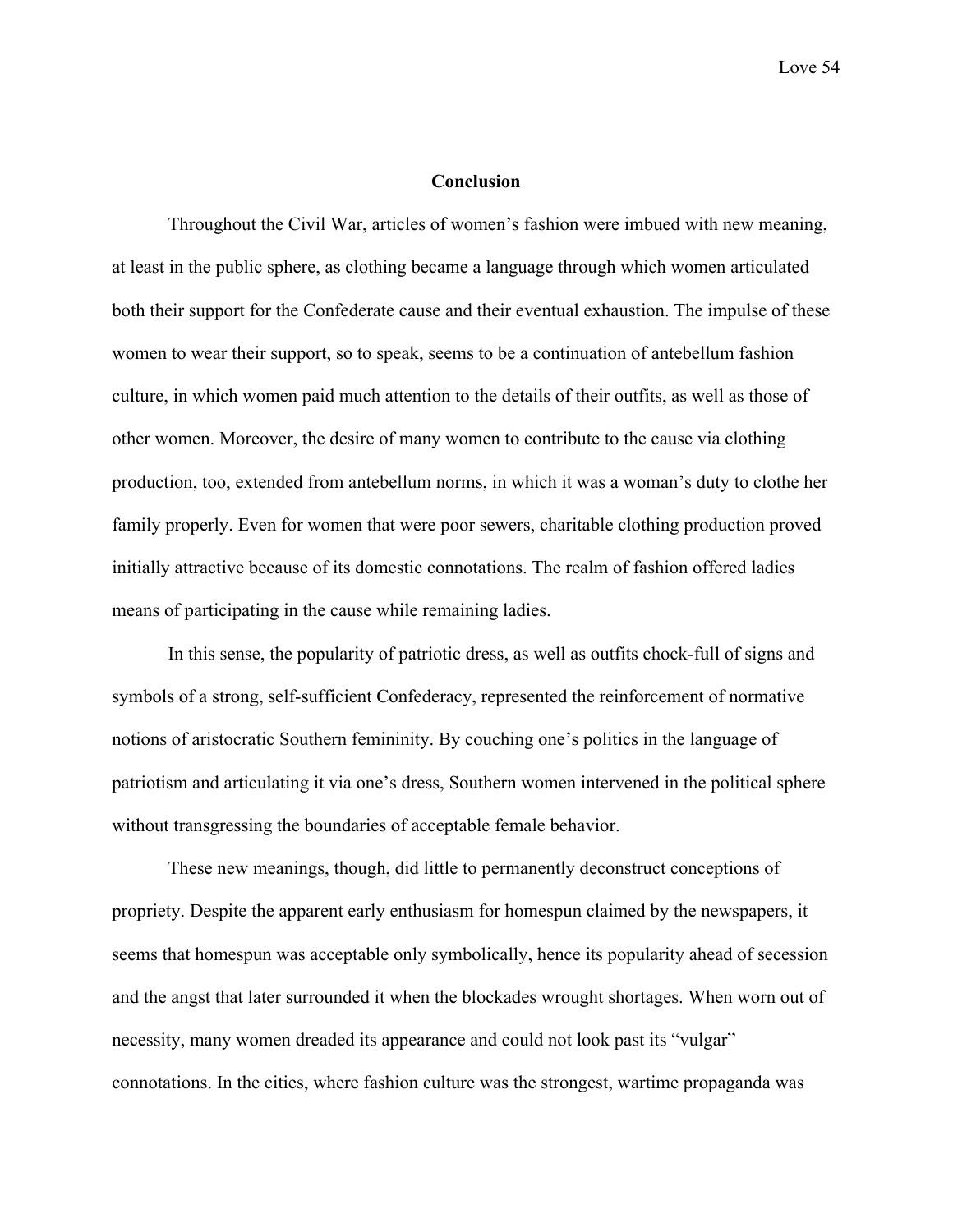insufficient in convincing women to adopt the fabric, so long as they could avoid it. The wealthiest women, it seems, never donned homespun.

The same proved true in other areas of the war. So far as clothing went, the war did much to distinguish the very wealthy plantation owners from the moderately wealthy. Though all women, it seems, saw their lifestyles reduced, those who had ostensible stockpiles of finery in the form of their expansive wardrobes prior to the war or could afford to pay the high prices demanded by speculators and those who had run the blockade continued to wear the finery they had. Among them, there was little difference in their behavior, even as many women, like Mary Chestnut, noted all the pressure to give into austerity around her.

Even greater reluctance to part with one's clothing was evident following emancipation, as many aristocratic women grappled with the synonymy of their clothing and status. As the planter class saw their wealth decimated, habits were hard to break. Even those facing extreme financial ruin did what they could to conceal their circumstances via their dress, a project that often proved so pressing that other family members stepped into help. This, importantly, indicates that despite the overall loss of wealth seen by the former slave-owning class, those struggling to maintain their previous standard of living still proved the exception. Sartorial propriety had remained largely the same.

In many ways, it had become even more consequential. As many women felt their social dominance dwindle, they turned to clothing to reinforce the disintegrating hierarchy and grasp at what was left of their old power. For many, this meant the replication of old master-slave rituals via the gifting of clothing, as well as an unwillingness to sell to freedwomen even as other former mistresses, perhaps more compelled by necessity, did. This dynamic was not merely one-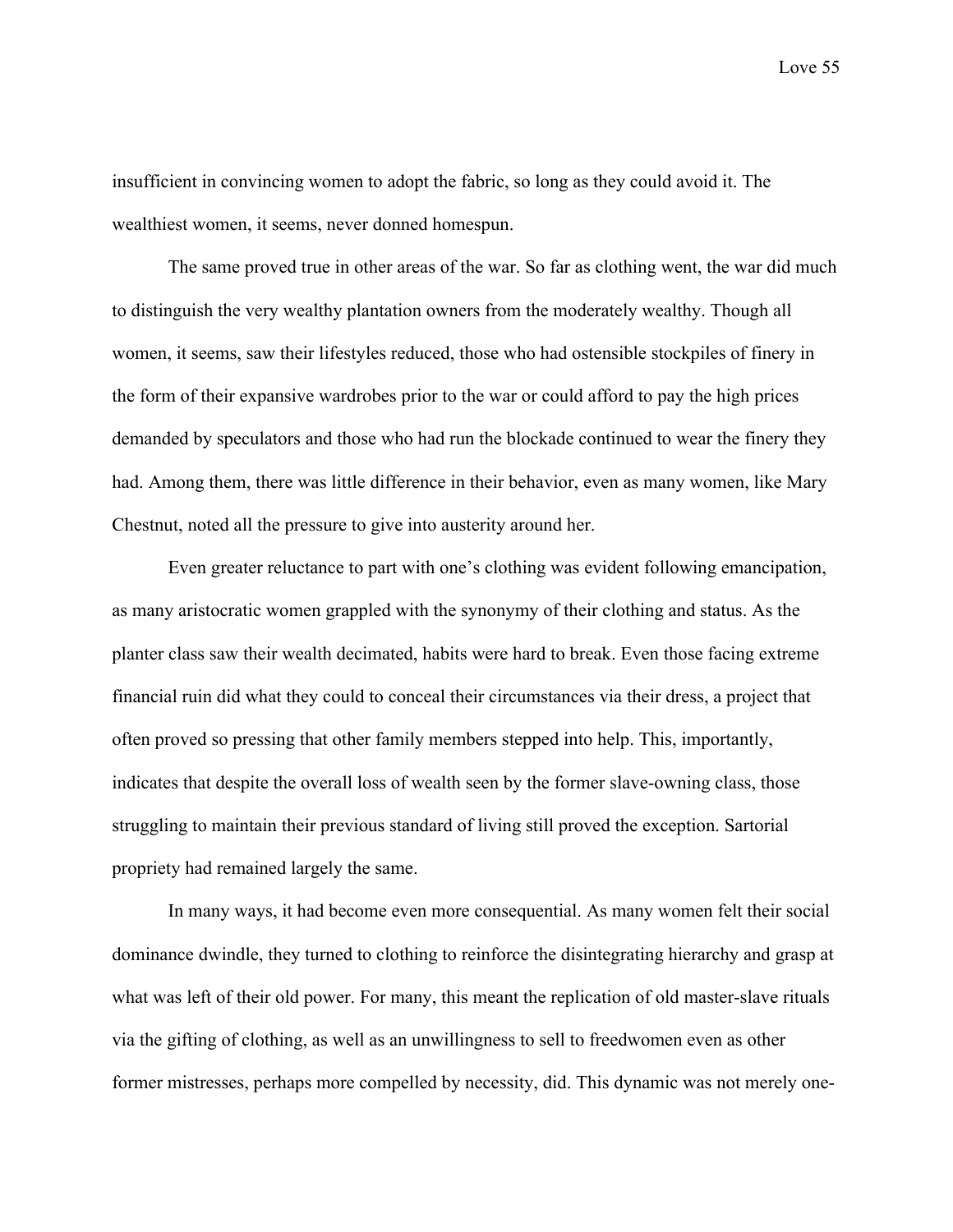sided. Freedwomen often articulated their autonomy via their dress and their participation in the fashion culture which, while in bondage, they had watched their mistresses act out. Though not mere emulation, clothing for free black women functioned similarly, facilitating the expression of their elevated status.

All of this complicates lost cause nostalgia for the well-coiffed Southern lady. Though no doubt the planter class exited the 1860s in humbler conditions than they entered the decade, the luxury fashion culture forged during the Antebellum Period and its elucidations of status emerged mostly unscathed, the desire for finery having returned before the end of the war. What had changed, though, was elite Southern women's monopoly on fashion. Though during the Antebellum Period well-to-do white women were ostensibly the primary, if not only, participants in this fashion culture, emancipation introduced a new contingency. Black women, who, as slaves, were steeped in the language of dress as observers and, when possible, participants. With emancipation, they became full-fledged consumers. To the Southern belle, this threatened her social and racial dominance. She no longer laid exclusive claim to the fashion objects that had distinguished her. They no longer indicated her power alone. This is what ideology of the lost cause yearned for, not the planter class's "magnolia-scented belle," but for her undisputed dominance.161

<sup>161</sup> Osterweiss, *Lost Cause,* ix.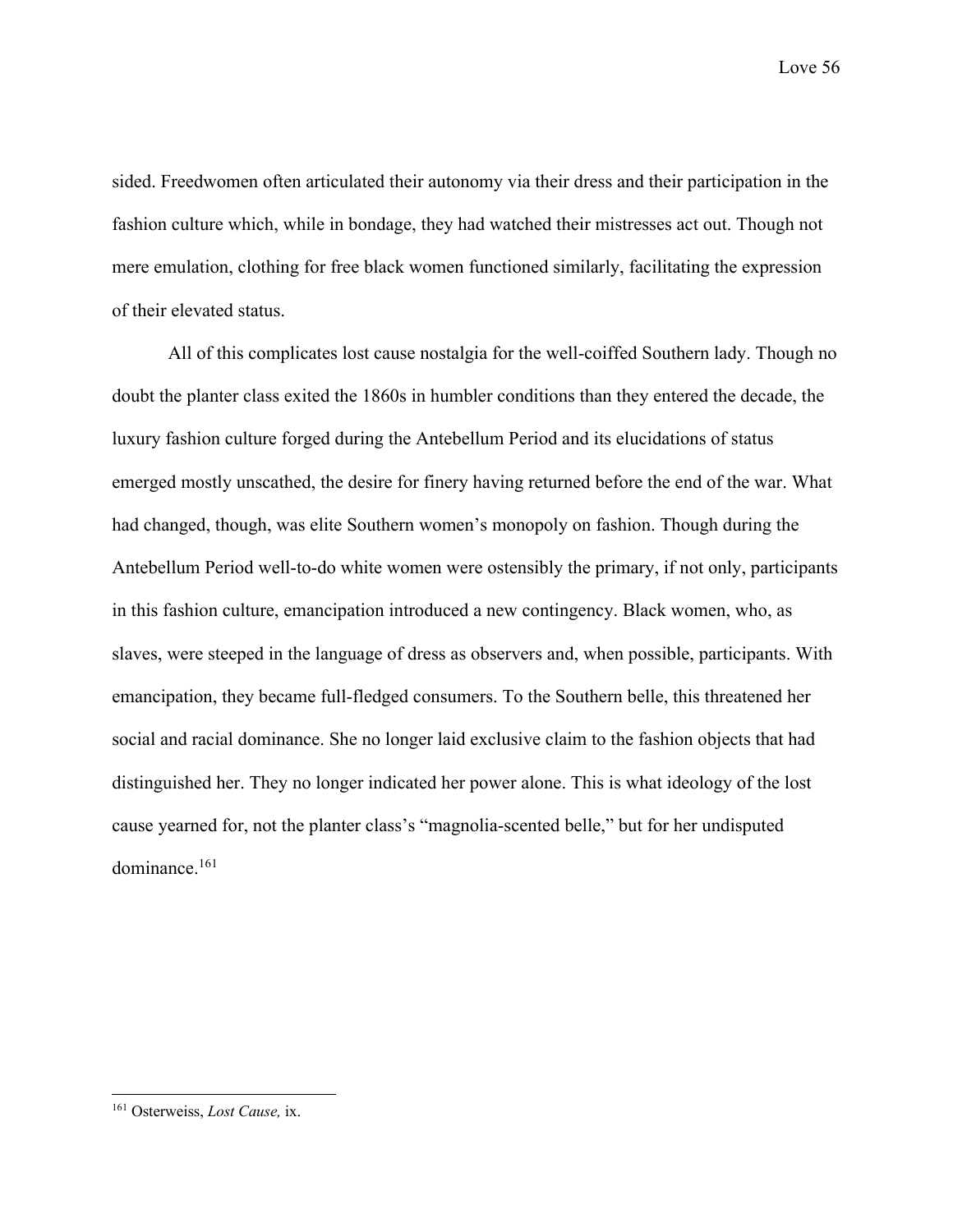### **Bibliography**

- Anderson, Mary. "Slave Narratives: A Folk History of Slavery in the United States." Edited by G.L Andrews. The Federal Writers Project. August 23, 1937. https://memory.loc.gov/mss/mesn/111/111.pdf.
- Andrews, Eliza Francis. *Wartime Journal of a Georgia Girl, 1864—1865.* Lincoln: University of Nebraska Press. 1997.
- Barthes, Roland. *The Fashion System.* Translated by Matthew Ward and Richard Howard.
- Betts, Vicki. "Homespun." *Special Topics,* Paper 12*.* 2016. http://hdl.handle.net/10950/796.
- Beckerman, Ilene. Love, loss, and what I wore. Chapel Hill, N.C.: Algonquin Books of Chapel Hill. 1995.
- "Bread Riot in Richmond: 3,000 Hungry Women Raging in the Streets. Government and Private Stores Broken Open," *The New York Times* (New York, New York), April 15, 1863. https://www.nytimes.com/1863/04/08/archives/bread-riot-in-richmond-three-thousandhungry-women-raging-in-the.html
- Brockenbrough, Judith Mcguire. "Diary of Judith White Brockenbrough McGuire." In *Women of the South in Wartimes.* Edited by Matthew Page Andrews. Baltimore: Norman, Remington. 1920.
- Burge, Dolley Lunt. *The Diary of Dolly Lunt Burge 1848-1879*. Edited by Christine Carter. Athens: University of Georgia Press. 1997.

Byrd, Robert C*. The Senate 1789-1989, V3: Addresses on the History of the United States Senate*. n.p. U.S Government Printing Office. 1989.

- Carney, Kate. *Kate Carney Diary April 15, 1861 – July 31, 18*62*.* Transcribed by Kristofer Ray.
- University of North Carolina at Chapel Hill: Documenting the American South Digitation Project. 1999. https://docsouth.unc.edu/imls/carney/carney.html.
- Cashin, Joan. "Torn Bonnets and Stolen Silks: Fashion, Gender, Race, and Danger in the Wartime South." *Civil War History*, Volume 61, Number 4 (December 2015): 338-361.
	- Chestnut, Mary. *A Diary From Dixie*. Edited by Isabella D. Martin and Myra Lockhart. New York: Lockhart and Company, 1906.
- Crane, Diane and Laura Bovone. "Approaches to Material Culture: The Sociology of Fashion and Clothing." *Poetics* Volume 34, Issue 6 (December 2006): 319-333.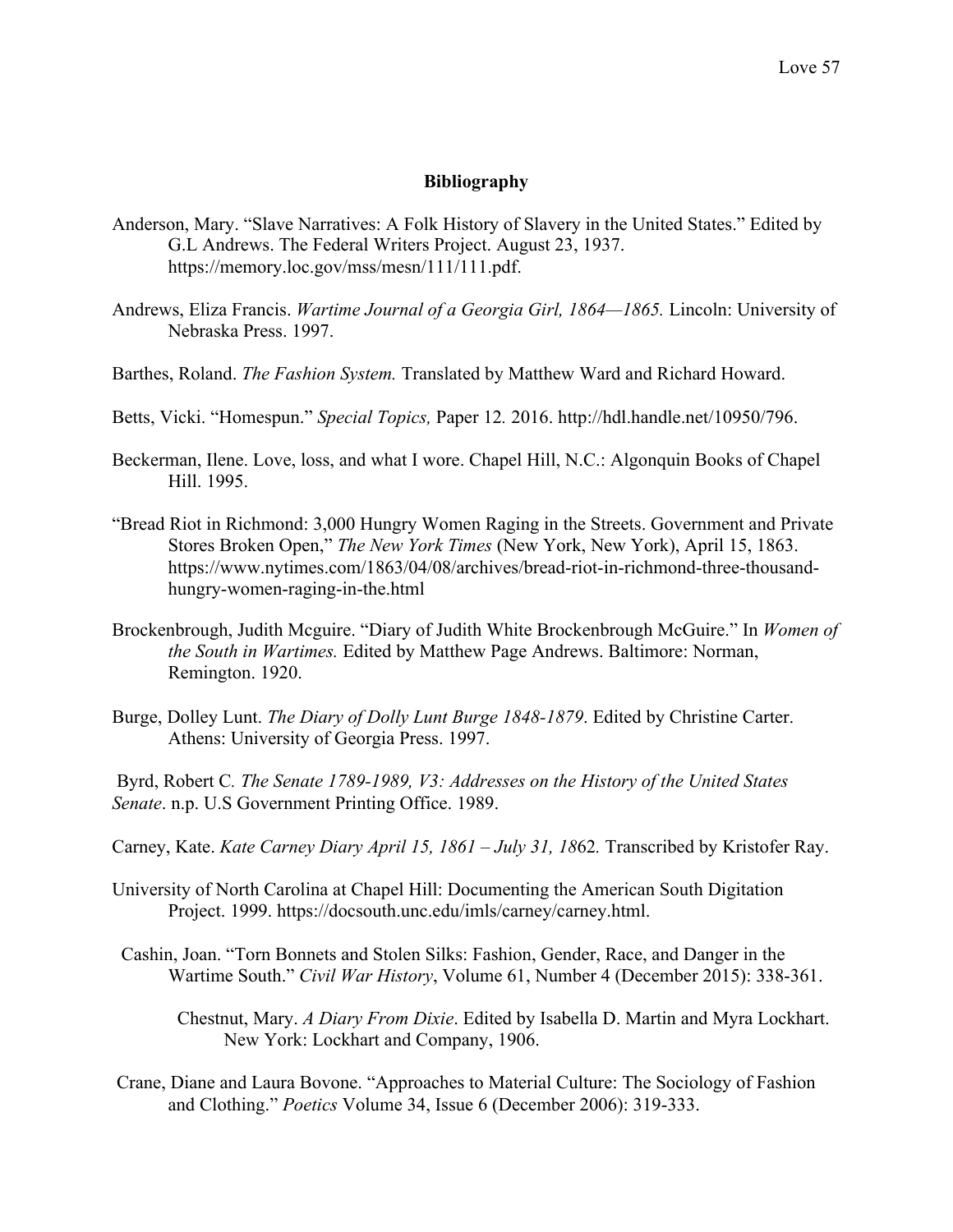- Davis, Jefferson. *The Memphis Appeal* (Memphis Tennessee), 31, 1867. https://chroniclingamerica.loc.gov/data/batches/tu\_bonnielou\_ver01/data/sn83045160/00 200292960/1867103101/0379.pdf.
- Dupont, Brandon and Joshua Rosenbloom. "Impact of the US Civil War on southern wealth holders." *VoxEU & CEPR*. June 19, 2016. https://voxeu.org/article/impact-us-civil-warsouthern-wealth-holders.
- Faulkner, William. *Absalom, Absalom!* New York: Vintage International Edition. 1990.
- Faust, Drew Gilpin. "Altars of Sacrifice: Confederate Women and the Narratives of War."*The Journal of American History,* Volume 6, Number 4 (1990). 1200-1228.
- Faust, Drew Gilpin. *Mothers of Invention: Women of the Slaveholding South in the American Civil War.* Chapel Hill: University of North Carolina Press. 1996.
- Fields, Karen E and Barbar K. Fields. *Racecraft: The Soul of Inequality in American Life.*  London and New York: Verso. 2012.
- Fleming, Victor, director. *Gone With the Wind.* United States: Metro-Goldwyn-Mayer. 1939. https://play.hbomax.com/page/urn:hbo:page:GXdhgdgRUDJuAuwEAADWC:type:featur e
- Genovese, Elizabeth Fox. *Within the Plantation Household: Black and White Women of the Old South.* Chapel Hill: North Carolina Press. 1988.
- Glymph, Thavolia. *Out of the House of Bondage: The Transformation of the Plantation Household.* Cambridge: Cambridge University Press. 2008.
- Herdon, Durham Temple. "Slave Narratives: A Folk History of Slavery in the United States." Federal Writers Project.
- Jasinki, Laurie E. "Lena Dancy Ledbetter." *Texas State Historical Society.* Accessed January, 5th 2022. https://www.tshaonline.org/handbook/entries/ledbetter-lena-dancy.
- "The Late Riot in Richmond Virginia." *The North Carolina Standard* (Raleigh, North Carolina), April 15, 1863. https://chroniclingamerica.loc.gov/data/batches/ncu\_broad\_ver01/data/sn83045706/0029 6022664/1863041501/0278.pdf.
- Lawton, Celia. *Incidents in the Life of Celia Lawton: A Memoir of Life, War, and Reconstruction in Georgia and South Carolina*. Edited by Karen Stokes. Macon: Mercer University Press. 2021.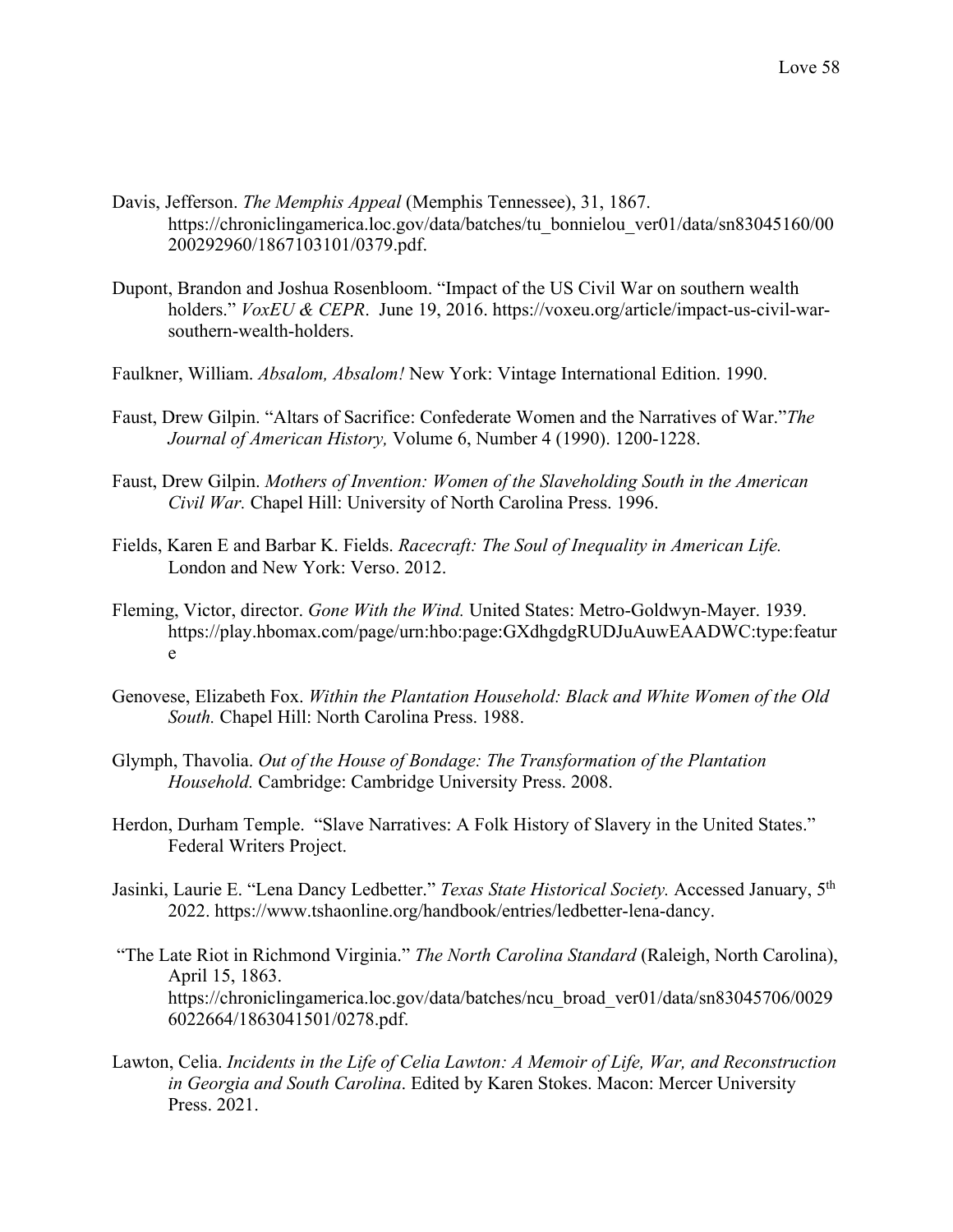- Leconte, Emma. *Diary 1864-1865.* Transcribed by Jordan Davis. University of North Carolina at Chapel Hill: Documenting the American South Digitization Project. 1998. https://docsouth.unc.edu/fpn/leconteemma/leconte.html.
- Marraro, Howard. "Lincoln's Offer of a Command to Garibaldi: Further Light on a Disputed Point of History." *Journal of the Illinois State Historical Society* (1908-1984) 36, no. 3 (1943). 237–70.
- McCurry, Stephanie. *Confederate Reckoning: Power and Politics in the Civil War South.*  Cambridge: Harvard University Press. 2010.
- McCurry, Stephanie. *Women's War: Fighting and Surviving the American Civil War*. Cambridge: The Belknap Press of Harvard. 2019.
- "New Goods." John H. Brent. Advertisement. *The Alexandria Gazette.* May 21, 1838.
- Osterweiss, Roland G. *Myth of the Lost Cause 1865-1900.* Hamden: Archon Books. 1973.
- Pollard, Edward. *The Lost Cause: A New Southern History of the War of the Confederates*. Ann Arbor: University of Michigan Library. https://quod.lib.umich.edu/m/moa/ADH2296.0001.001?view=toc.
- "Ranaway (*sic*)". W.M.E Collier. Advertisement. *Cheraw Gazette*. October 11, 1836. 191. https://chroniclingamerica.loc.gov/data/batches/msar\_kingsombra\_ver01/data/sn8301686 3/00415662051/1844081401/0322.pdf.
- Rapp, Frederick. "Extract of a letter from Mr. Frederick Rapp to a gentleman in this place." *Edwardsville Spectator*, (Edwardsville, Illinois), n.d. https://chroniclingamerica.loc.gov/data/batches/iune\_bismuth\_ver01/data/sn82015374/00 332898012/1821081401/0118.pdf.
- *Richmond Whig*. (Richmond, Virginia), March 23, 1864. https://chroniclingamerica.loc.gov/data/batches/vi\_hanoverian\_ver01/data/sn84024669/0 0414184753/1864051001/0227.pdf.
- *Richmond Whig*. (Richmond, Virginia), May 10, 1864. https://chroniclingamerica.loc.gov/data/batches/vi\_hanoverian\_ver01/data/sn84024669/0 0414184753/1864032801/0155.pdf.
- Solomon, Clara. *The Civil War Diary of Clara Solomon.* Edited by Elliot Ashkenazi. Baton Rouge and London: Louisiana State University Press. 1995.
- South Carolina Legislature Online. "Seals, Flags, House & Senate Emblems." Accessed February 5, 2022.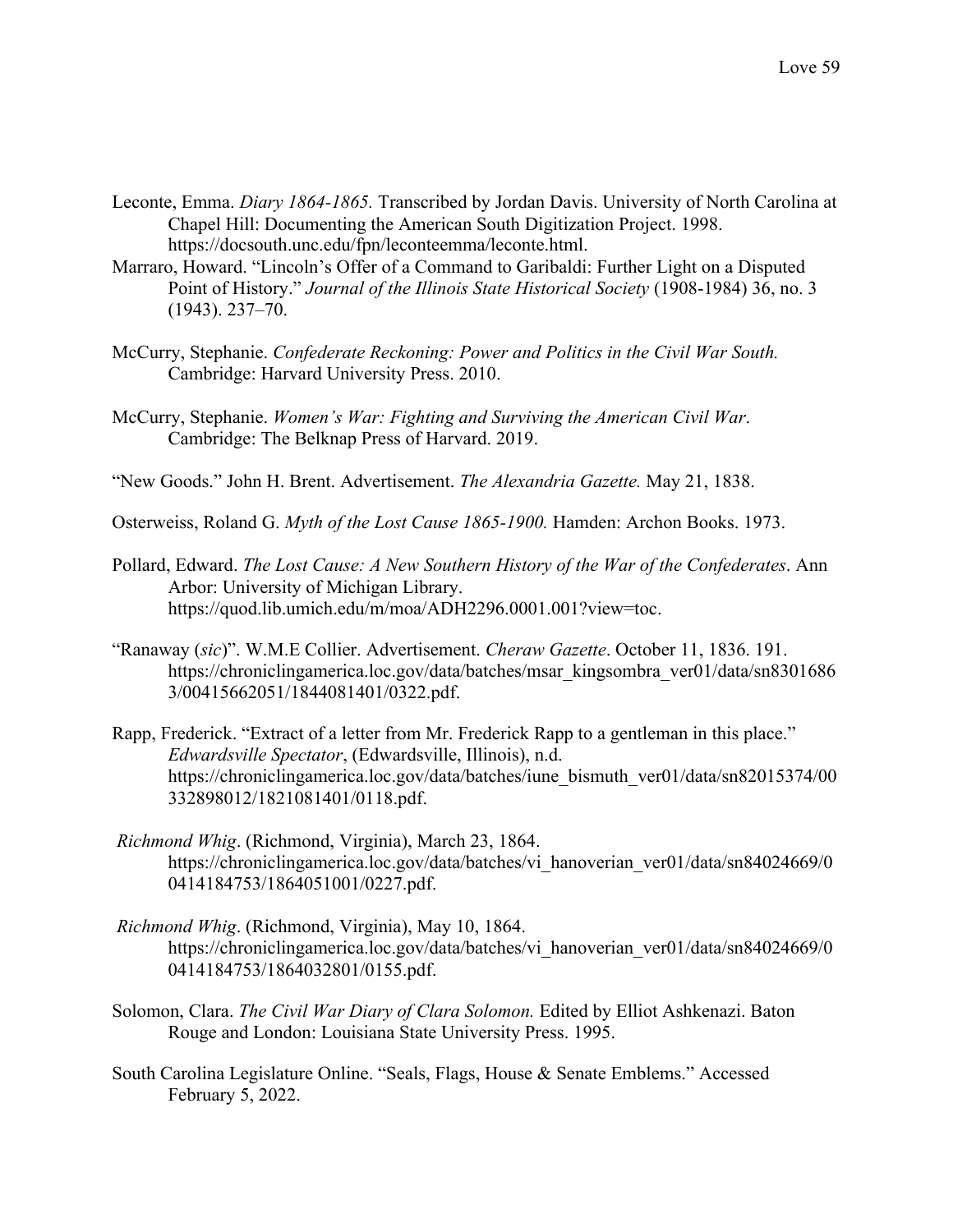https://www.scstatehouse.gov/studentpage/coolstuff/seal.shtml#:~:text=THE%20STATE %20FLAG&text=The%20palmetto%20tree%20symbolized%20Colonel,fleet%20on%20 June%2028%2C%201776.

Stirling, James. *Letters from the Slave States.* New York: Kraus Reprint Co. 1969.

- *The Richmond Enquirer*. (Richmond, Virginia), May 1, 1863. https://chroniclingamerica.loc.gov/data/batches/vi\_chanel\_ver01/data/sn84024735/00415664400/ 1863050101/0075.pdf.
- "Straw Hats and Bonnets." *The Edgefield Advertiser* (Edgefield, South Carolina), April 15, 1863.https://chroniclingamerica.loc.gov/data/batches/scu\_jinx\_ver01/data/sn84026897/0 0211101209/1863041501/0042.pdf.
- Thomas, Ella Gertrude Clanton. *The Secret Eye: The Journal of Ella Gertrude Clanton Thomas 1848-1889.* Edited by Virginia Burr. Chapel Hill: The University of North Carolina Press. 1990.
- Towels, Louis P. *A World Turned Upside Down: The Palmers of South Santee 1818-1881.*  Columbia: University of South Carolina Press. 1996.
- U.S Census Bureau. *1860 United States Federal Census Records for Ella G. Thomas.* Ancestry.com. https://www.ancestrylibrary.com/discoveryuicontent/view/11635396:7667?tid=&pid=&queryId=5ba3570ad28aca2b8d7d492c4f14e81 5& phsrc=MKJ99& phstart=successSource.
- U.S Census Bureau. *1870 United States Federal Census for Ella G Thomas*. Ancestry.com. https://www.ancestrylibrary.com/discoveryuicontent/view/6438438:7163?tid=&pid=&queryId=5278123a21adc1232d502e6a7b89228 6& phsrc=MKJ113& phstart=successSource.
- U.S. Census Bureau. *1860 United States Census Records for John S. Palmer.* Ancestry.com. https://www.ancestrylibrary.com/discoveryuicontent/view/18658957:7667?tid=&pid=&queryId=5b111307111a060222f5b85289086e 80& phsrc=MKJ115& phstart=successSource.
- U.S. Census Bureau. *1870 United States Census Records for John S. Palmer.* Ancestry.com.
- Veblen, Thornstein. *Theory of the Leisure Class*. n.p. 1899. http://moglen.law.columbia.edu/LCS/theoryleisureclass.pdf.
- Wares, Lydia Jean. "Dress of the African American Woman in Slavery and Freedom: 1500 1935." PhD diss., Purdue University, 1981.